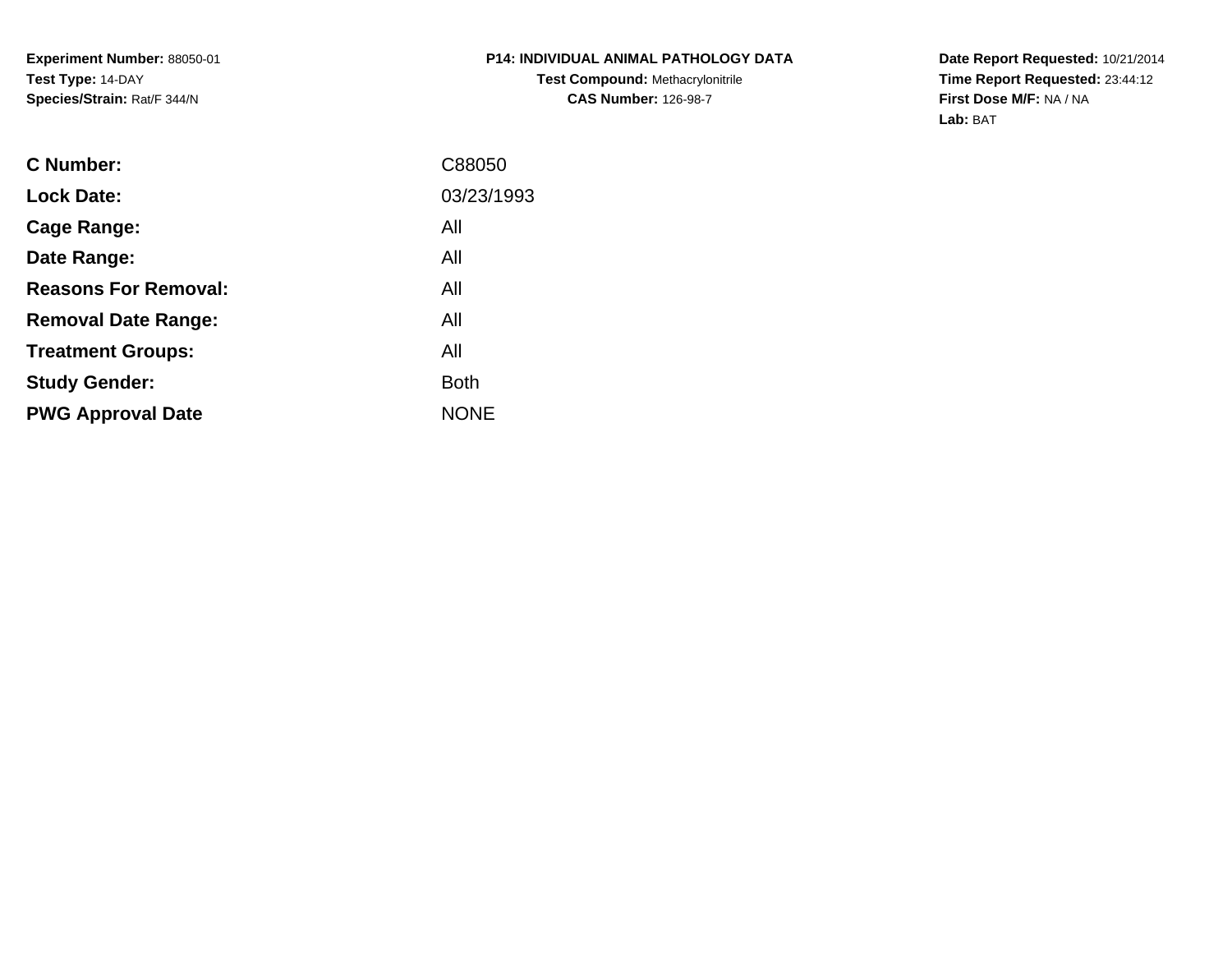| Experiment Number: 88050-01<br>Test Type: 14-DAY<br>Species/Strain: Rat/F 344/N |                   | <b>P14: INDIVIDUAL ANIMAL PATHOLOGY DATA</b><br><b>Test Compound: Methacrylonitrile</b><br><b>CAS Number: 126-98-7</b> | Date Report Requested: 10/21/2014<br>Time Report Requested: 23:44:12<br>First Dose M/F: NA / NA<br>Lab: BAT |
|---------------------------------------------------------------------------------|-------------------|------------------------------------------------------------------------------------------------------------------------|-------------------------------------------------------------------------------------------------------------|
| <b>ANIMAL ID: 1</b>                                                             | <b>TRT#: 1</b>    | <b>SEX: Male</b>                                                                                                       | DAY ON TEST: 15                                                                                             |
|                                                                                 | DOSE: $0$ G/L     | <b>DISP: Terminal Sacrifice</b>                                                                                        | <b>HISTO: 9204681</b>                                                                                       |
|                                                                                 |                   | ORGAN AND ACCOUNTABLE SITE STATUS                                                                                      |                                                                                                             |
| <b>NORMAL</b>                                                                   |                   |                                                                                                                        |                                                                                                             |
| * Adrenal Cortex                                                                | * Adrenal Medulla | * Brain                                                                                                                | * Intestine Small, Duodenum                                                                                 |
| * Kidney                                                                        | * Liver           | * Lung                                                                                                                 | * Peripheral Nerve                                                                                          |
| * Spinal Cord                                                                   | * Spleen          | * Stomach, Forestomach                                                                                                 | * Stomach, Glandular                                                                                        |
| * Thymus                                                                        |                   |                                                                                                                        |                                                                                                             |
| PRIMARY CAUSE OF DEATH                                                          |                   |                                                                                                                        |                                                                                                             |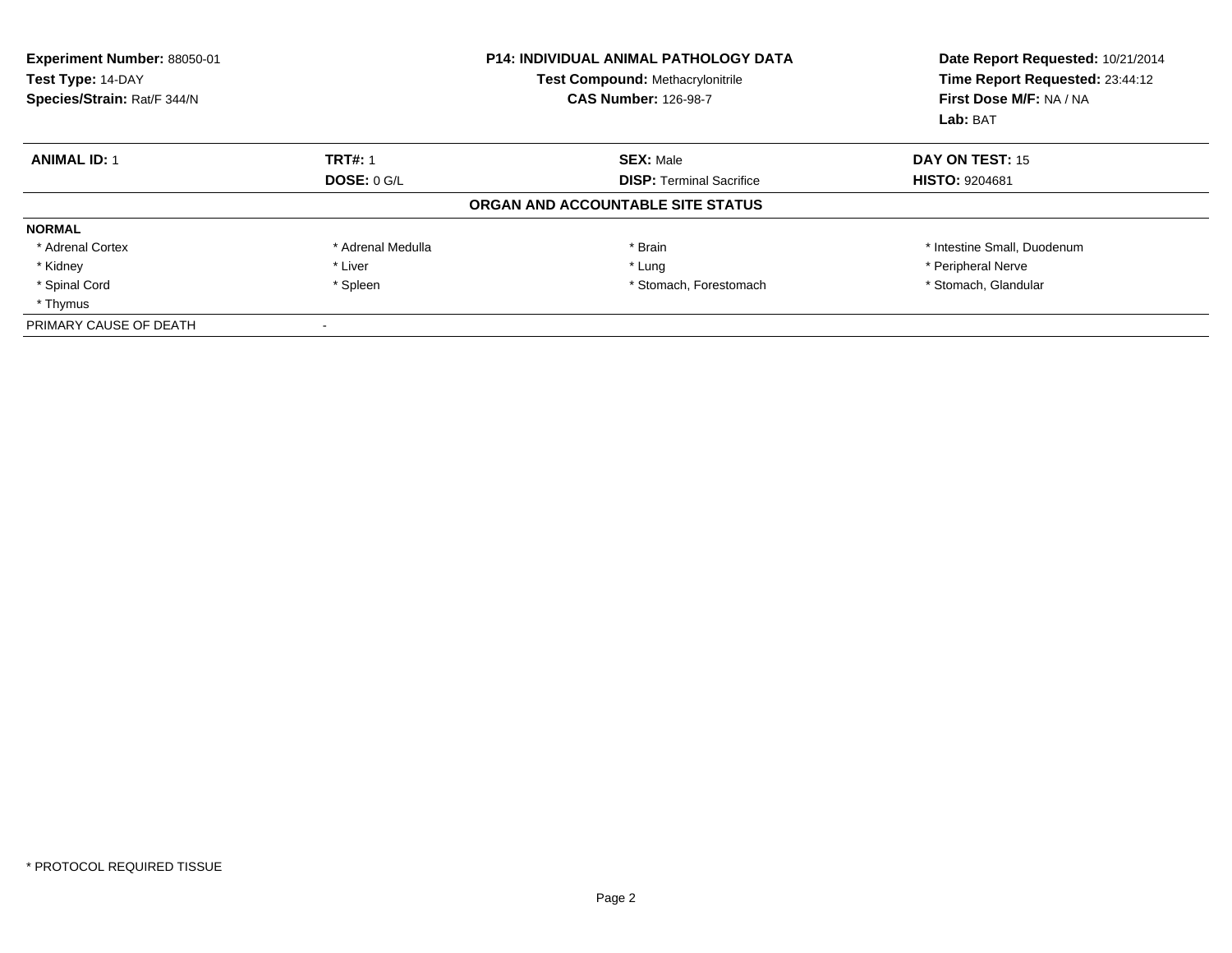| Experiment Number: 88050-01<br>Test Type: 14-DAY<br>Species/Strain: Rat/F 344/N |                   | <b>P14: INDIVIDUAL ANIMAL PATHOLOGY DATA</b><br><b>Test Compound: Methacrylonitrile</b><br><b>CAS Number: 126-98-7</b> | Date Report Requested: 10/21/2014<br>Time Report Requested: 23:44:12<br>First Dose M/F: NA / NA<br>Lab: BAT |
|---------------------------------------------------------------------------------|-------------------|------------------------------------------------------------------------------------------------------------------------|-------------------------------------------------------------------------------------------------------------|
| <b>ANIMAL ID: 2</b>                                                             | <b>TRT#: 1</b>    | <b>SEX: Male</b>                                                                                                       | DAY ON TEST: 15                                                                                             |
|                                                                                 | DOSE: $0$ G/L     | <b>DISP: Terminal Sacrifice</b>                                                                                        | <b>HISTO: 9204682</b>                                                                                       |
|                                                                                 |                   | ORGAN AND ACCOUNTABLE SITE STATUS                                                                                      |                                                                                                             |
| <b>NORMAL</b>                                                                   |                   |                                                                                                                        |                                                                                                             |
| * Adrenal Cortex                                                                | * Adrenal Medulla | * Brain                                                                                                                | * Intestine Small, Duodenum                                                                                 |
| * Kidney                                                                        | * Liver           | * Lung                                                                                                                 | * Peripheral Nerve                                                                                          |
| * Spinal Cord                                                                   | * Spleen          | * Stomach, Forestomach                                                                                                 | * Stomach, Glandular                                                                                        |
| * Thymus                                                                        |                   |                                                                                                                        |                                                                                                             |
| PRIMARY CAUSE OF DEATH                                                          |                   |                                                                                                                        |                                                                                                             |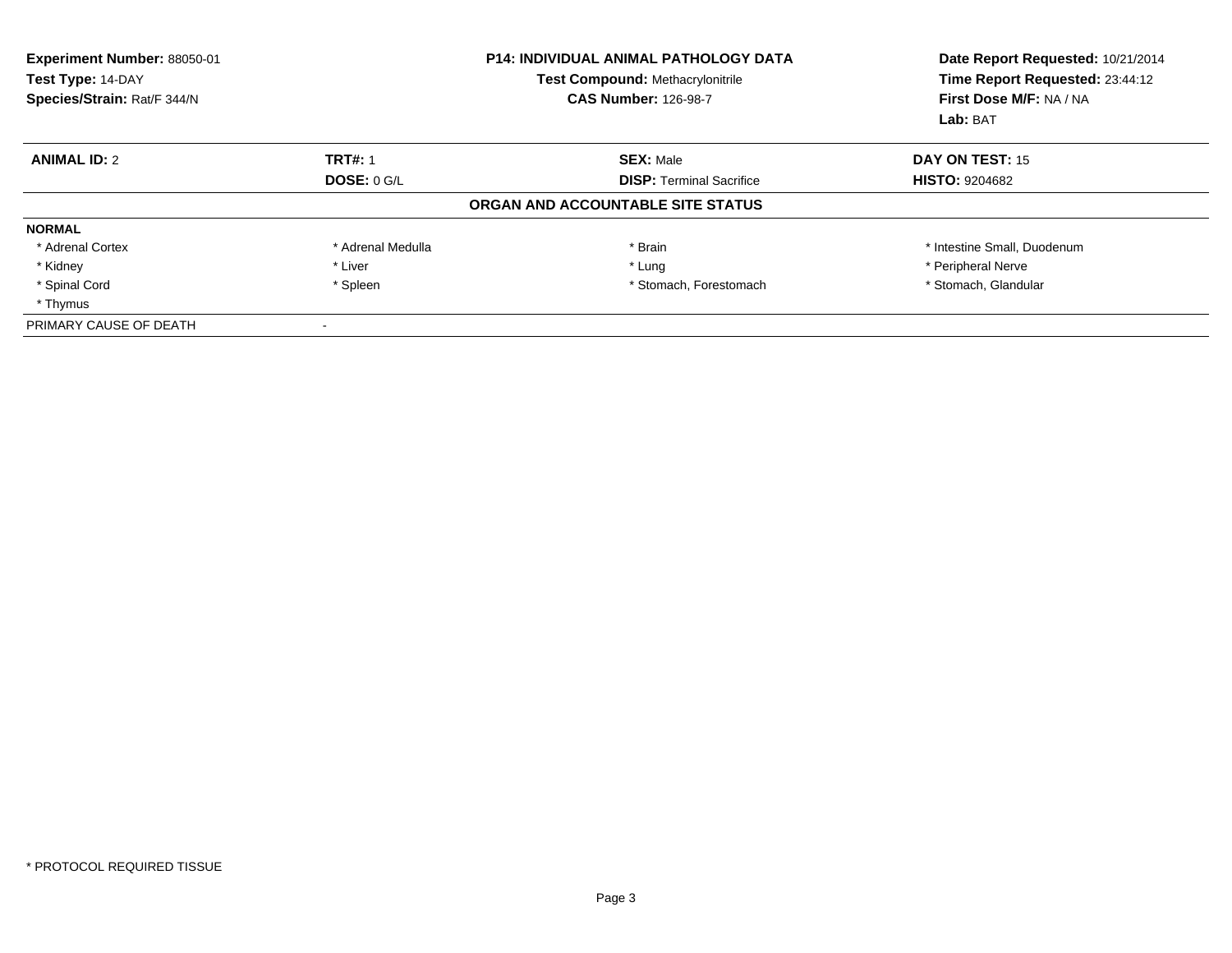| Experiment Number: 88050-01<br>Test Type: 14-DAY<br>Species/Strain: Rat/F 344/N |                   | <b>P14: INDIVIDUAL ANIMAL PATHOLOGY DATA</b><br><b>Test Compound: Methacrylonitrile</b><br><b>CAS Number: 126-98-7</b> | Date Report Requested: 10/21/2014<br>Time Report Requested: 23:44:12<br>First Dose M/F: NA / NA<br>Lab: BAT |
|---------------------------------------------------------------------------------|-------------------|------------------------------------------------------------------------------------------------------------------------|-------------------------------------------------------------------------------------------------------------|
| <b>ANIMAL ID: 3</b>                                                             | <b>TRT#: 1</b>    | <b>SEX: Male</b>                                                                                                       | DAY ON TEST: 15                                                                                             |
|                                                                                 | DOSE: $0$ G/L     | <b>DISP: Terminal Sacrifice</b>                                                                                        | <b>HISTO: 9204683</b>                                                                                       |
|                                                                                 |                   | ORGAN AND ACCOUNTABLE SITE STATUS                                                                                      |                                                                                                             |
| <b>NORMAL</b>                                                                   |                   |                                                                                                                        |                                                                                                             |
| * Adrenal Cortex                                                                | * Adrenal Medulla | * Brain                                                                                                                | * Intestine Small, Duodenum                                                                                 |
| * Kidney                                                                        | * Liver           | * Lung                                                                                                                 | * Peripheral Nerve                                                                                          |
| * Spinal Cord                                                                   | * Spleen          | * Stomach, Forestomach                                                                                                 | * Stomach, Glandular                                                                                        |
| * Thymus                                                                        |                   |                                                                                                                        |                                                                                                             |
| PRIMARY CAUSE OF DEATH                                                          |                   |                                                                                                                        |                                                                                                             |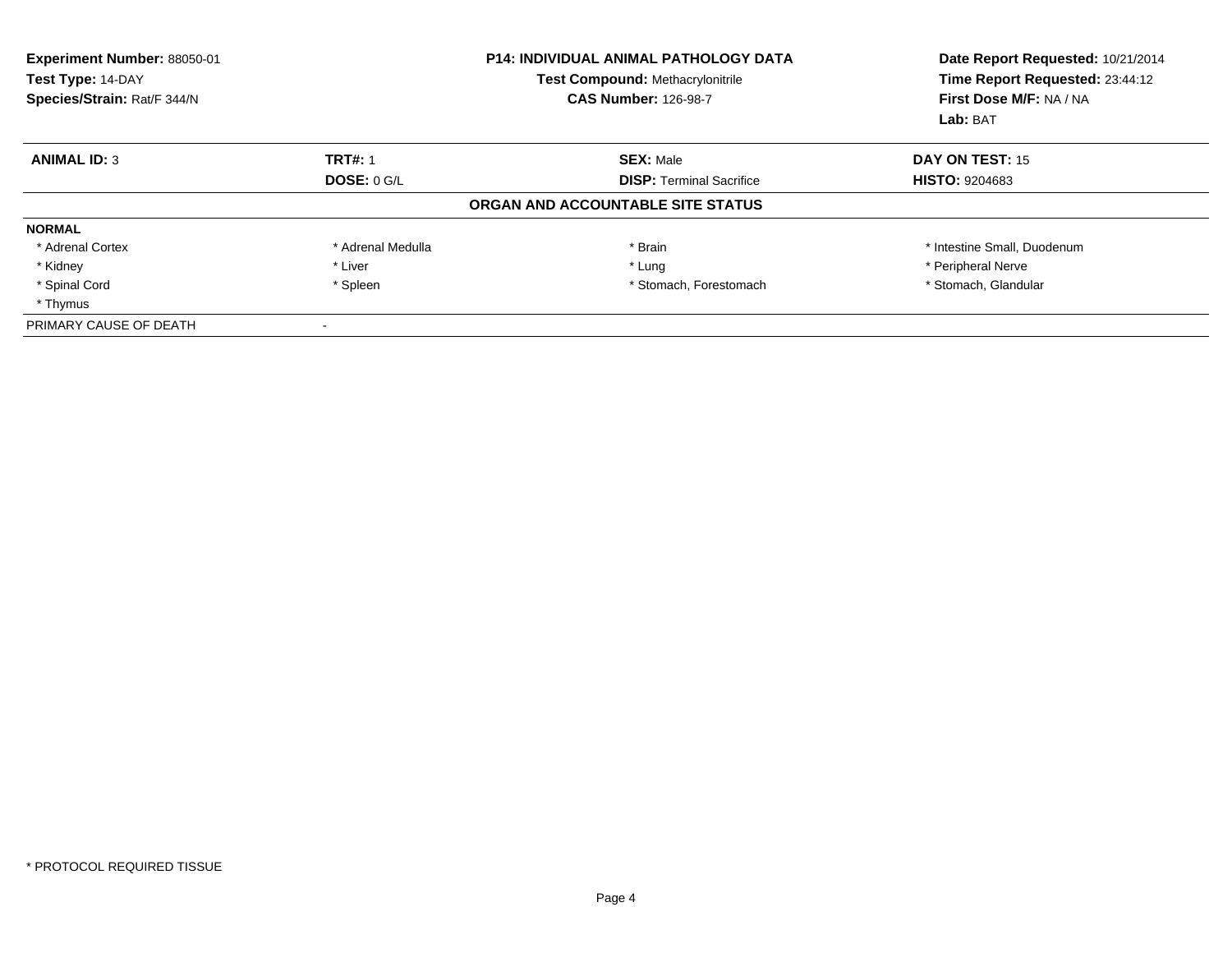| Experiment Number: 88050-01<br>Test Type: 14-DAY<br>Species/Strain: Rat/F 344/N |                   | <b>P14: INDIVIDUAL ANIMAL PATHOLOGY DATA</b><br><b>Test Compound: Methacrylonitrile</b><br><b>CAS Number: 126-98-7</b> | Date Report Requested: 10/21/2014<br>Time Report Requested: 23:44:12<br>First Dose M/F: NA / NA<br>Lab: BAT |
|---------------------------------------------------------------------------------|-------------------|------------------------------------------------------------------------------------------------------------------------|-------------------------------------------------------------------------------------------------------------|
| <b>ANIMAL ID: 4</b>                                                             | <b>TRT#: 1</b>    | <b>SEX: Male</b>                                                                                                       | DAY ON TEST: 15                                                                                             |
|                                                                                 | DOSE: $0$ G/L     | <b>DISP:</b> Terminal Sacrifice                                                                                        | <b>HISTO: 9204684</b>                                                                                       |
|                                                                                 |                   | ORGAN AND ACCOUNTABLE SITE STATUS                                                                                      |                                                                                                             |
| <b>NORMAL</b>                                                                   |                   |                                                                                                                        |                                                                                                             |
| * Adrenal Cortex                                                                | * Adrenal Medulla | * Brain                                                                                                                | * Intestine Small, Duodenum                                                                                 |
| * Kidney                                                                        | * Liver           | * Lung                                                                                                                 | * Peripheral Nerve                                                                                          |
| * Spinal Cord                                                                   | * Spleen          | * Stomach, Forestomach                                                                                                 | * Stomach, Glandular                                                                                        |
| * Thymus                                                                        |                   |                                                                                                                        |                                                                                                             |
| PRIMARY CAUSE OF DEATH                                                          |                   |                                                                                                                        |                                                                                                             |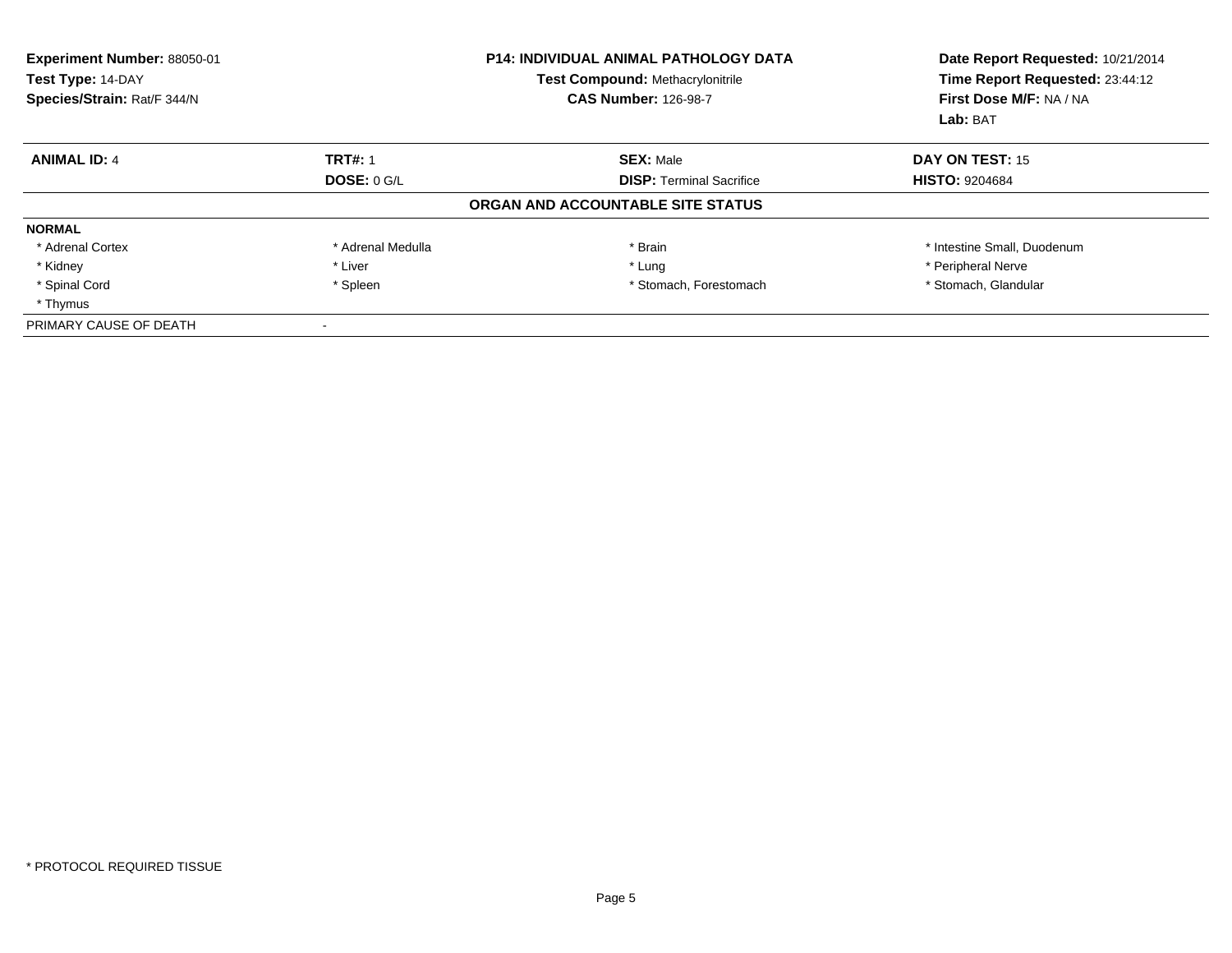| Experiment Number: 88050-01<br>Test Type: 14-DAY<br>Species/Strain: Rat/F 344/N |                    | <b>P14: INDIVIDUAL ANIMAL PATHOLOGY DATA</b><br><b>Test Compound: Methacrylonitrile</b><br><b>CAS Number: 126-98-7</b> | Date Report Requested: 10/21/2014<br>Time Report Requested: 23:44:12<br>First Dose M/F: NA / NA<br>Lab: BAT |
|---------------------------------------------------------------------------------|--------------------|------------------------------------------------------------------------------------------------------------------------|-------------------------------------------------------------------------------------------------------------|
| <b>ANIMAL ID: 5</b>                                                             | <b>TRT#: 1</b>     | <b>SEX: Male</b>                                                                                                       | DAY ON TEST: 15                                                                                             |
|                                                                                 | <b>DOSE: 0 G/L</b> | <b>DISP:</b> Terminal Sacrifice                                                                                        | <b>HISTO: 9204685</b>                                                                                       |
|                                                                                 |                    | ORGAN AND ACCOUNTABLE SITE STATUS                                                                                      |                                                                                                             |
| <b>NORMAL</b>                                                                   |                    |                                                                                                                        |                                                                                                             |
| * Adrenal Cortex                                                                | * Adrenal Medulla  | * Brain                                                                                                                | * Intestine Small, Duodenum                                                                                 |
| * Kidney                                                                        | * Liver            | * Lung                                                                                                                 | * Peripheral Nerve                                                                                          |
| * Spinal Cord                                                                   | * Spleen           | * Stomach, Forestomach                                                                                                 | * Stomach, Glandular                                                                                        |
| * Thymus                                                                        |                    |                                                                                                                        |                                                                                                             |
| PRIMARY CAUSE OF DEATH                                                          |                    |                                                                                                                        |                                                                                                             |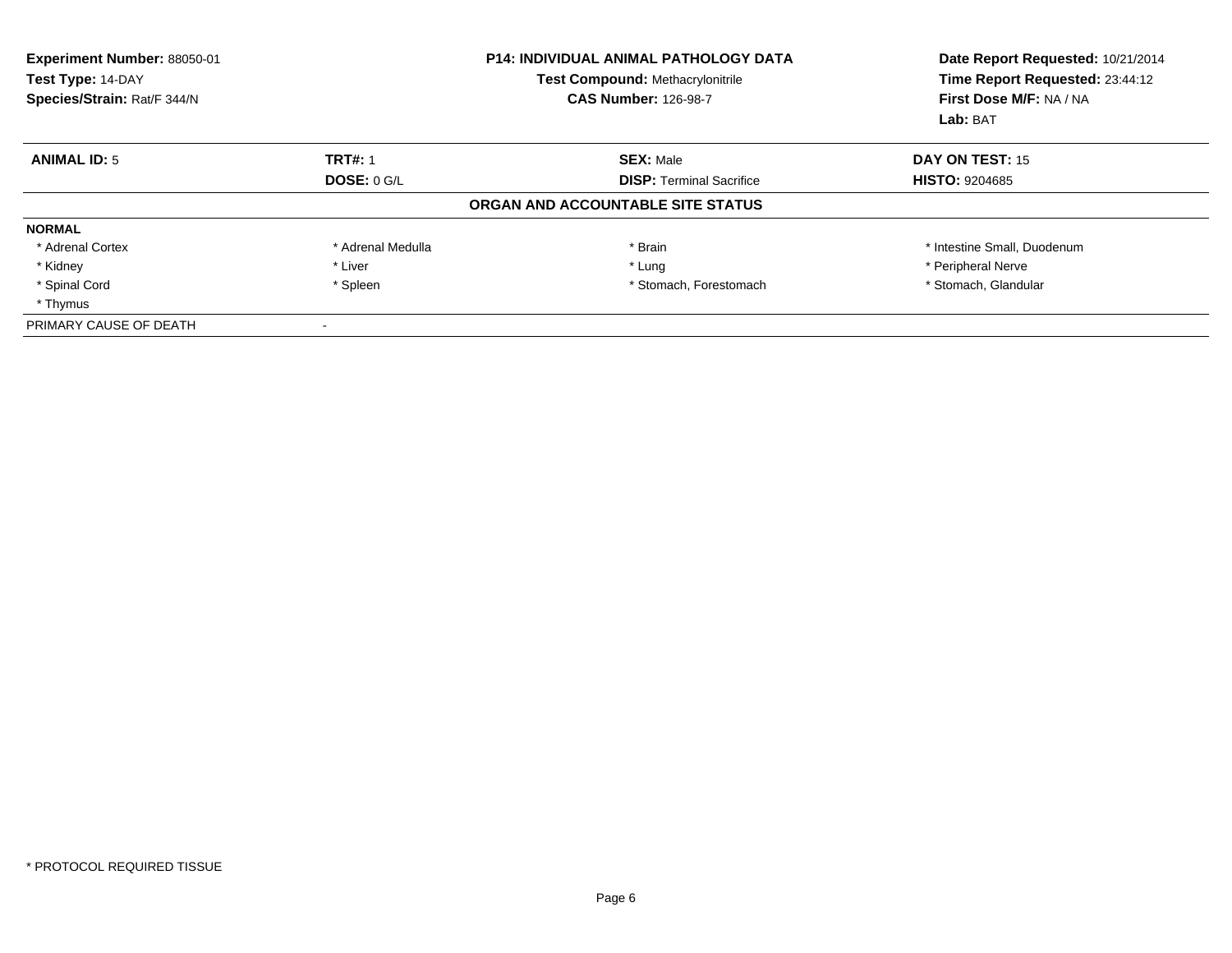| Experiment Number: 88050-01<br>Test Type: 14-DAY<br>Species/Strain: Rat/F 344/N |                      | <b>P14: INDIVIDUAL ANIMAL PATHOLOGY DATA</b><br><b>Test Compound: Methacrylonitrile</b><br><b>CAS Number: 126-98-7</b> | Date Report Requested: 10/21/2014<br>Time Report Requested: 23:44:12<br>First Dose M/F: NA / NA<br>Lab: BAT |
|---------------------------------------------------------------------------------|----------------------|------------------------------------------------------------------------------------------------------------------------|-------------------------------------------------------------------------------------------------------------|
| <b>ANIMAL ID: 6</b>                                                             | TRT#: 3              | <b>SEX: Male</b>                                                                                                       | DAY ON TEST: 15                                                                                             |
|                                                                                 | <b>DOSE: 0.3 G/L</b> | <b>DISP:</b> Terminal Sacrifice                                                                                        | <b>HISTO: 9204731</b>                                                                                       |
|                                                                                 |                      | ORGAN AND ACCOUNTABLE SITE STATUS                                                                                      |                                                                                                             |
| <b>NORMAL</b>                                                                   |                      |                                                                                                                        |                                                                                                             |
| * Thymus                                                                        |                      |                                                                                                                        |                                                                                                             |
| PRIMARY CAUSE OF DEATH                                                          |                      |                                                                                                                        |                                                                                                             |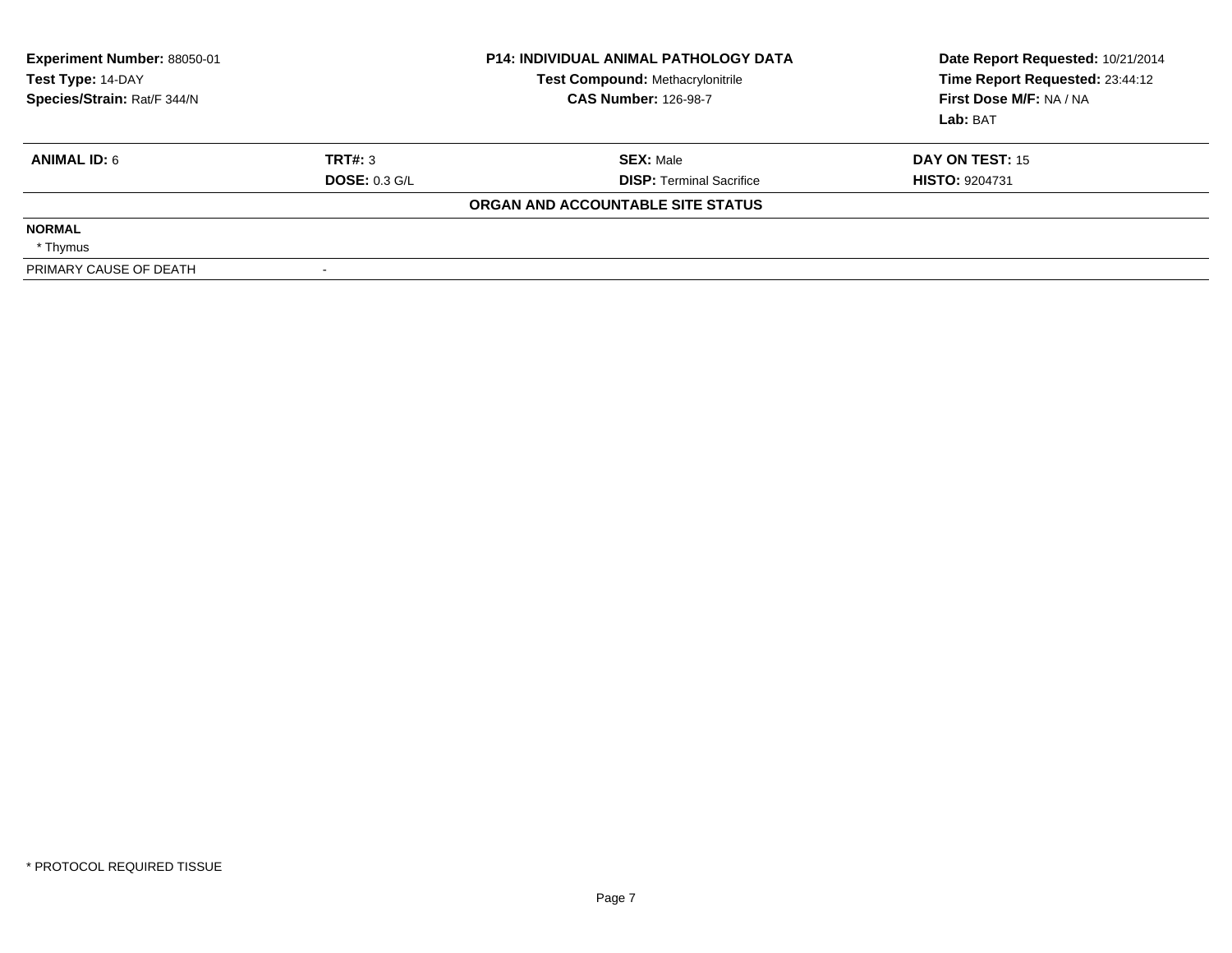| <b>Experiment Number: 88050-01</b><br>Test Type: 14-DAY<br>Species/Strain: Rat/F 344/N |                      | <b>P14: INDIVIDUAL ANIMAL PATHOLOGY DATA</b><br><b>Test Compound: Methacrylonitrile</b><br><b>CAS Number: 126-98-7</b> | Date Report Requested: 10/21/2014<br>Time Report Requested: 23:44:12<br>First Dose M/F: NA / NA<br>Lab: BAT |
|----------------------------------------------------------------------------------------|----------------------|------------------------------------------------------------------------------------------------------------------------|-------------------------------------------------------------------------------------------------------------|
| <b>ANIMAL ID: 7</b>                                                                    | TRT#: 3              | <b>SEX: Male</b>                                                                                                       | DAY ON TEST: 15                                                                                             |
|                                                                                        | <b>DOSE: 0.3 G/L</b> | <b>DISP: Terminal Sacrifice</b>                                                                                        | <b>HISTO: 9204732</b>                                                                                       |
|                                                                                        |                      | ORGAN AND ACCOUNTABLE SITE STATUS                                                                                      |                                                                                                             |
| <b>NORMAL</b>                                                                          |                      |                                                                                                                        |                                                                                                             |
| * Thymus                                                                               |                      |                                                                                                                        |                                                                                                             |
| PRIMARY CAUSE OF DEATH                                                                 | $\sim$               |                                                                                                                        |                                                                                                             |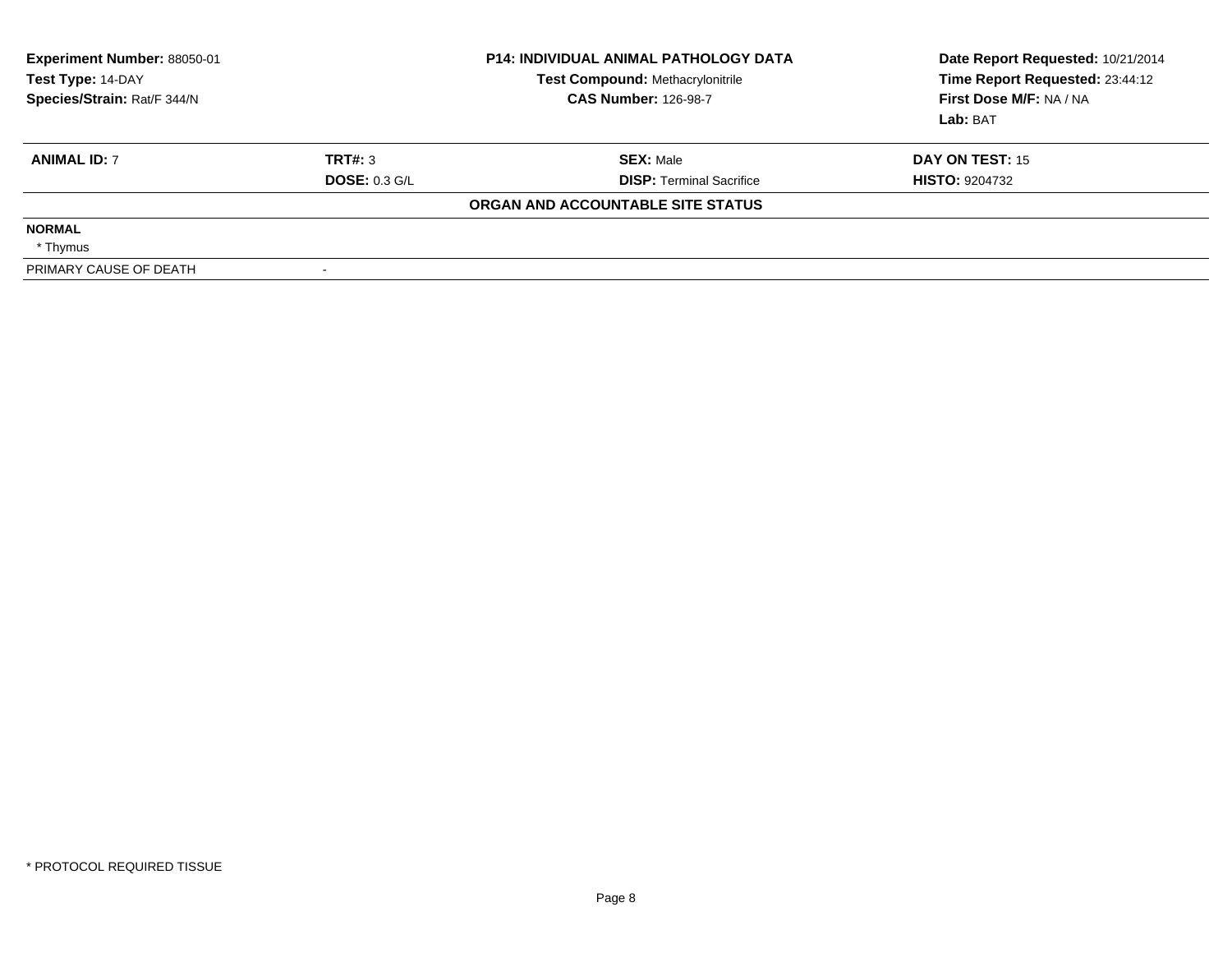| Experiment Number: 88050-01<br>Test Type: 14-DAY<br>Species/Strain: Rat/F 344/N |                      | <b>P14: INDIVIDUAL ANIMAL PATHOLOGY DATA</b><br><b>Test Compound: Methacrylonitrile</b><br><b>CAS Number: 126-98-7</b> | Date Report Requested: 10/21/2014<br>Time Report Requested: 23:44:12<br>First Dose M/F: NA / NA<br>Lab: BAT |
|---------------------------------------------------------------------------------|----------------------|------------------------------------------------------------------------------------------------------------------------|-------------------------------------------------------------------------------------------------------------|
| <b>ANIMAL ID: 8</b>                                                             | TRT#: 3              | <b>SEX: Male</b>                                                                                                       | <b>DAY ON TEST: 15</b>                                                                                      |
|                                                                                 | <b>DOSE: 0.3 G/L</b> | <b>DISP:</b> Terminal Sacrifice                                                                                        | <b>HISTO: 9204733</b>                                                                                       |
|                                                                                 |                      | ORGAN AND ACCOUNTABLE SITE STATUS                                                                                      |                                                                                                             |
| <b>NORMAL</b>                                                                   |                      |                                                                                                                        |                                                                                                             |
| * Thymus                                                                        |                      |                                                                                                                        |                                                                                                             |
| PRIMARY CAUSE OF DEATH                                                          |                      |                                                                                                                        |                                                                                                             |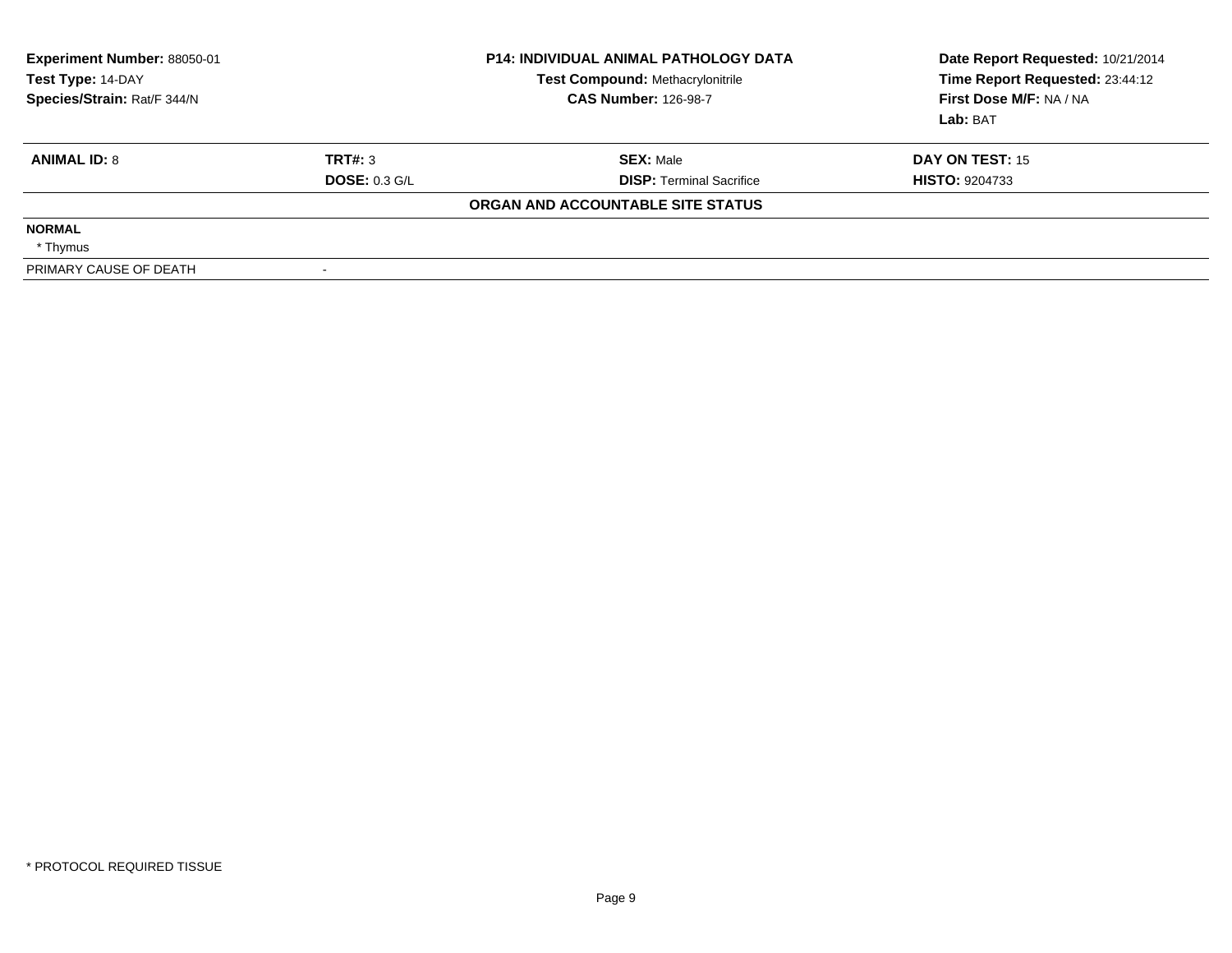| Experiment Number: 88050-01<br>Test Type: 14-DAY<br>Species/Strain: Rat/F 344/N |                      | <b>P14: INDIVIDUAL ANIMAL PATHOLOGY DATA</b><br><b>Test Compound: Methacrylonitrile</b><br><b>CAS Number: 126-98-7</b> | Date Report Requested: 10/21/2014<br>Time Report Requested: 23:44:12<br>First Dose M/F: NA / NA<br>Lab: BAT |
|---------------------------------------------------------------------------------|----------------------|------------------------------------------------------------------------------------------------------------------------|-------------------------------------------------------------------------------------------------------------|
| <b>ANIMAL ID: 9</b>                                                             | TRT#: 3              | <b>SEX: Male</b>                                                                                                       | <b>DAY ON TEST: 15</b>                                                                                      |
|                                                                                 | <b>DOSE: 0.3 G/L</b> | <b>DISP:</b> Terminal Sacrifice                                                                                        | <b>HISTO: 9204734</b>                                                                                       |
|                                                                                 |                      | ORGAN AND ACCOUNTABLE SITE STATUS                                                                                      |                                                                                                             |
| <b>NORMAL</b>                                                                   |                      |                                                                                                                        |                                                                                                             |
| * Thymus                                                                        |                      |                                                                                                                        |                                                                                                             |
| PRIMARY CAUSE OF DEATH                                                          |                      |                                                                                                                        |                                                                                                             |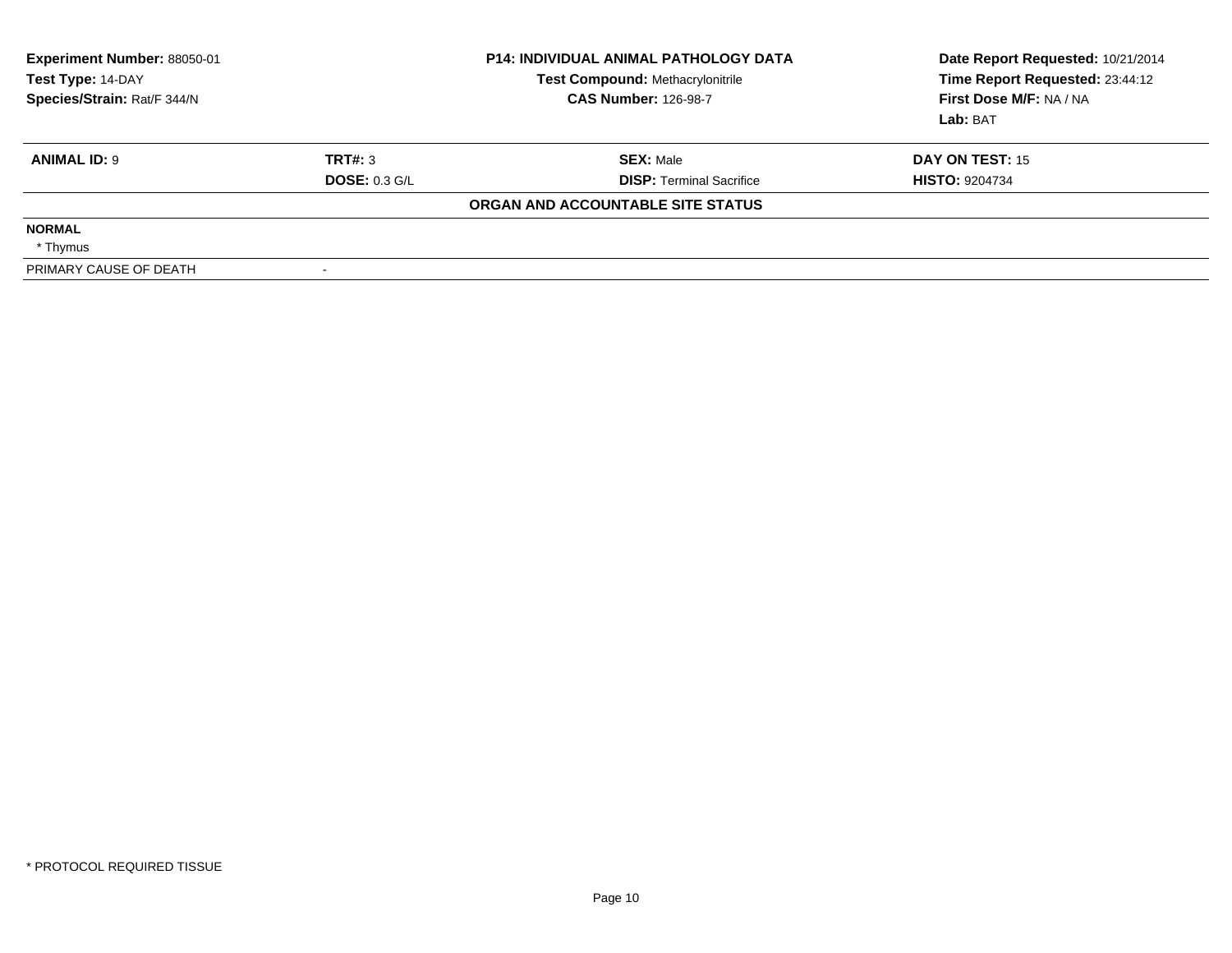| Experiment Number: 88050-01<br>Test Type: 14-DAY<br>Species/Strain: Rat/F 344/N |                      | <b>P14: INDIVIDUAL ANIMAL PATHOLOGY DATA</b><br><b>Test Compound: Methacrylonitrile</b><br><b>CAS Number: 126-98-7</b> | Date Report Requested: 10/21/2014<br>Time Report Requested: 23:44:12<br>First Dose M/F: NA / NA<br>Lab: BAT |
|---------------------------------------------------------------------------------|----------------------|------------------------------------------------------------------------------------------------------------------------|-------------------------------------------------------------------------------------------------------------|
| <b>ANIMAL ID: 10</b>                                                            | TRT#: 3              | <b>SEX: Male</b>                                                                                                       | <b>DAY ON TEST: 15</b>                                                                                      |
|                                                                                 | <b>DOSE: 0.3 G/L</b> | <b>DISP:</b> Terminal Sacrifice                                                                                        | <b>HISTO: 9204735</b>                                                                                       |
|                                                                                 |                      | ORGAN AND ACCOUNTABLE SITE STATUS                                                                                      |                                                                                                             |
| <b>NORMAL</b>                                                                   |                      |                                                                                                                        |                                                                                                             |
| * Thymus                                                                        |                      |                                                                                                                        |                                                                                                             |
| PRIMARY CAUSE OF DEATH                                                          |                      |                                                                                                                        |                                                                                                             |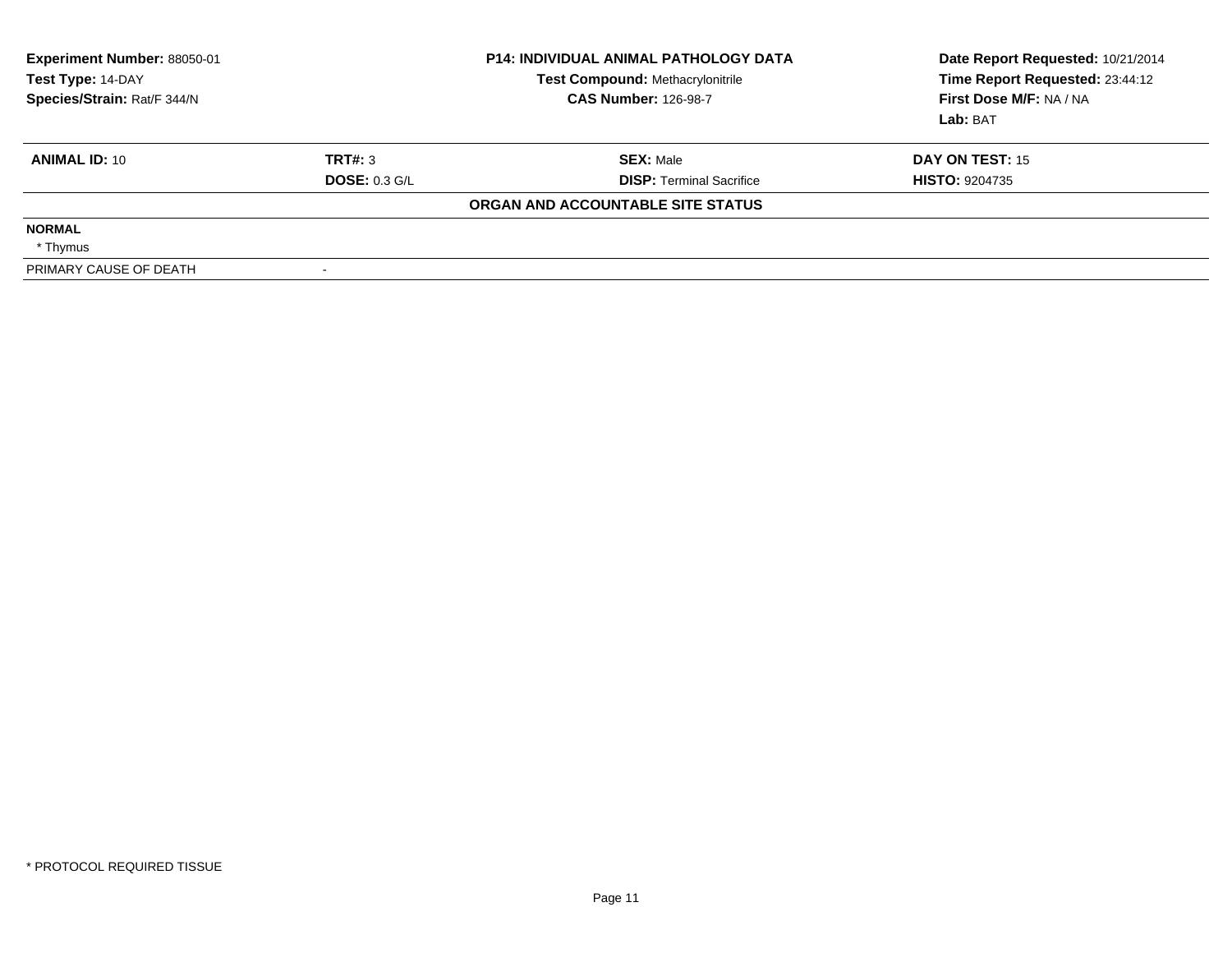| <b>Experiment Number: 88050-01</b><br>Test Type: 14-DAY<br>Species/Strain: Rat/F 344/N |                 | <b>P14: INDIVIDUAL ANIMAL PATHOLOGY DATA</b><br>Test Compound: Methacrylonitrile<br><b>CAS Number: 126-98-7</b> | Date Report Requested: 10/21/2014<br>Time Report Requested: 23:44:12<br>First Dose M/F: NA / NA<br>Lab: BAT |
|----------------------------------------------------------------------------------------|-----------------|-----------------------------------------------------------------------------------------------------------------|-------------------------------------------------------------------------------------------------------------|
| <b>ANIMAL ID: 11</b>                                                                   | TRT#: 5         | <b>SEX: Male</b>                                                                                                | DAY ON TEST: 15                                                                                             |
|                                                                                        | DOSE: $0.6$ G/L | <b>DISP: Terminal Sacrifice</b>                                                                                 | <b>HISTO: 9204721</b>                                                                                       |
|                                                                                        |                 | ORGAN AND ACCOUNTABLE SITE STATUS                                                                               |                                                                                                             |
| <b>NORMAL</b>                                                                          |                 |                                                                                                                 |                                                                                                             |
| * Thymus                                                                               |                 |                                                                                                                 |                                                                                                             |
| PRIMARY CAUSE OF DEATH                                                                 |                 |                                                                                                                 |                                                                                                             |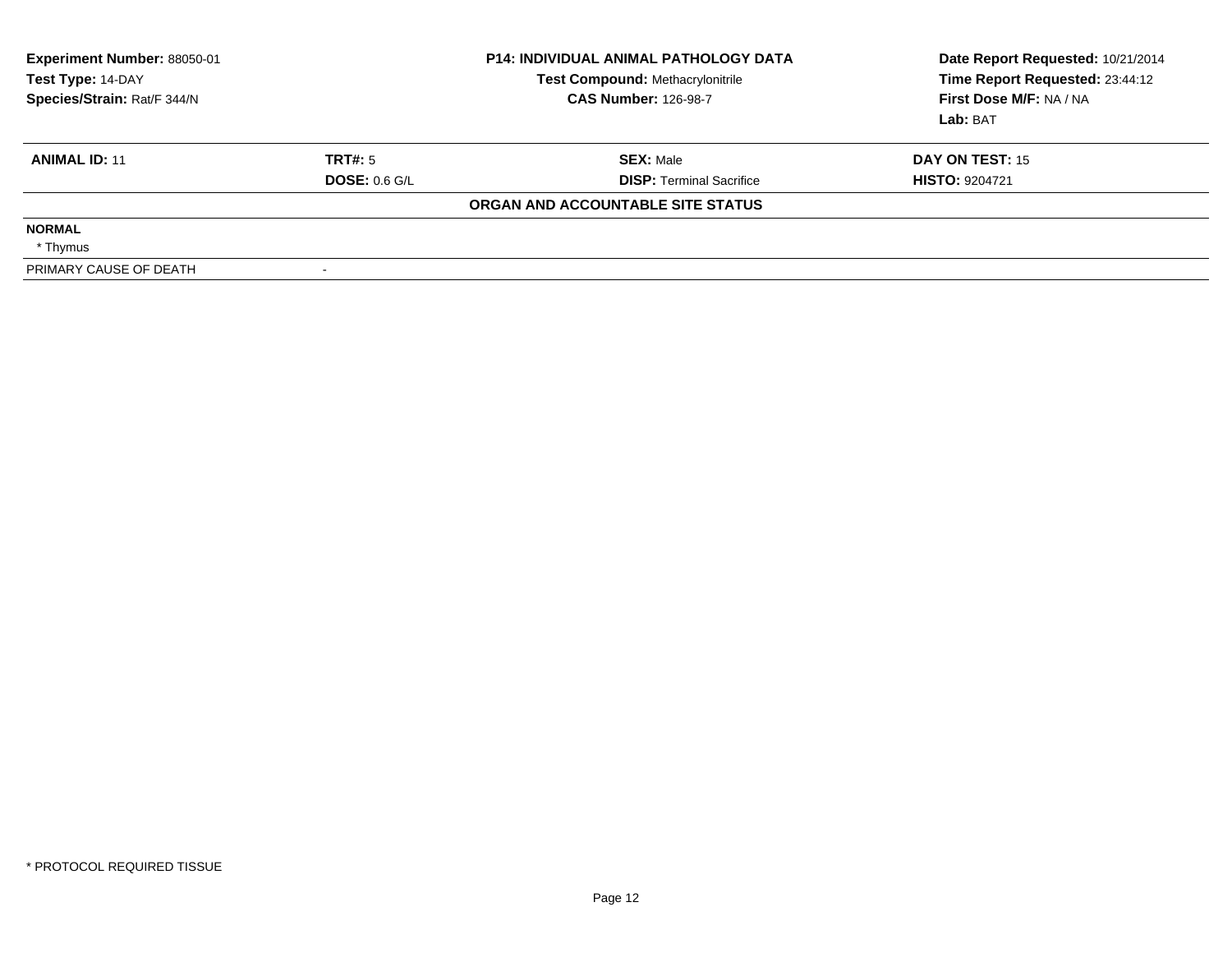| Experiment Number: 88050-01<br>Test Type: 14-DAY<br>Species/Strain: Rat/F 344/N |                      | <b>P14: INDIVIDUAL ANIMAL PATHOLOGY DATA</b><br><b>Test Compound: Methacrylonitrile</b><br><b>CAS Number: 126-98-7</b> | Date Report Requested: 10/21/2014<br>Time Report Requested: 23:44:12<br>First Dose M/F: NA / NA<br>Lab: BAT |
|---------------------------------------------------------------------------------|----------------------|------------------------------------------------------------------------------------------------------------------------|-------------------------------------------------------------------------------------------------------------|
| <b>ANIMAL ID: 12</b>                                                            | TRT#: 5              | <b>SEX: Male</b>                                                                                                       | DAY ON TEST: 15                                                                                             |
|                                                                                 | <b>DOSE: 0.6 G/L</b> | <b>DISP:</b> Terminal Sacrifice                                                                                        | <b>HISTO: 9204722</b>                                                                                       |
|                                                                                 |                      | ORGAN AND ACCOUNTABLE SITE STATUS                                                                                      |                                                                                                             |
| <b>NORMAL</b>                                                                   |                      |                                                                                                                        |                                                                                                             |
| * Thymus                                                                        |                      |                                                                                                                        |                                                                                                             |
| PRIMARY CAUSE OF DEATH                                                          |                      |                                                                                                                        |                                                                                                             |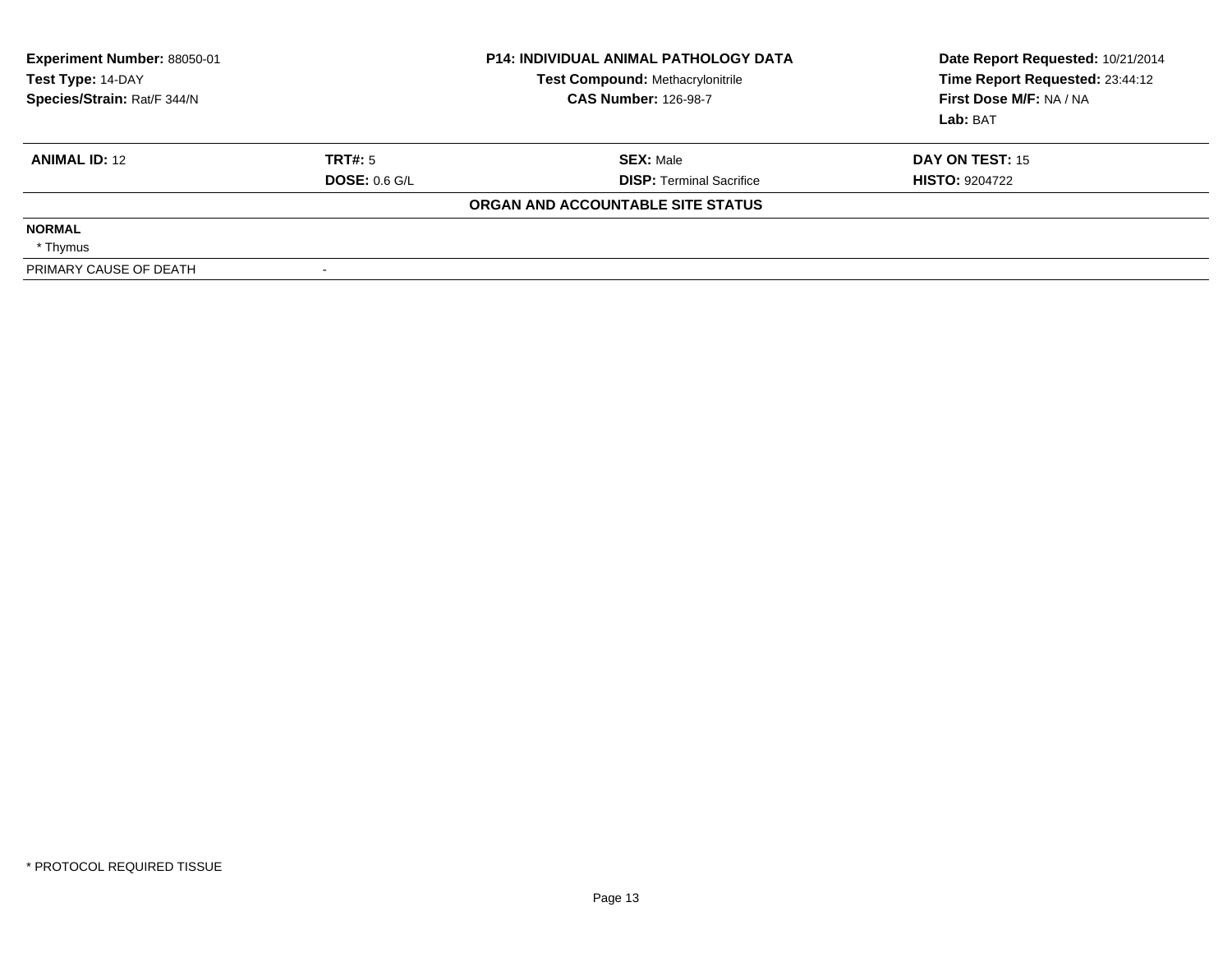| <b>Experiment Number: 88050-01</b><br>Test Type: 14-DAY<br>Species/Strain: Rat/F 344/N |                 | <b>P14: INDIVIDUAL ANIMAL PATHOLOGY DATA</b><br>Test Compound: Methacrylonitrile<br><b>CAS Number: 126-98-7</b> | Date Report Requested: 10/21/2014<br>Time Report Requested: 23:44:12<br>First Dose M/F: NA / NA<br>Lab: BAT |
|----------------------------------------------------------------------------------------|-----------------|-----------------------------------------------------------------------------------------------------------------|-------------------------------------------------------------------------------------------------------------|
| <b>ANIMAL ID: 13</b>                                                                   | TRT#: 5         | <b>SEX: Male</b>                                                                                                | DAY ON TEST: 15                                                                                             |
|                                                                                        | DOSE: $0.6$ G/L | <b>DISP: Terminal Sacrifice</b>                                                                                 | <b>HISTO: 9204723</b>                                                                                       |
|                                                                                        |                 | ORGAN AND ACCOUNTABLE SITE STATUS                                                                               |                                                                                                             |
| <b>NORMAL</b>                                                                          |                 |                                                                                                                 |                                                                                                             |
| * Thymus                                                                               |                 |                                                                                                                 |                                                                                                             |
| PRIMARY CAUSE OF DEATH                                                                 |                 |                                                                                                                 |                                                                                                             |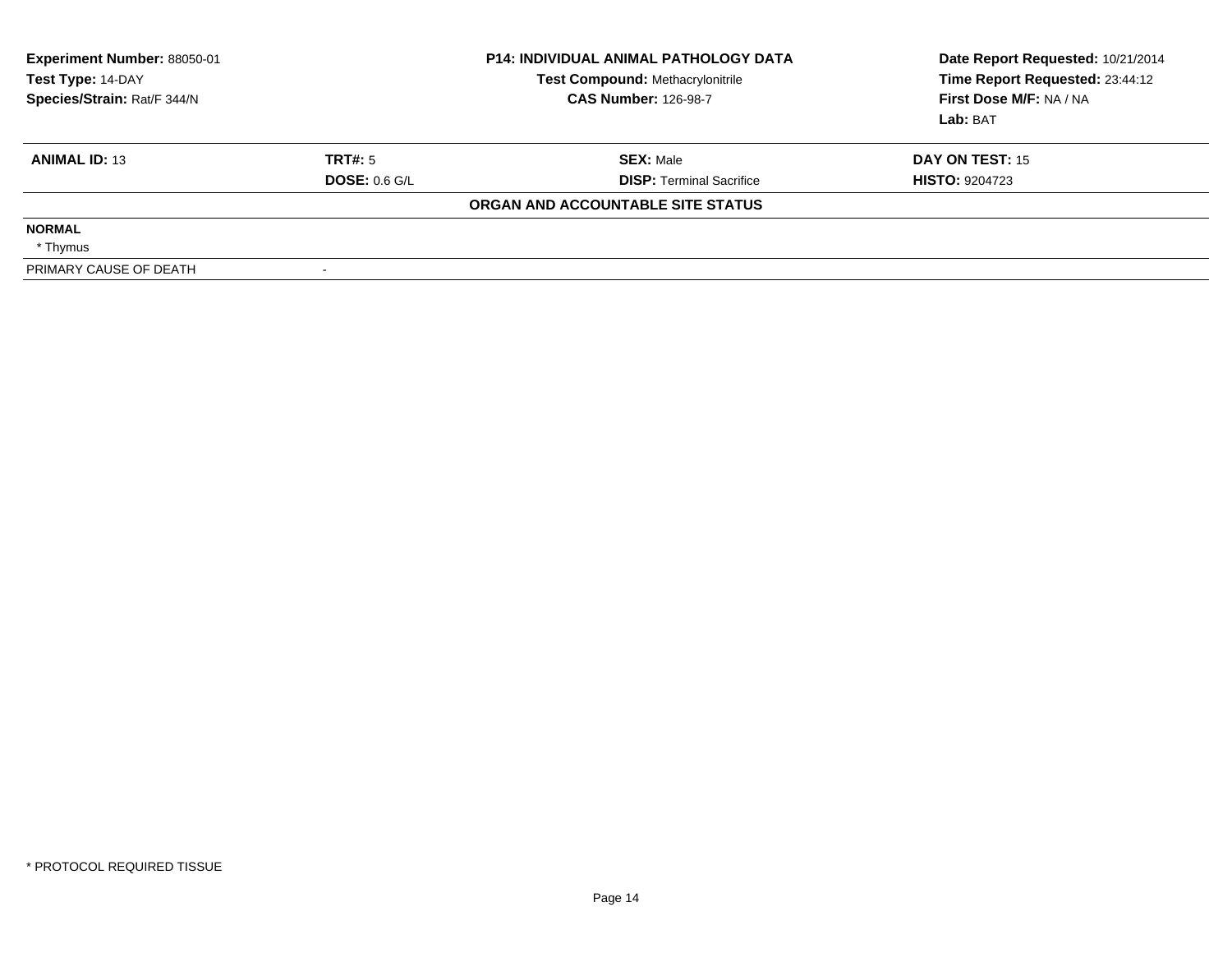| Experiment Number: 88050-01<br>Test Type: 14-DAY<br>Species/Strain: Rat/F 344/N |                      | <b>P14: INDIVIDUAL ANIMAL PATHOLOGY DATA</b><br><b>Test Compound: Methacrylonitrile</b><br><b>CAS Number: 126-98-7</b> | Date Report Requested: 10/21/2014<br>Time Report Requested: 23:44:12<br>First Dose M/F: NA / NA<br>Lab: BAT |
|---------------------------------------------------------------------------------|----------------------|------------------------------------------------------------------------------------------------------------------------|-------------------------------------------------------------------------------------------------------------|
| <b>ANIMAL ID: 14</b>                                                            | TRT#: 5              | <b>SEX: Male</b>                                                                                                       | <b>DAY ON TEST: 15</b>                                                                                      |
|                                                                                 | <b>DOSE: 0.6 G/L</b> | <b>DISP:</b> Terminal Sacrifice                                                                                        | <b>HISTO: 9204724</b>                                                                                       |
|                                                                                 |                      | ORGAN AND ACCOUNTABLE SITE STATUS                                                                                      |                                                                                                             |
| <b>NORMAL</b>                                                                   |                      |                                                                                                                        |                                                                                                             |
| * Thymus                                                                        |                      |                                                                                                                        |                                                                                                             |
| PRIMARY CAUSE OF DEATH                                                          |                      |                                                                                                                        |                                                                                                             |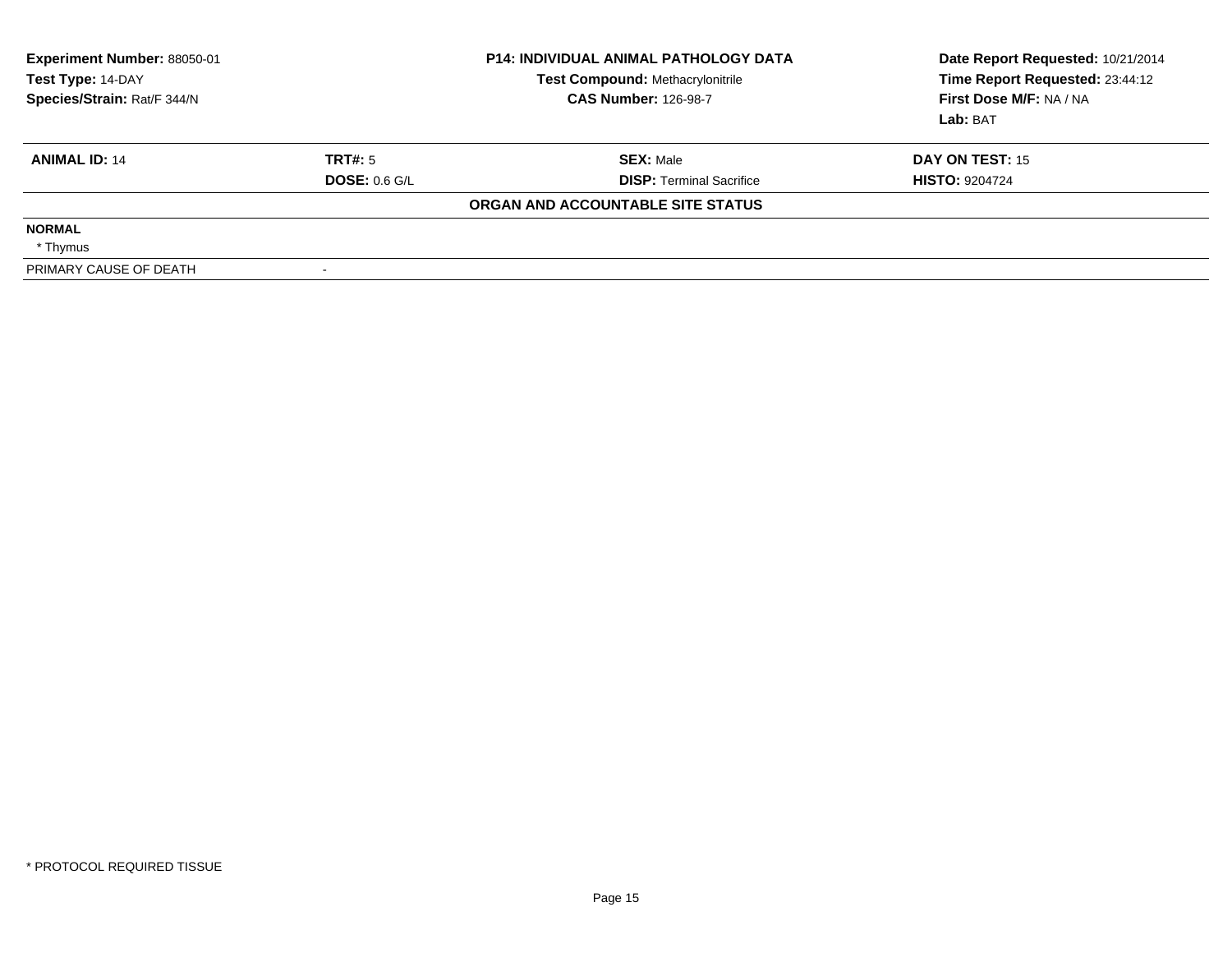| <b>Experiment Number: 88050-01</b><br>Test Type: 14-DAY<br>Species/Strain: Rat/F 344/N |                      | <b>P14: INDIVIDUAL ANIMAL PATHOLOGY DATA</b><br><b>Test Compound: Methacrylonitrile</b><br><b>CAS Number: 126-98-7</b> | Date Report Requested: 10/21/2014<br>Time Report Requested: 23:44:12<br>First Dose M/F: NA / NA<br>Lab: BAT |
|----------------------------------------------------------------------------------------|----------------------|------------------------------------------------------------------------------------------------------------------------|-------------------------------------------------------------------------------------------------------------|
| <b>ANIMAL ID: 15</b>                                                                   | TRT#: 5              | <b>SEX: Male</b>                                                                                                       | DAY ON TEST: 15                                                                                             |
|                                                                                        | <b>DOSE: 0.6 G/L</b> | <b>DISP:</b> Terminal Sacrifice                                                                                        | <b>HISTO: 9204725</b>                                                                                       |
|                                                                                        |                      | ORGAN AND ACCOUNTABLE SITE STATUS                                                                                      |                                                                                                             |
| <b>NORMAL</b>                                                                          |                      |                                                                                                                        |                                                                                                             |
| * Thymus                                                                               |                      |                                                                                                                        |                                                                                                             |
| PRIMARY CAUSE OF DEATH                                                                 |                      |                                                                                                                        |                                                                                                             |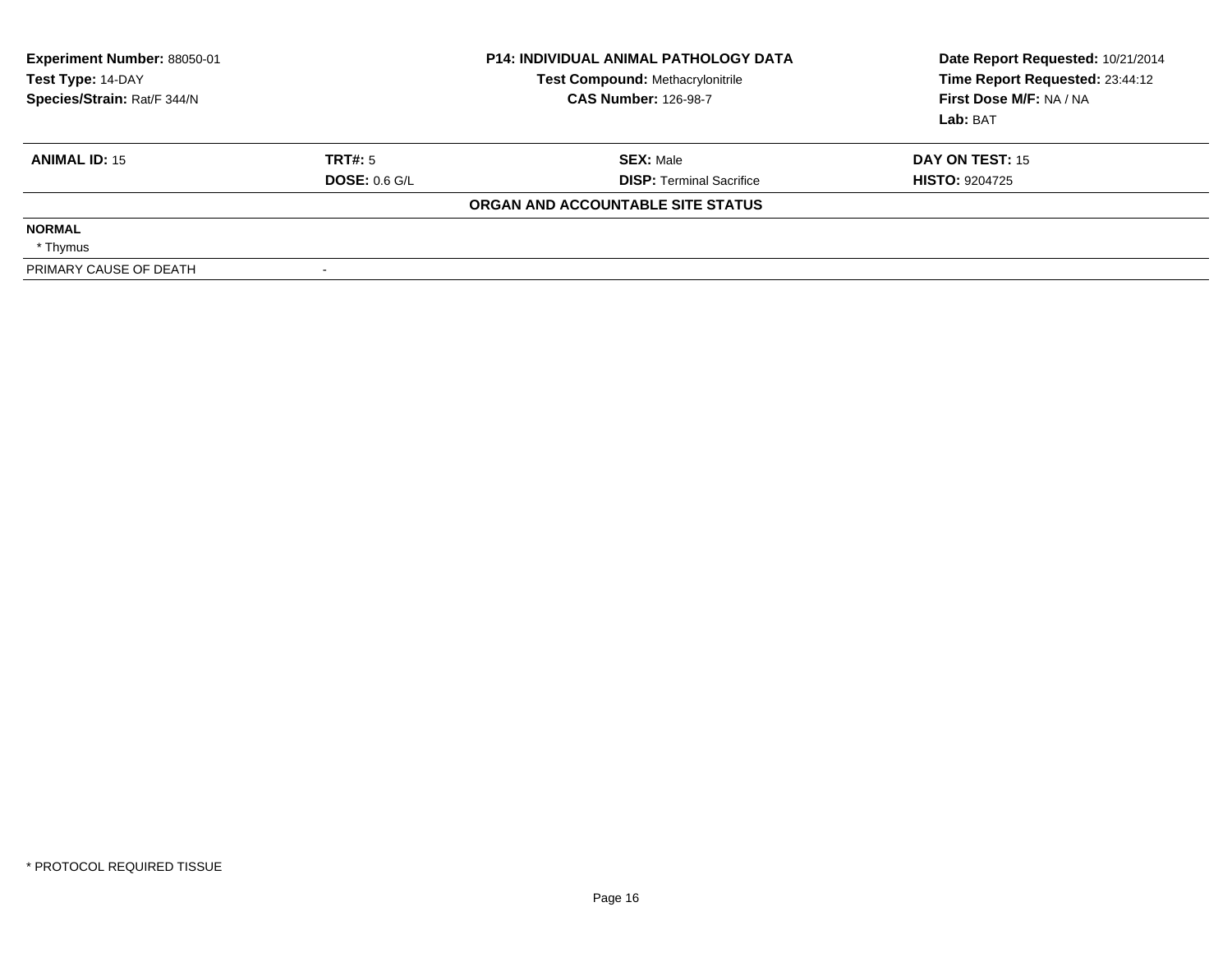| Experiment Number: 88050-01<br>Test Type: 14-DAY<br>Species/Strain: Rat/F 344/N |                      | <b>P14: INDIVIDUAL ANIMAL PATHOLOGY DATA</b><br><b>Test Compound: Methacrylonitrile</b><br><b>CAS Number: 126-98-7</b> | Date Report Requested: 10/21/2014<br>Time Report Requested: 23:44:12<br>First Dose M/F: NA / NA<br>Lab: BAT |
|---------------------------------------------------------------------------------|----------------------|------------------------------------------------------------------------------------------------------------------------|-------------------------------------------------------------------------------------------------------------|
| <b>ANIMAL ID: 16</b>                                                            | <b>TRT#: 7</b>       | <b>SEX: Male</b>                                                                                                       | DAY ON TEST: 15                                                                                             |
|                                                                                 | <b>DOSE: 1.2 G/L</b> | <b>DISP:</b> Terminal Sacrifice                                                                                        | <b>HISTO: 9204711</b>                                                                                       |
|                                                                                 |                      | ORGAN AND ACCOUNTABLE SITE STATUS                                                                                      |                                                                                                             |
| <b>NORMAL</b>                                                                   |                      |                                                                                                                        |                                                                                                             |
| * Thymus                                                                        |                      |                                                                                                                        |                                                                                                             |
| PRIMARY CAUSE OF DEATH                                                          |                      |                                                                                                                        |                                                                                                             |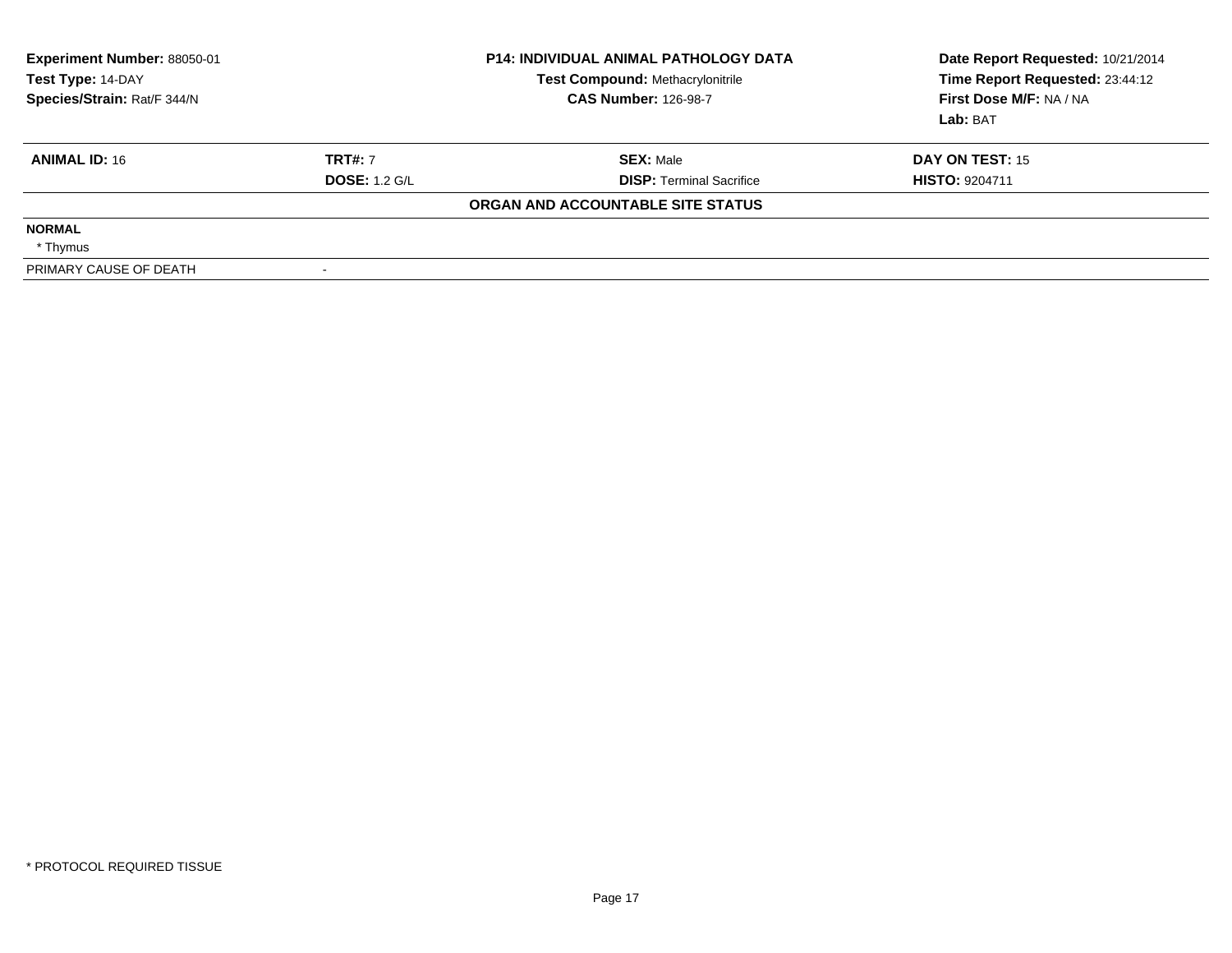| Experiment Number: 88050-01<br>Test Type: 14-DAY<br>Species/Strain: Rat/F 344/N |                      | <b>P14: INDIVIDUAL ANIMAL PATHOLOGY DATA</b><br><b>Test Compound: Methacrylonitrile</b><br><b>CAS Number: 126-98-7</b> | Date Report Requested: 10/21/2014<br>Time Report Requested: 23:44:12<br>First Dose M/F: NA / NA<br>Lab: BAT |
|---------------------------------------------------------------------------------|----------------------|------------------------------------------------------------------------------------------------------------------------|-------------------------------------------------------------------------------------------------------------|
| <b>ANIMAL ID: 17</b>                                                            | <b>TRT#: 7</b>       | <b>SEX: Male</b>                                                                                                       | DAY ON TEST: 15                                                                                             |
|                                                                                 | <b>DOSE: 1.2 G/L</b> | <b>DISP:</b> Terminal Sacrifice                                                                                        | <b>HISTO: 9204712</b>                                                                                       |
|                                                                                 |                      | ORGAN AND ACCOUNTABLE SITE STATUS                                                                                      |                                                                                                             |
| <b>NORMAL</b>                                                                   |                      |                                                                                                                        |                                                                                                             |
| * Thymus                                                                        |                      |                                                                                                                        |                                                                                                             |
| PRIMARY CAUSE OF DEATH                                                          |                      |                                                                                                                        |                                                                                                             |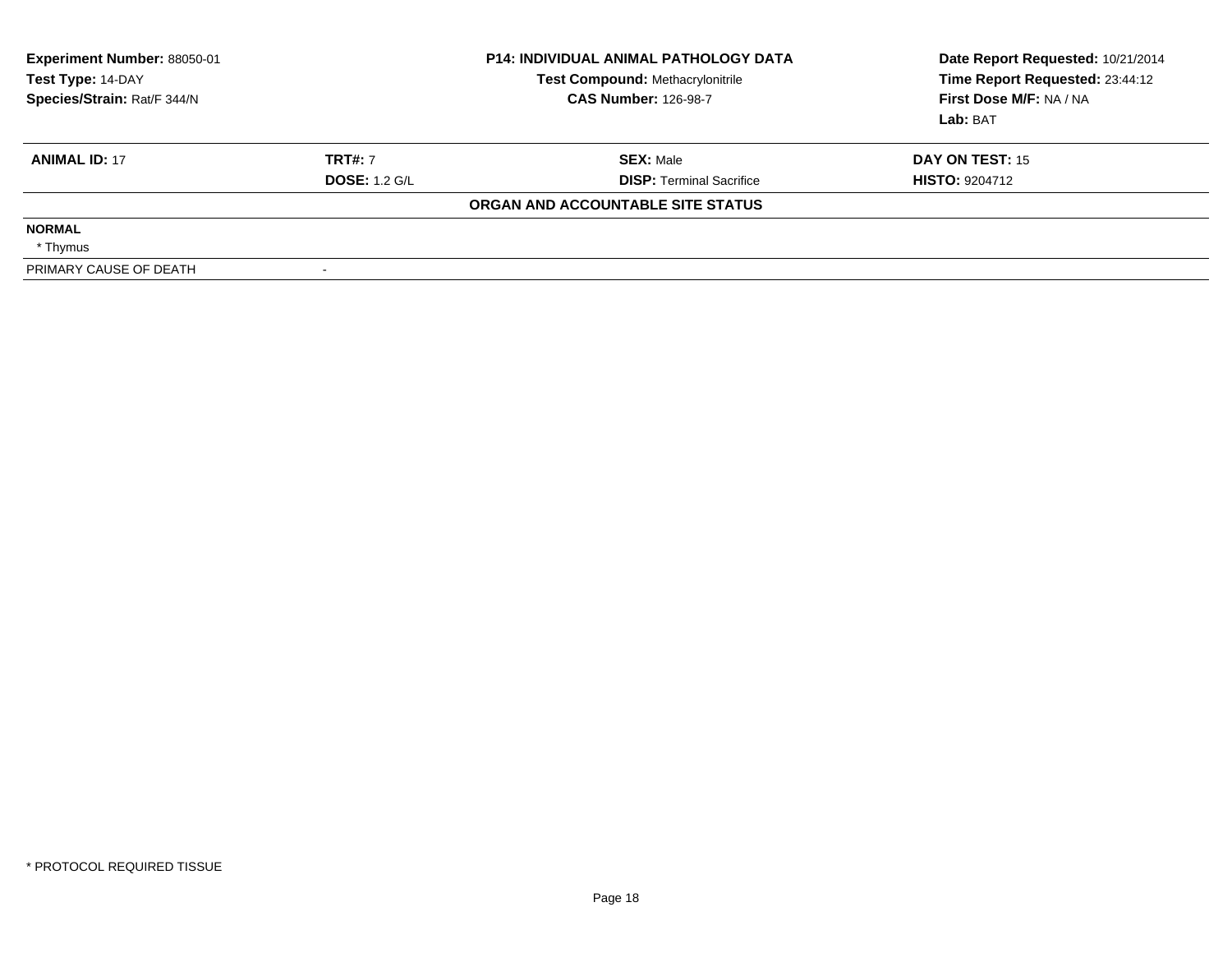| Experiment Number: 88050-01<br>Test Type: 14-DAY<br>Species/Strain: Rat/F 344/N |                      | <b>P14: INDIVIDUAL ANIMAL PATHOLOGY DATA</b><br><b>Test Compound: Methacrylonitrile</b><br><b>CAS Number: 126-98-7</b> | Date Report Requested: 10/21/2014<br>Time Report Requested: 23:44:12<br>First Dose M/F: NA / NA<br>Lab: BAT |
|---------------------------------------------------------------------------------|----------------------|------------------------------------------------------------------------------------------------------------------------|-------------------------------------------------------------------------------------------------------------|
| <b>ANIMAL ID: 18</b>                                                            | <b>TRT#: 7</b>       | <b>SEX: Male</b>                                                                                                       | DAY ON TEST: 15                                                                                             |
|                                                                                 | <b>DOSE: 1.2 G/L</b> | <b>DISP:</b> Terminal Sacrifice                                                                                        | <b>HISTO: 9204713</b>                                                                                       |
|                                                                                 |                      | ORGAN AND ACCOUNTABLE SITE STATUS                                                                                      |                                                                                                             |
| <b>NORMAL</b>                                                                   |                      |                                                                                                                        |                                                                                                             |
| * Thymus                                                                        |                      |                                                                                                                        |                                                                                                             |
| PRIMARY CAUSE OF DEATH                                                          |                      |                                                                                                                        |                                                                                                             |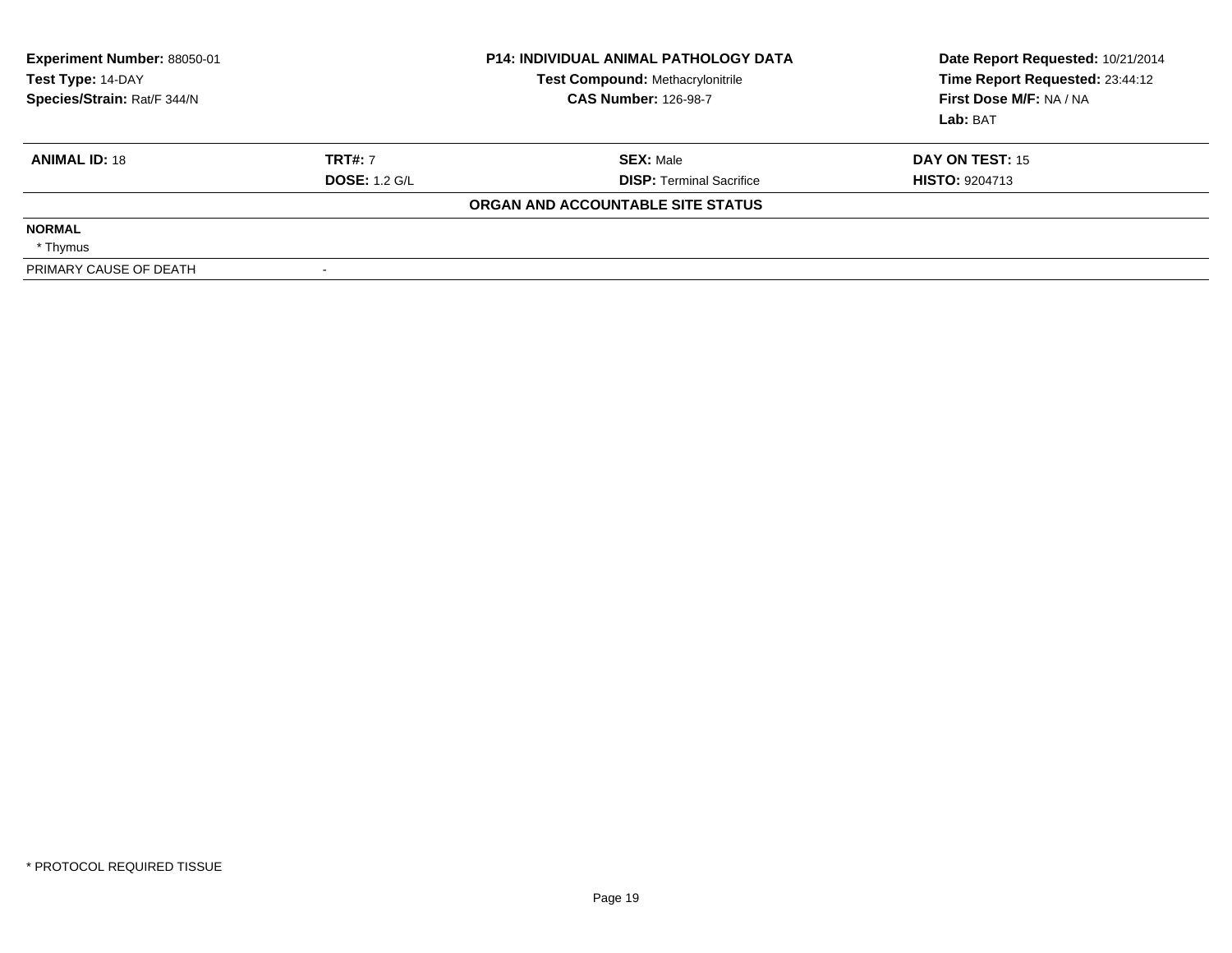| Experiment Number: 88050-01<br>Test Type: 14-DAY<br>Species/Strain: Rat/F 344/N |                      | <b>P14: INDIVIDUAL ANIMAL PATHOLOGY DATA</b><br><b>Test Compound: Methacrylonitrile</b><br><b>CAS Number: 126-98-7</b> | Date Report Requested: 10/21/2014<br>Time Report Requested: 23:44:12<br>First Dose M/F: NA / NA<br>Lab: BAT |
|---------------------------------------------------------------------------------|----------------------|------------------------------------------------------------------------------------------------------------------------|-------------------------------------------------------------------------------------------------------------|
| <b>ANIMAL ID: 19</b>                                                            | <b>TRT#: 7</b>       | <b>SEX: Male</b>                                                                                                       | <b>DAY ON TEST: 15</b>                                                                                      |
|                                                                                 | <b>DOSE: 1.2 G/L</b> | <b>DISP:</b> Terminal Sacrifice                                                                                        | <b>HISTO: 9204714</b>                                                                                       |
|                                                                                 |                      | ORGAN AND ACCOUNTABLE SITE STATUS                                                                                      |                                                                                                             |
| <b>NORMAL</b>                                                                   |                      |                                                                                                                        |                                                                                                             |
| * Thymus                                                                        |                      |                                                                                                                        |                                                                                                             |
| PRIMARY CAUSE OF DEATH                                                          |                      |                                                                                                                        |                                                                                                             |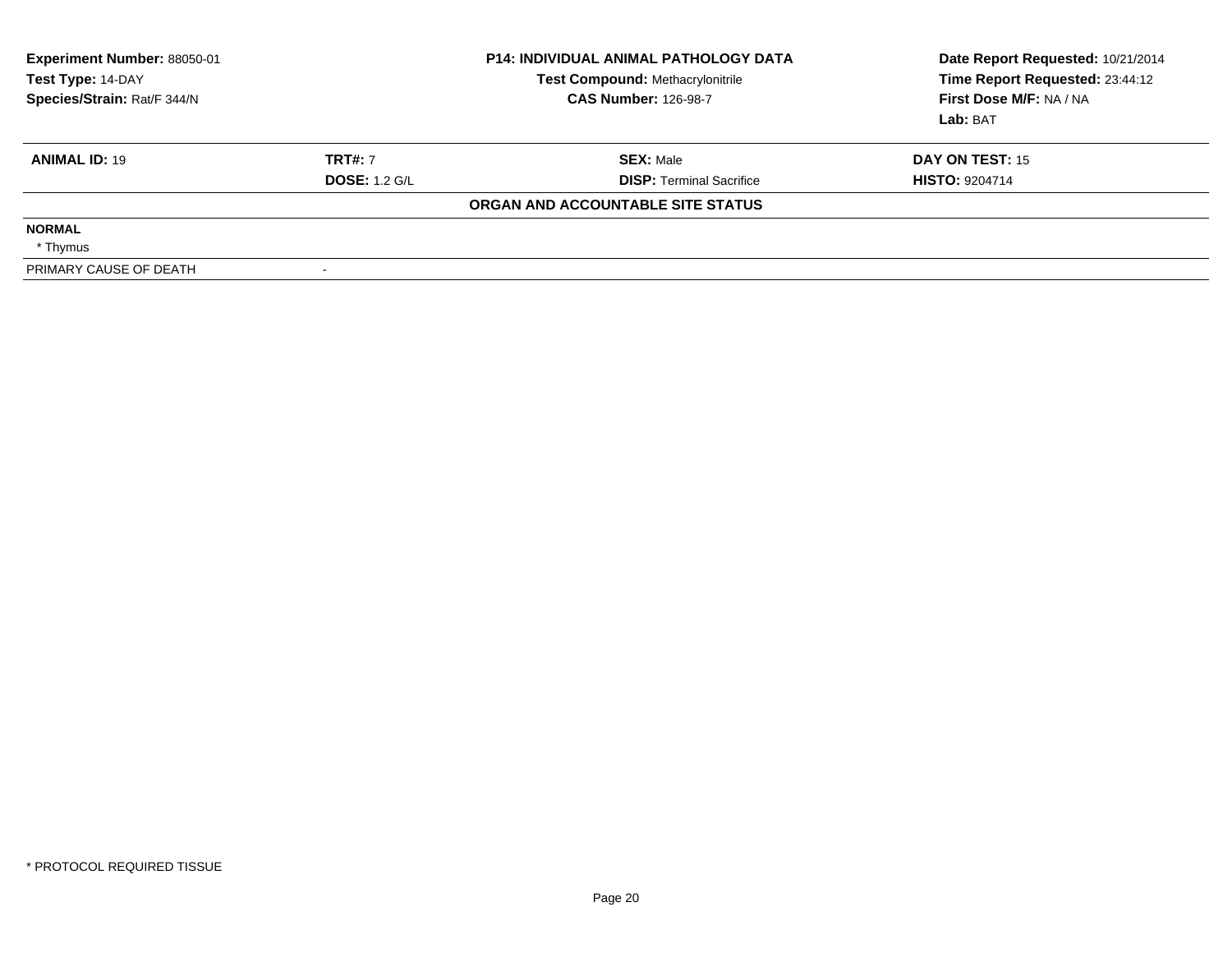| Experiment Number: 88050-01<br>Test Type: 14-DAY<br>Species/Strain: Rat/F 344/N |                      | <b>P14: INDIVIDUAL ANIMAL PATHOLOGY DATA</b><br><b>Test Compound: Methacrylonitrile</b><br><b>CAS Number: 126-98-7</b> | Date Report Requested: 10/21/2014<br>Time Report Requested: 23:44:12<br>First Dose M/F: NA / NA<br>Lab: BAT |
|---------------------------------------------------------------------------------|----------------------|------------------------------------------------------------------------------------------------------------------------|-------------------------------------------------------------------------------------------------------------|
| <b>ANIMAL ID: 20</b>                                                            | <b>TRT#: 7</b>       | <b>SEX: Male</b>                                                                                                       | DAY ON TEST: 15                                                                                             |
|                                                                                 | <b>DOSE: 1.2 G/L</b> | <b>DISP:</b> Terminal Sacrifice                                                                                        | <b>HISTO: 9204715</b>                                                                                       |
|                                                                                 |                      | ORGAN AND ACCOUNTABLE SITE STATUS                                                                                      |                                                                                                             |
| <b>NORMAL</b>                                                                   |                      |                                                                                                                        |                                                                                                             |
| * Thymus                                                                        |                      |                                                                                                                        |                                                                                                             |
| PRIMARY CAUSE OF DEATH                                                          |                      |                                                                                                                        |                                                                                                             |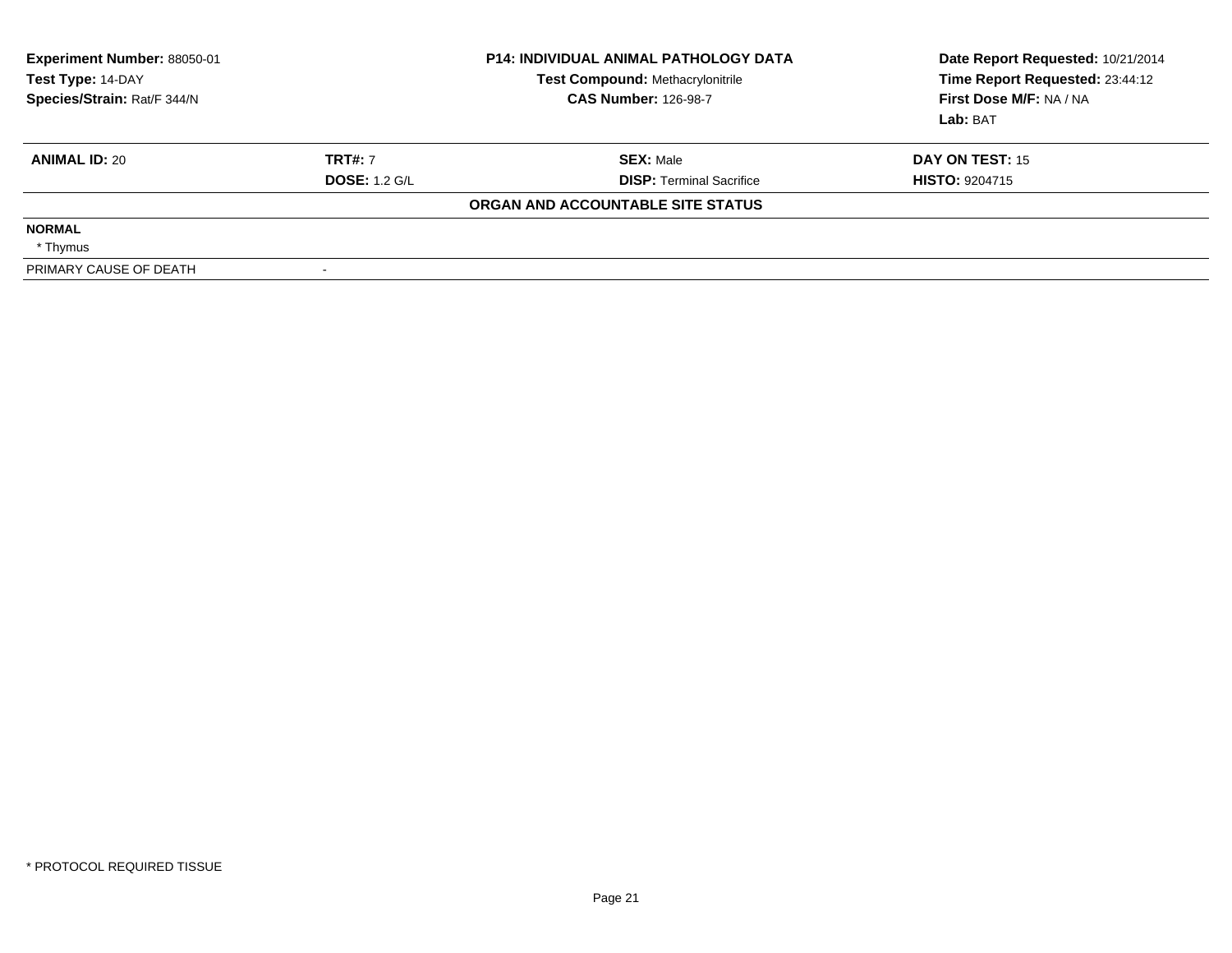| Experiment Number: 88050-01<br>Test Type: 14-DAY<br>Species/Strain: Rat/F 344/N |                      | <b>P14: INDIVIDUAL ANIMAL PATHOLOGY DATA</b><br><b>Test Compound: Methacrylonitrile</b><br><b>CAS Number: 126-98-7</b> | Date Report Requested: 10/21/2014<br>Time Report Requested: 23:44:12<br>First Dose M/F: NA / NA<br>Lab: BAT |
|---------------------------------------------------------------------------------|----------------------|------------------------------------------------------------------------------------------------------------------------|-------------------------------------------------------------------------------------------------------------|
| <b>ANIMAL ID: 21</b>                                                            | <b>TRT#: 9</b>       | <b>SEX: Male</b>                                                                                                       | <b>DAY ON TEST: 15</b>                                                                                      |
|                                                                                 | <b>DOSE: 2.4 G/L</b> | <b>DISP:</b> Terminal Sacrifice                                                                                        | <b>HISTO: 9204701</b>                                                                                       |
|                                                                                 |                      | ORGAN AND ACCOUNTABLE SITE STATUS                                                                                      |                                                                                                             |
| <b>NORMAL</b>                                                                   |                      |                                                                                                                        |                                                                                                             |
| * Thymus                                                                        |                      |                                                                                                                        |                                                                                                             |
| PRIMARY CAUSE OF DEATH                                                          |                      |                                                                                                                        |                                                                                                             |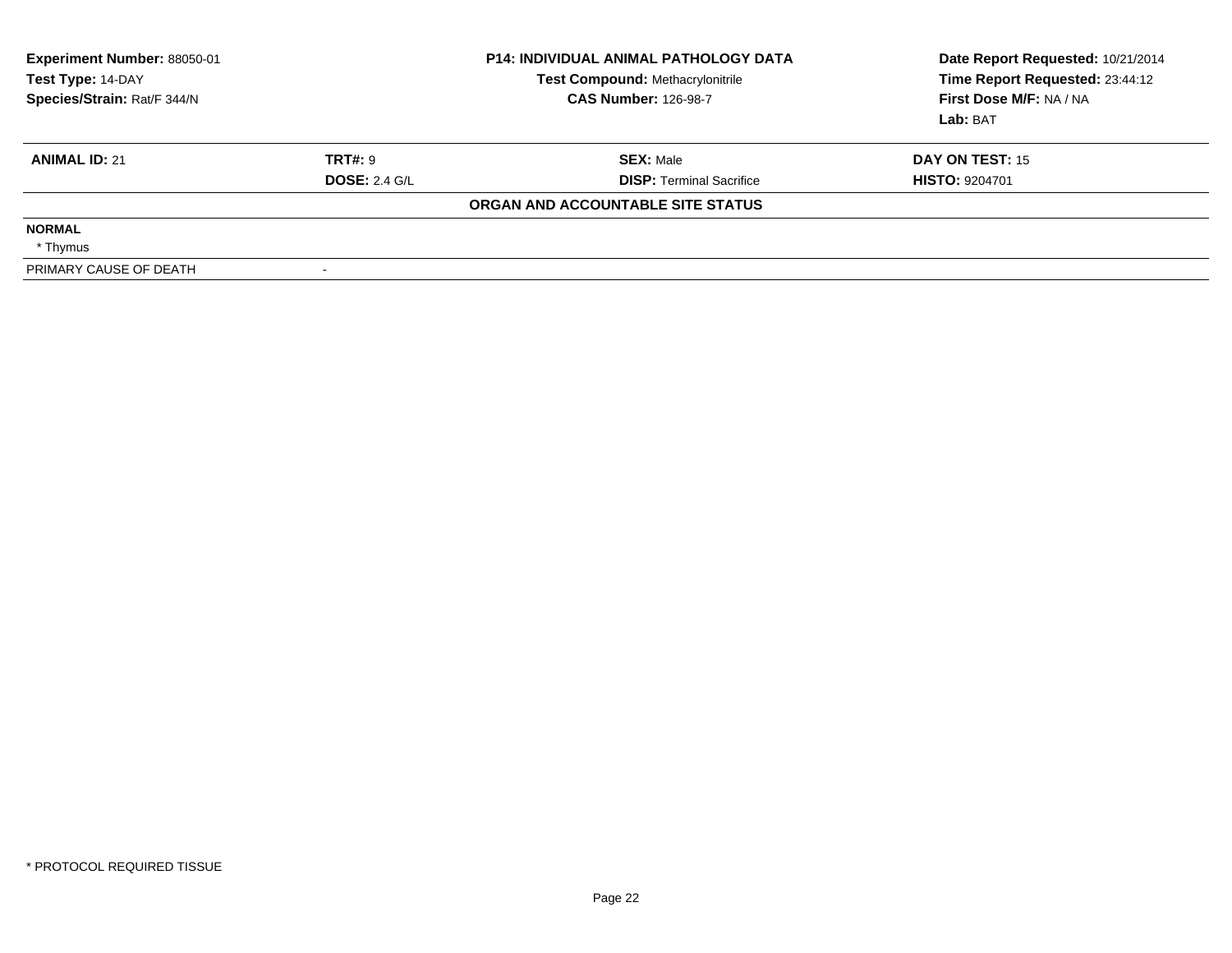| Experiment Number: 88050-01<br>Test Type: 14-DAY<br>Species/Strain: Rat/F 344/N |                      | <b>P14: INDIVIDUAL ANIMAL PATHOLOGY DATA</b><br><b>Test Compound: Methacrylonitrile</b><br><b>CAS Number: 126-98-7</b> | Date Report Requested: 10/21/2014<br>Time Report Requested: 23:44:12<br>First Dose M/F: NA / NA<br>Lab: BAT |
|---------------------------------------------------------------------------------|----------------------|------------------------------------------------------------------------------------------------------------------------|-------------------------------------------------------------------------------------------------------------|
| <b>ANIMAL ID: 22</b>                                                            | <b>TRT#: 9</b>       | <b>SEX: Male</b>                                                                                                       | DAY ON TEST: 15                                                                                             |
|                                                                                 | <b>DOSE: 2.4 G/L</b> | <b>DISP:</b> Terminal Sacrifice                                                                                        | <b>HISTO: 9204702</b>                                                                                       |
|                                                                                 |                      | ORGAN AND ACCOUNTABLE SITE STATUS                                                                                      |                                                                                                             |
| <b>NORMAL</b>                                                                   |                      |                                                                                                                        |                                                                                                             |
| * Thymus                                                                        |                      |                                                                                                                        |                                                                                                             |
| PRIMARY CAUSE OF DEATH                                                          |                      |                                                                                                                        |                                                                                                             |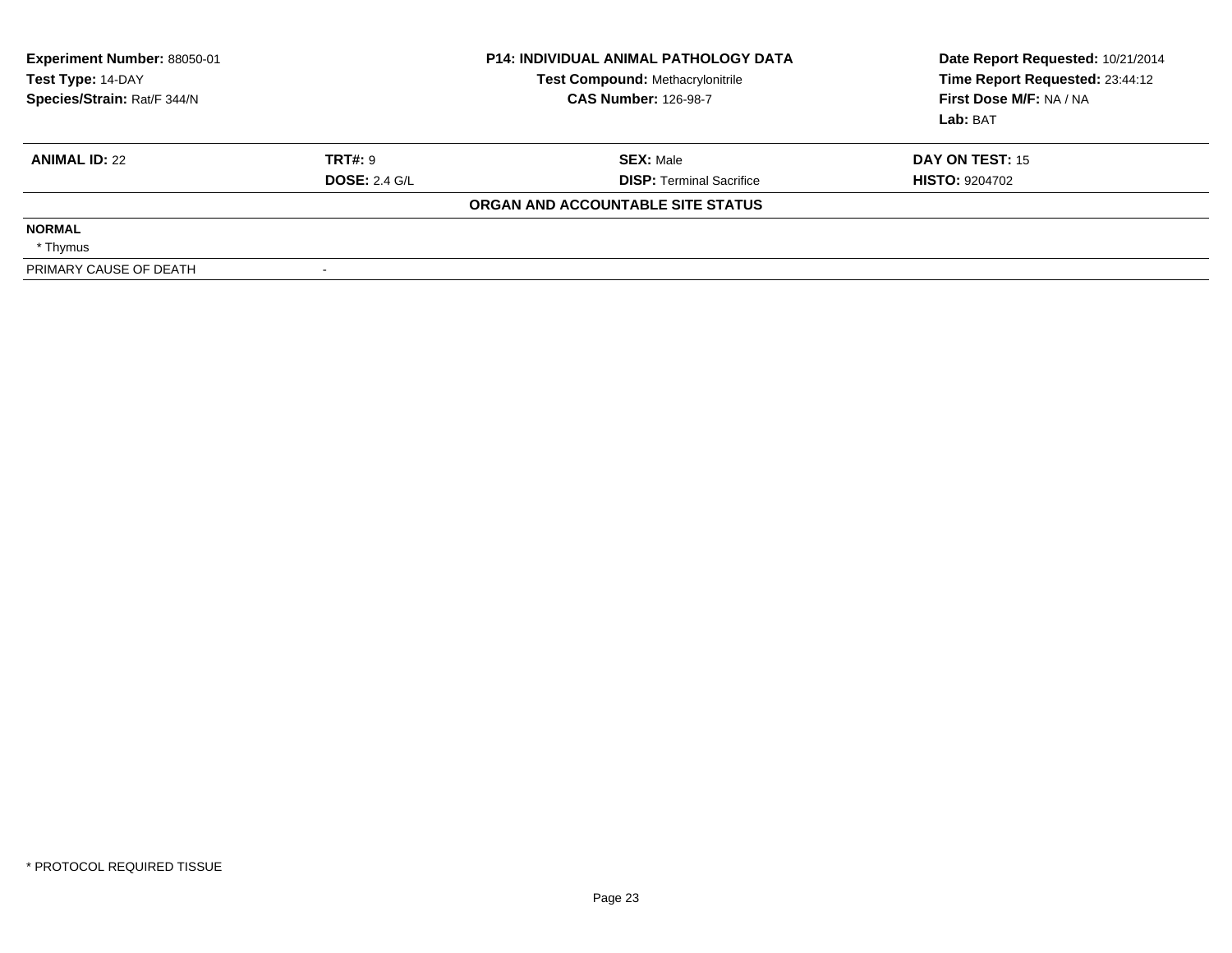| <b>Experiment Number: 88050-01</b><br>Test Type: 14-DAY<br>Species/Strain: Rat/F 344/N |                      | <b>P14: INDIVIDUAL ANIMAL PATHOLOGY DATA</b><br><b>Test Compound: Methacrylonitrile</b><br><b>CAS Number: 126-98-7</b> | Date Report Requested: 10/21/2014<br>Time Report Requested: 23:44:12<br>First Dose M/F: NA / NA<br>Lab: BAT |
|----------------------------------------------------------------------------------------|----------------------|------------------------------------------------------------------------------------------------------------------------|-------------------------------------------------------------------------------------------------------------|
| <b>ANIMAL ID: 23</b>                                                                   | <b>TRT#: 9</b>       | <b>SEX: Male</b>                                                                                                       | DAY ON TEST: 15                                                                                             |
|                                                                                        | <b>DOSE: 2.4 G/L</b> | <b>DISP:</b> Terminal Sacrifice                                                                                        | <b>HISTO: 9204703</b>                                                                                       |
|                                                                                        |                      | ORGAN AND ACCOUNTABLE SITE STATUS                                                                                      |                                                                                                             |
| <b>NORMAL</b>                                                                          |                      |                                                                                                                        |                                                                                                             |
| * Thymus                                                                               |                      |                                                                                                                        |                                                                                                             |
| PRIMARY CAUSE OF DEATH                                                                 |                      |                                                                                                                        |                                                                                                             |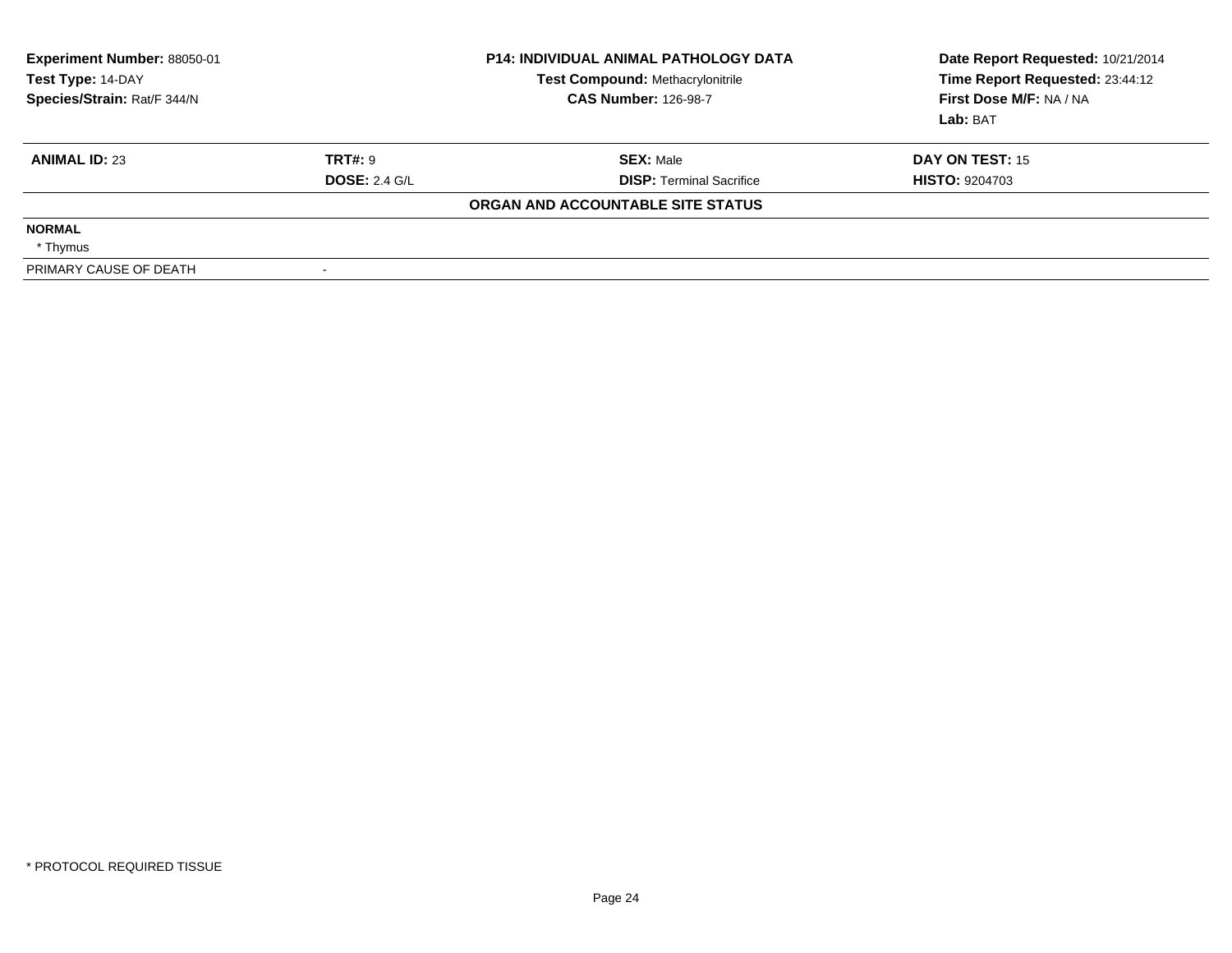| Experiment Number: 88050-01<br>Test Type: 14-DAY<br>Species/Strain: Rat/F 344/N |                      | <b>P14: INDIVIDUAL ANIMAL PATHOLOGY DATA</b><br><b>Test Compound: Methacrylonitrile</b><br><b>CAS Number: 126-98-7</b> | Date Report Requested: 10/21/2014<br>Time Report Requested: 23:44:12<br>First Dose M/F: NA / NA<br>Lab: BAT |
|---------------------------------------------------------------------------------|----------------------|------------------------------------------------------------------------------------------------------------------------|-------------------------------------------------------------------------------------------------------------|
| <b>ANIMAL ID: 24</b>                                                            | <b>TRT#: 9</b>       | <b>SEX: Male</b>                                                                                                       | DAY ON TEST: 15                                                                                             |
|                                                                                 | <b>DOSE: 2.4 G/L</b> | <b>DISP:</b> Terminal Sacrifice                                                                                        | <b>HISTO: 9204704</b>                                                                                       |
|                                                                                 |                      | ORGAN AND ACCOUNTABLE SITE STATUS                                                                                      |                                                                                                             |
| <b>NORMAL</b>                                                                   |                      |                                                                                                                        |                                                                                                             |
| * Thymus                                                                        |                      |                                                                                                                        |                                                                                                             |
| PRIMARY CAUSE OF DEATH                                                          |                      |                                                                                                                        |                                                                                                             |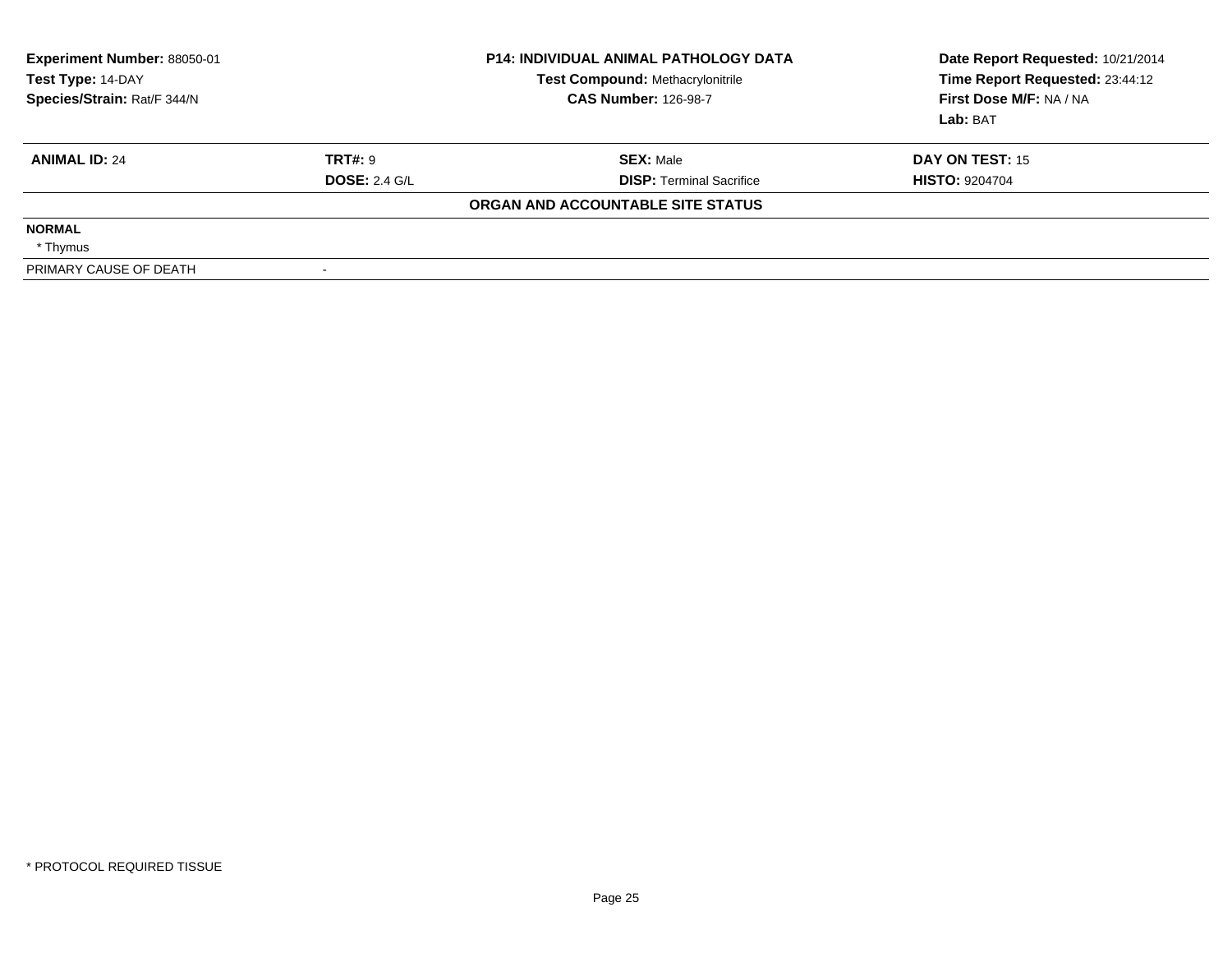| <b>Experiment Number: 88050-01</b><br>Test Type: 14-DAY<br>Species/Strain: Rat/F 344/N |                      | <b>P14: INDIVIDUAL ANIMAL PATHOLOGY DATA</b><br><b>Test Compound: Methacrylonitrile</b><br><b>CAS Number: 126-98-7</b> | Date Report Requested: 10/21/2014<br>Time Report Requested: 23:44:12<br>First Dose M/F: NA / NA<br>Lab: BAT |
|----------------------------------------------------------------------------------------|----------------------|------------------------------------------------------------------------------------------------------------------------|-------------------------------------------------------------------------------------------------------------|
| <b>ANIMAL ID: 25</b>                                                                   | <b>TRT#: 9</b>       | <b>SEX: Male</b>                                                                                                       | DAY ON TEST: 15                                                                                             |
|                                                                                        | <b>DOSE: 2.4 G/L</b> | <b>DISP: Terminal Sacrifice</b>                                                                                        | <b>HISTO: 9204705</b>                                                                                       |
|                                                                                        |                      | ORGAN AND ACCOUNTABLE SITE STATUS                                                                                      |                                                                                                             |
| <b>NORMAL</b>                                                                          |                      |                                                                                                                        |                                                                                                             |
| * Thymus                                                                               |                      |                                                                                                                        |                                                                                                             |
| PRIMARY CAUSE OF DEATH                                                                 | $\sim$               |                                                                                                                        |                                                                                                             |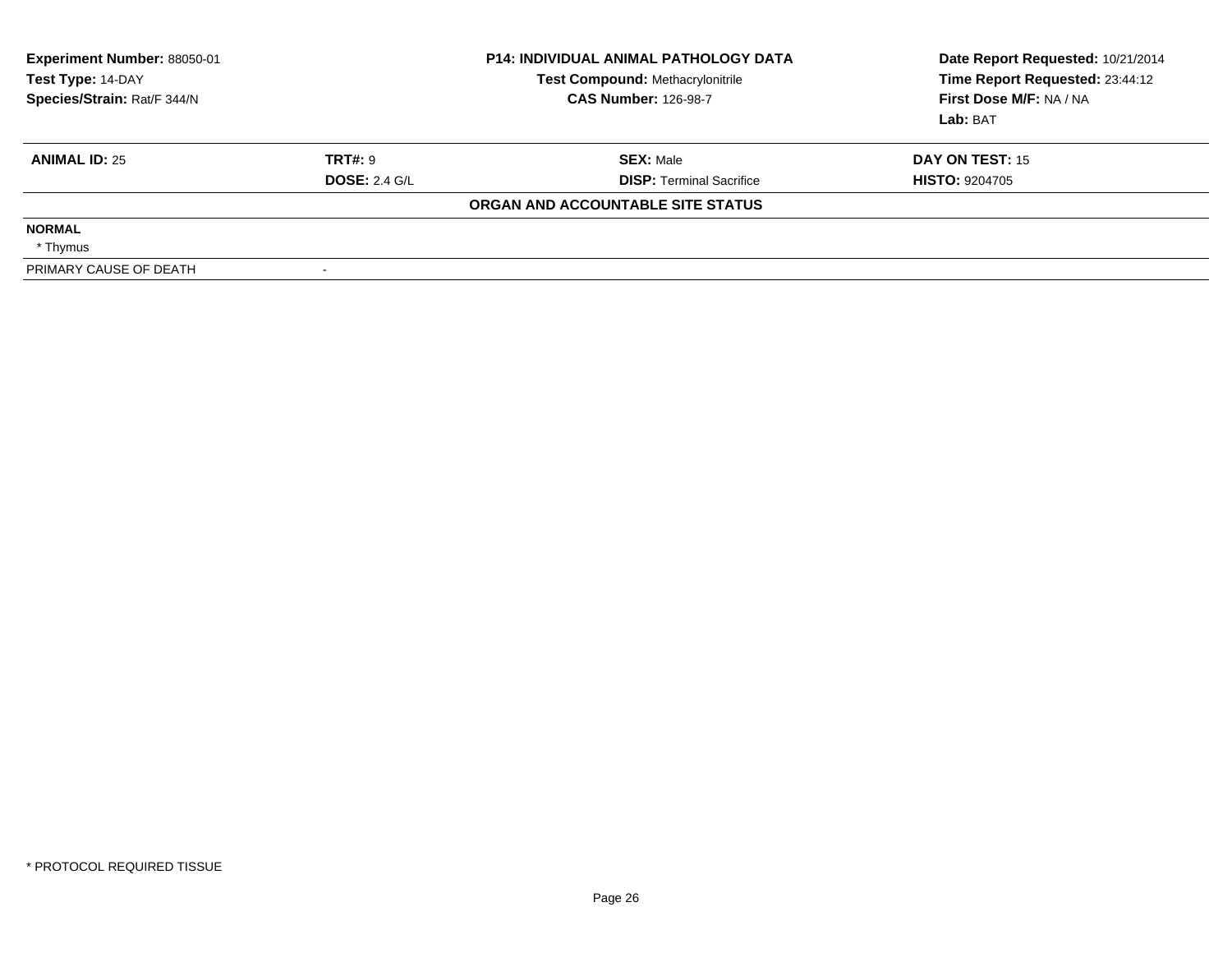| Experiment Number: 88050-01<br>Test Type: 14-DAY<br>Species/Strain: Rat/F 344/N |                      | <b>P14: INDIVIDUAL ANIMAL PATHOLOGY DATA</b><br><b>Test Compound: Methacrylonitrile</b><br><b>CAS Number: 126-98-7</b> | Date Report Requested: 10/21/2014<br>Time Report Requested: 23:44:12<br>First Dose M/F: NA / NA<br>Lab: BAT |
|---------------------------------------------------------------------------------|----------------------|------------------------------------------------------------------------------------------------------------------------|-------------------------------------------------------------------------------------------------------------|
| <b>ANIMAL ID: 26</b>                                                            | <b>TRT#: 11</b>      | <b>SEX: Male</b>                                                                                                       | DAY ON TEST: 15                                                                                             |
|                                                                                 | <b>DOSE: 4.8 G/L</b> | <b>DISP: Terminal Sacrifice</b>                                                                                        | <b>HISTO: 9204691</b>                                                                                       |
|                                                                                 |                      | ORGAN AND ACCOUNTABLE SITE STATUS                                                                                      |                                                                                                             |
| <b>NORMAL</b>                                                                   |                      |                                                                                                                        |                                                                                                             |
| * Adrenal Cortex                                                                | * Adrenal Medulla    | * Brain                                                                                                                | * Intestine Small, Duodenum                                                                                 |
| * Kidney                                                                        | * Liver              | * Lung                                                                                                                 | * Peripheral Nerve                                                                                          |
| * Spinal Cord                                                                   | * Spleen             | * Stomach, Forestomach                                                                                                 | * Stomach, Glandular                                                                                        |
| <b>OBSERVATIONS</b>                                                             |                      |                                                                                                                        |                                                                                                             |
| * Thymus                                                                        |                      | Atrophy                                                                                                                | Moderate                                                                                                    |
| PRIMARY CAUSE OF DEATH                                                          |                      |                                                                                                                        |                                                                                                             |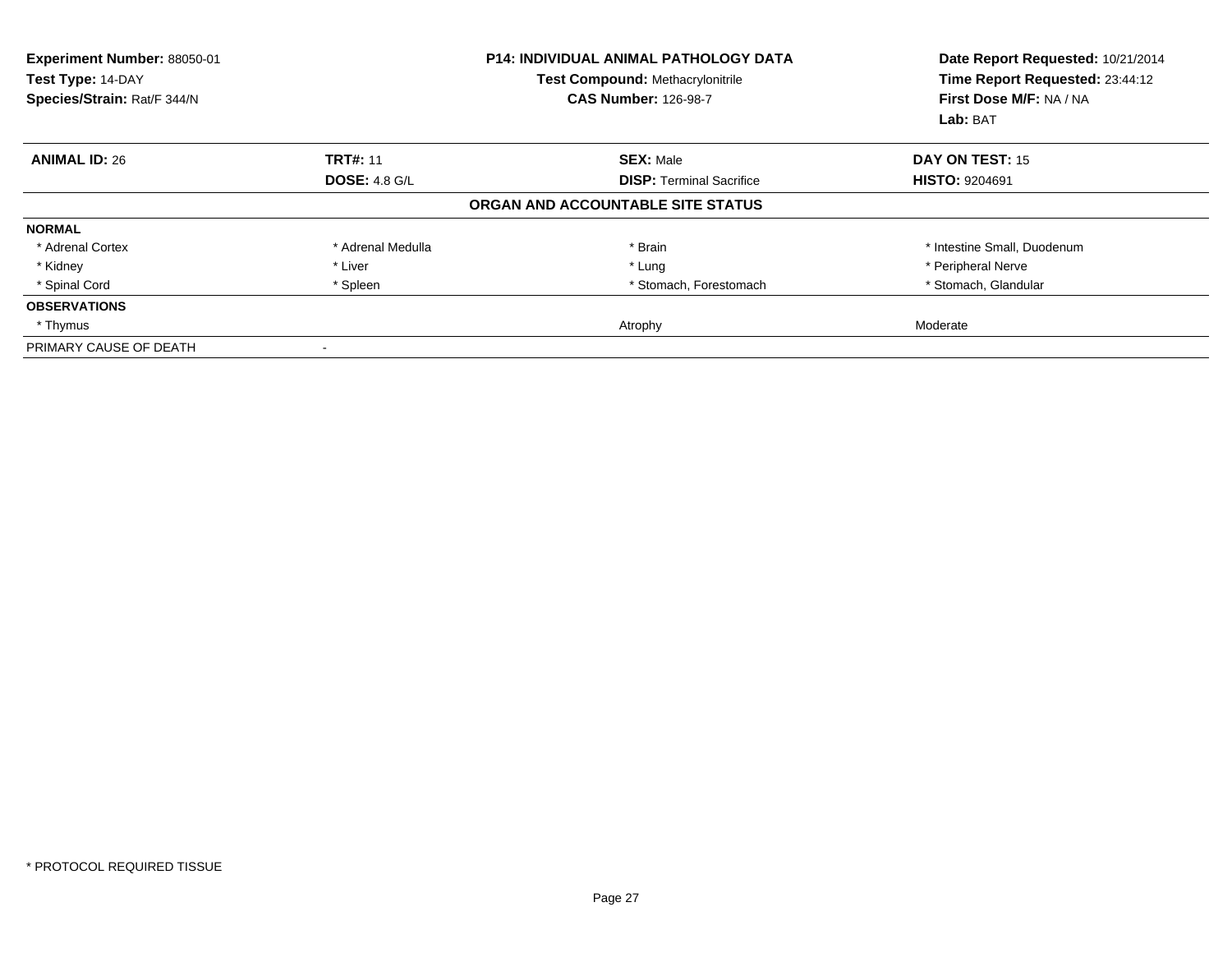| Experiment Number: 88050-01<br>Test Type: 14-DAY<br>Species/Strain: Rat/F 344/N |                      | <b>P14: INDIVIDUAL ANIMAL PATHOLOGY DATA</b><br><b>Test Compound: Methacrylonitrile</b><br><b>CAS Number: 126-98-7</b> | Date Report Requested: 10/21/2014<br>Time Report Requested: 23:44:12<br>First Dose M/F: NA / NA<br>Lab: BAT |
|---------------------------------------------------------------------------------|----------------------|------------------------------------------------------------------------------------------------------------------------|-------------------------------------------------------------------------------------------------------------|
| <b>ANIMAL ID: 27</b>                                                            | <b>TRT#: 11</b>      | <b>SEX: Male</b>                                                                                                       | DAY ON TEST: 15                                                                                             |
|                                                                                 | <b>DOSE: 4.8 G/L</b> | <b>DISP: Terminal Sacrifice</b>                                                                                        | <b>HISTO: 9204692</b>                                                                                       |
|                                                                                 |                      | ORGAN AND ACCOUNTABLE SITE STATUS                                                                                      |                                                                                                             |
| <b>NORMAL</b>                                                                   |                      |                                                                                                                        |                                                                                                             |
| * Adrenal Cortex                                                                | * Adrenal Medulla    | * Brain                                                                                                                | * Intestine Small, Duodenum                                                                                 |
| * Kidney                                                                        | * Liver              | * Lung                                                                                                                 | * Peripheral Nerve                                                                                          |
| * Spinal Cord                                                                   | * Spleen             | * Stomach, Forestomach                                                                                                 | * Stomach, Glandular                                                                                        |
| <b>OBSERVATIONS</b>                                                             |                      |                                                                                                                        |                                                                                                             |
| * Thymus                                                                        |                      | Atrophy                                                                                                                | Moderate                                                                                                    |
| PRIMARY CAUSE OF DEATH                                                          |                      |                                                                                                                        |                                                                                                             |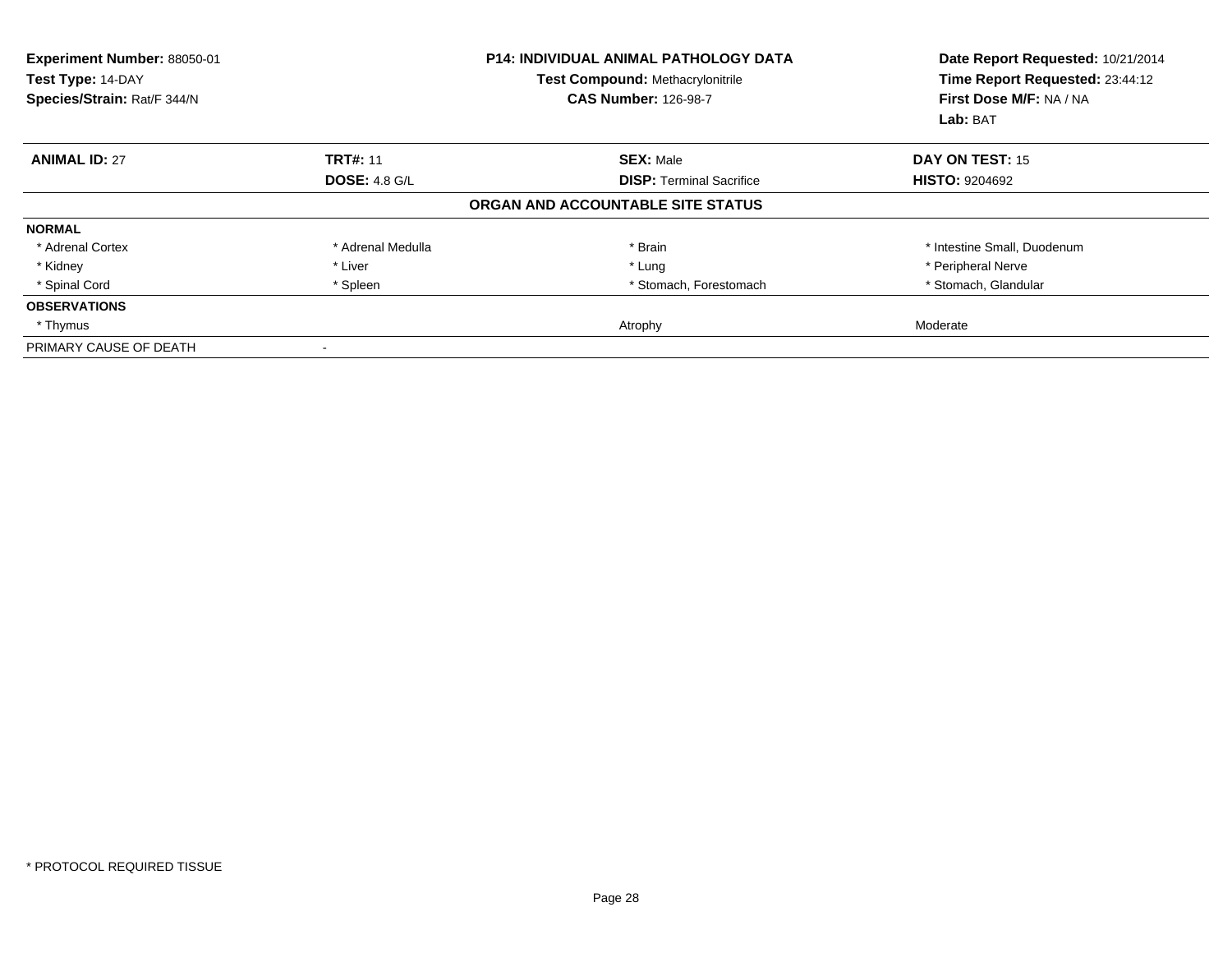| Experiment Number: 88050-01<br>Test Type: 14-DAY<br>Species/Strain: Rat/F 344/N |                      | P14: INDIVIDUAL ANIMAL PATHOLOGY DATA<br><b>Test Compound: Methacrylonitrile</b><br><b>CAS Number: 126-98-7</b> | Date Report Requested: 10/21/2014<br>Time Report Requested: 23:44:12<br>First Dose M/F: NA / NA<br>Lab: BAT |
|---------------------------------------------------------------------------------|----------------------|-----------------------------------------------------------------------------------------------------------------|-------------------------------------------------------------------------------------------------------------|
| <b>ANIMAL ID: 28</b>                                                            | <b>TRT#: 11</b>      | <b>SEX: Male</b>                                                                                                | <b>DAY ON TEST: 15</b>                                                                                      |
|                                                                                 | <b>DOSE: 4.8 G/L</b> | <b>DISP:</b> Terminal Sacrifice                                                                                 | <b>HISTO: 9204693</b>                                                                                       |
|                                                                                 |                      | ORGAN AND ACCOUNTABLE SITE STATUS                                                                               |                                                                                                             |
| <b>NORMAL</b>                                                                   |                      |                                                                                                                 |                                                                                                             |
| * Adrenal Cortex                                                                | * Adrenal Medulla    | * Brain                                                                                                         | * Intestine Small, Duodenum                                                                                 |
| * Kidney                                                                        | * Liver              | * Lung                                                                                                          | * Peripheral Nerve                                                                                          |
| * Spinal Cord                                                                   | * Spleen             | * Stomach, Forestomach                                                                                          | * Stomach, Glandular                                                                                        |
| <b>OBSERVATIONS</b>                                                             |                      |                                                                                                                 |                                                                                                             |
| * Thymus                                                                        |                      | Atrophy                                                                                                         | Moderate                                                                                                    |
| [Atrophy TGLS = $1-3$ ]                                                         |                      |                                                                                                                 |                                                                                                             |
| PRIMARY CAUSE OF DEATH                                                          |                      |                                                                                                                 |                                                                                                             |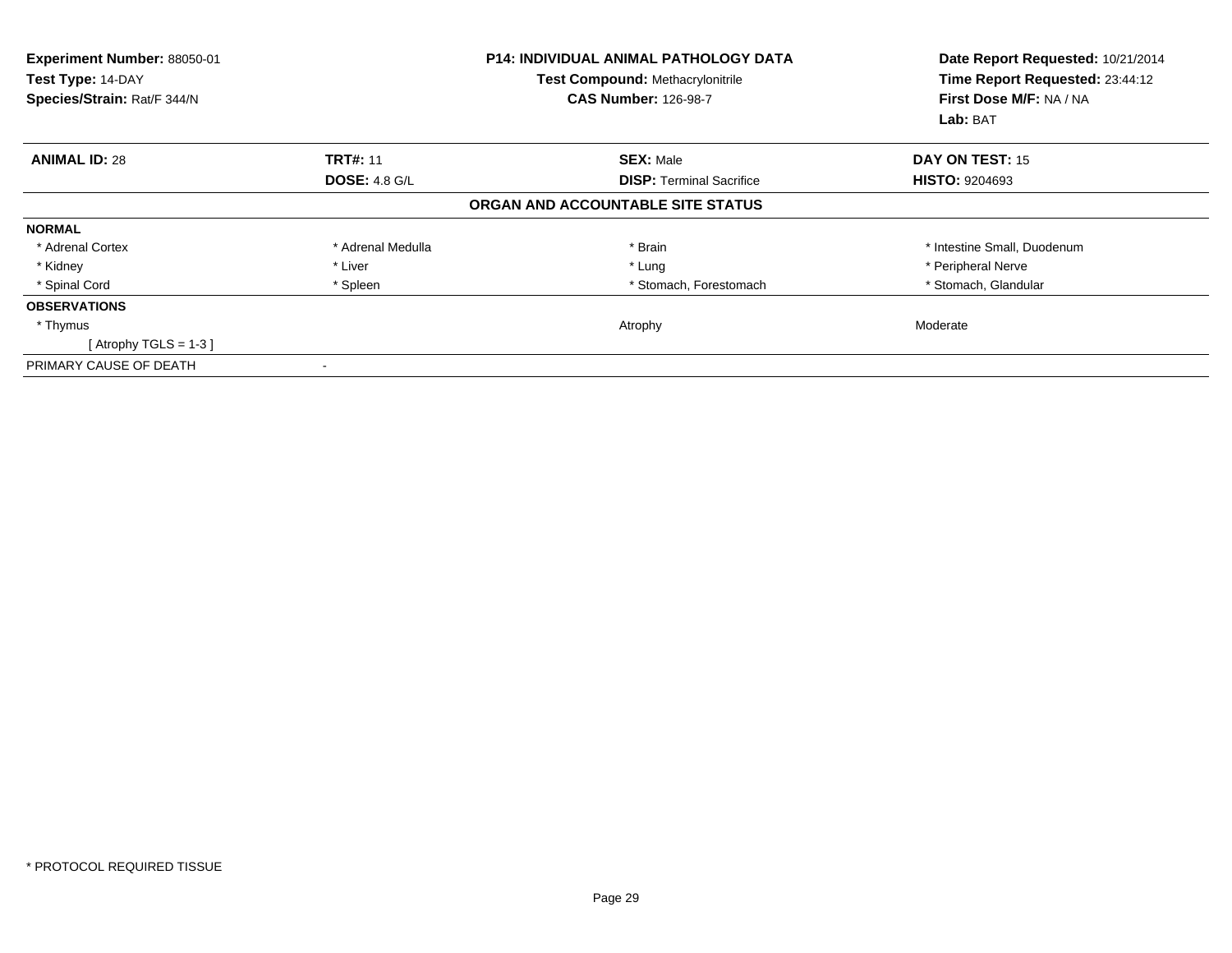| Experiment Number: 88050-01<br>Test Type: 14-DAY<br>Species/Strain: Rat/F 344/N |                      | <b>P14: INDIVIDUAL ANIMAL PATHOLOGY DATA</b><br><b>Test Compound: Methacrylonitrile</b><br><b>CAS Number: 126-98-7</b> | Date Report Requested: 10/21/2014<br>Time Report Requested: 23:44:12<br>First Dose M/F: NA / NA<br>Lab: BAT |
|---------------------------------------------------------------------------------|----------------------|------------------------------------------------------------------------------------------------------------------------|-------------------------------------------------------------------------------------------------------------|
| <b>ANIMAL ID: 29</b>                                                            | <b>TRT#: 11</b>      | <b>SEX: Male</b>                                                                                                       | <b>DAY ON TEST: 15</b>                                                                                      |
|                                                                                 | <b>DOSE: 4.8 G/L</b> | <b>DISP:</b> Terminal Sacrifice                                                                                        | <b>HISTO: 9204694</b>                                                                                       |
|                                                                                 |                      | ORGAN AND ACCOUNTABLE SITE STATUS                                                                                      |                                                                                                             |
| <b>NORMAL</b>                                                                   |                      |                                                                                                                        |                                                                                                             |
| * Adrenal Cortex                                                                | * Adrenal Medulla    | * Brain                                                                                                                | * Intestine Small, Duodenum                                                                                 |
| * Kidney                                                                        | * Liver              | * Lung                                                                                                                 | * Peripheral Nerve                                                                                          |
| * Spinal Cord                                                                   | * Spleen             | * Stomach, Forestomach                                                                                                 | * Stomach, Glandular                                                                                        |
| <b>OBSERVATIONS</b>                                                             |                      |                                                                                                                        |                                                                                                             |
| * Thymus                                                                        |                      | Atrophy                                                                                                                | Moderate                                                                                                    |
| [Atrophy TGLS = $1-3$ ]                                                         |                      |                                                                                                                        |                                                                                                             |
| PRIMARY CAUSE OF DEATH                                                          |                      |                                                                                                                        |                                                                                                             |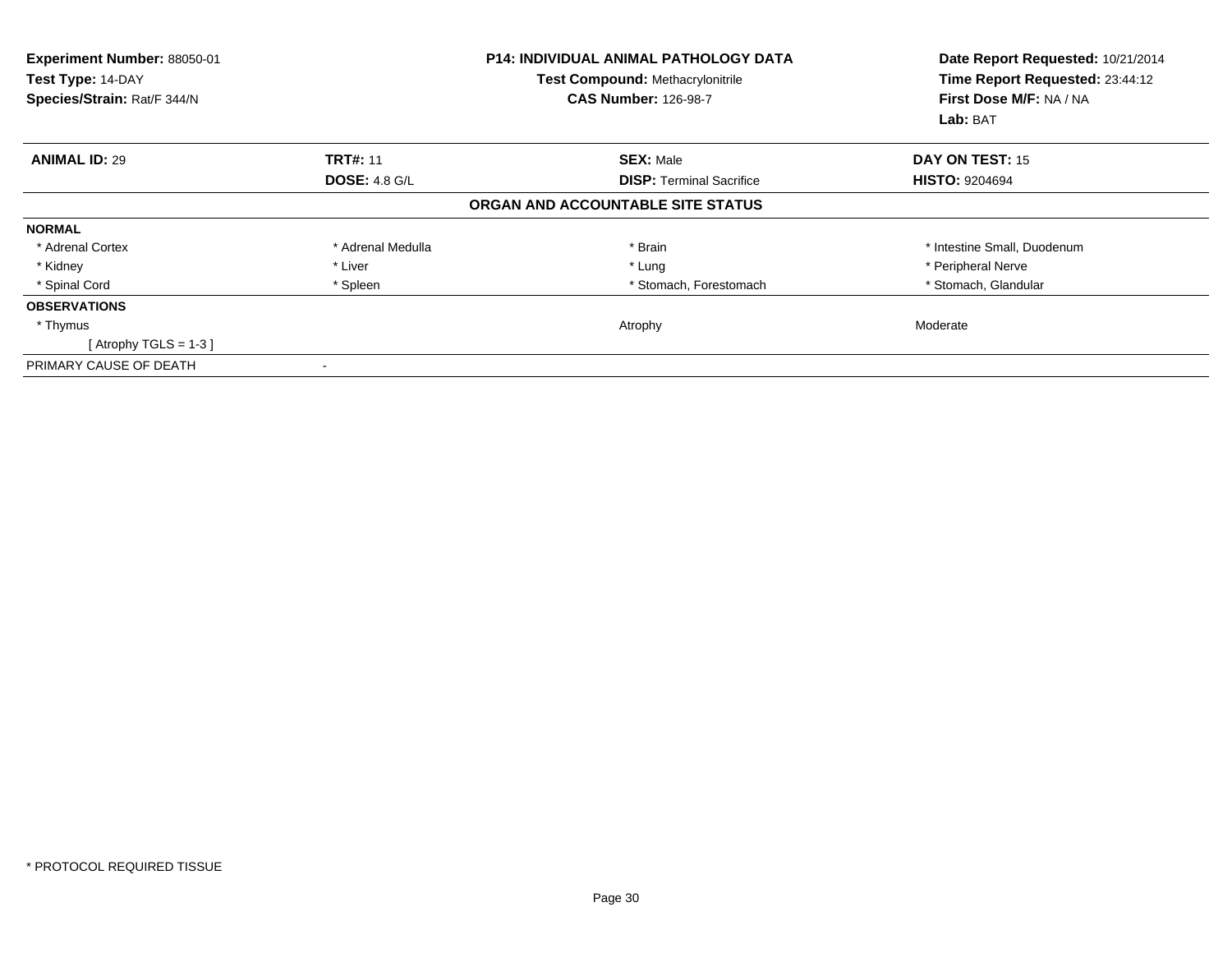| Experiment Number: 88050-01<br>Test Type: 14-DAY<br>Species/Strain: Rat/F 344/N |                      | <b>P14: INDIVIDUAL ANIMAL PATHOLOGY DATA</b><br><b>Test Compound: Methacrylonitrile</b><br><b>CAS Number: 126-98-7</b> | Date Report Requested: 10/21/2014<br>Time Report Requested: 23:44:12<br>First Dose M/F: NA / NA<br>Lab: BAT |
|---------------------------------------------------------------------------------|----------------------|------------------------------------------------------------------------------------------------------------------------|-------------------------------------------------------------------------------------------------------------|
| <b>ANIMAL ID: 30</b>                                                            | <b>TRT#: 11</b>      | <b>SEX: Male</b>                                                                                                       | <b>DAY ON TEST: 15</b>                                                                                      |
|                                                                                 | <b>DOSE: 4.8 G/L</b> | <b>DISP:</b> Terminal Sacrifice                                                                                        | <b>HISTO: 9204695</b>                                                                                       |
|                                                                                 |                      | ORGAN AND ACCOUNTABLE SITE STATUS                                                                                      |                                                                                                             |
| <b>NORMAL</b>                                                                   |                      |                                                                                                                        |                                                                                                             |
| * Adrenal Cortex                                                                | * Adrenal Medulla    | * Brain                                                                                                                | * Intestine Small, Duodenum                                                                                 |
| * Kidney                                                                        | * Liver              | * Lung                                                                                                                 | * Peripheral Nerve                                                                                          |
| * Spinal Cord                                                                   | * Spleen             | * Stomach, Forestomach                                                                                                 | * Stomach, Glandular                                                                                        |
| <b>OBSERVATIONS</b>                                                             |                      |                                                                                                                        |                                                                                                             |
| * Thymus                                                                        |                      | Atrophy                                                                                                                | Mild                                                                                                        |
| [Atrophy TGLS = $1-3$ ]                                                         |                      |                                                                                                                        |                                                                                                             |
| PRIMARY CAUSE OF DEATH                                                          |                      |                                                                                                                        |                                                                                                             |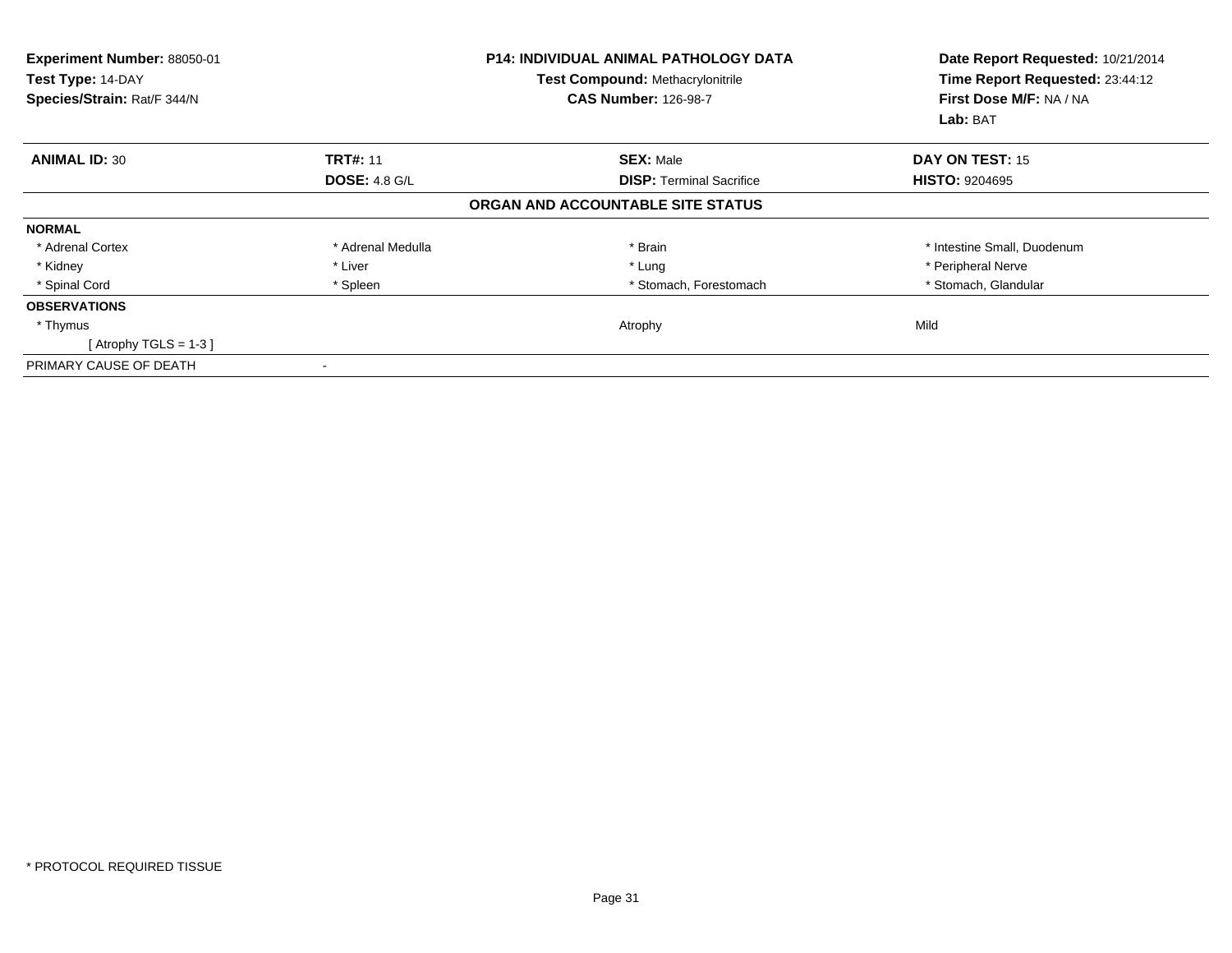| Experiment Number: 88050-01<br>Test Type: 14-DAY<br>Species/Strain: Rat/F 344/N |                    | <b>P14: INDIVIDUAL ANIMAL PATHOLOGY DATA</b><br><b>Test Compound: Methacrylonitrile</b><br><b>CAS Number: 126-98-7</b> | Date Report Requested: 10/21/2014<br>Time Report Requested: 23:44:12<br>First Dose M/F: NA / NA<br>Lab: BAT |
|---------------------------------------------------------------------------------|--------------------|------------------------------------------------------------------------------------------------------------------------|-------------------------------------------------------------------------------------------------------------|
| <b>ANIMAL ID: 31</b>                                                            | TRT#: 2            | <b>SEX: Female</b>                                                                                                     | DAY ON TEST: 15                                                                                             |
|                                                                                 | <b>DOSE: 0 G/L</b> | <b>DISP: Terminal Sacrifice</b>                                                                                        | <b>HISTO: 9204686</b>                                                                                       |
|                                                                                 |                    | ORGAN AND ACCOUNTABLE SITE STATUS                                                                                      |                                                                                                             |
| <b>NORMAL</b>                                                                   |                    |                                                                                                                        |                                                                                                             |
| * Adrenal Cortex                                                                | * Adrenal Medulla  | * Brain                                                                                                                | * Intestine Small, Duodenum                                                                                 |
| * Kidney                                                                        | * Liver            | * Lung                                                                                                                 | * Peripheral Nerve                                                                                          |
| * Spinal Cord                                                                   | * Spleen           | * Stomach, Forestomach                                                                                                 | * Stomach, Glandular                                                                                        |
| * Thymus                                                                        |                    |                                                                                                                        |                                                                                                             |
| PRIMARY CAUSE OF DEATH                                                          |                    |                                                                                                                        |                                                                                                             |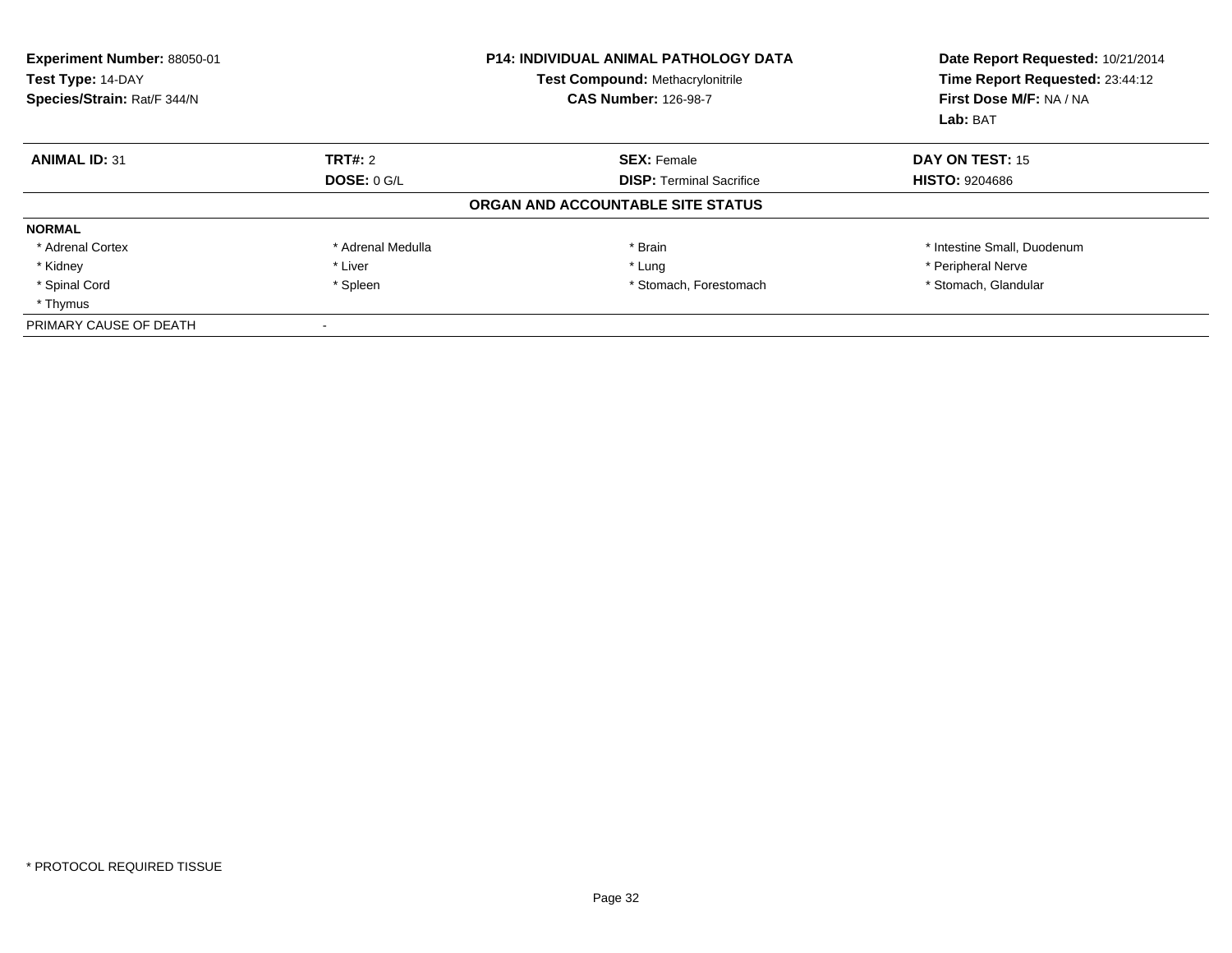| Experiment Number: 88050-01<br>Test Type: 14-DAY<br>Species/Strain: Rat/F 344/N |                    | <b>P14: INDIVIDUAL ANIMAL PATHOLOGY DATA</b><br>Test Compound: Methacrylonitrile<br><b>CAS Number: 126-98-7</b> | Date Report Requested: 10/21/2014<br>Time Report Requested: 23:44:12<br>First Dose M/F: NA / NA<br>Lab: BAT |
|---------------------------------------------------------------------------------|--------------------|-----------------------------------------------------------------------------------------------------------------|-------------------------------------------------------------------------------------------------------------|
| <b>ANIMAL ID: 32</b>                                                            | TRT#: 2            | <b>SEX: Female</b>                                                                                              | DAY ON TEST: 15                                                                                             |
|                                                                                 | <b>DOSE: 0 G/L</b> | <b>DISP: Terminal Sacrifice</b>                                                                                 | <b>HISTO: 9204687</b>                                                                                       |
|                                                                                 |                    | ORGAN AND ACCOUNTABLE SITE STATUS                                                                               |                                                                                                             |
| <b>NORMAL</b>                                                                   |                    |                                                                                                                 |                                                                                                             |
| * Adrenal Cortex                                                                | * Adrenal Medulla  | * Brain                                                                                                         | * Intestine Small, Duodenum                                                                                 |
| * Kidney                                                                        | * Liver            | * Lung                                                                                                          | * Peripheral Nerve                                                                                          |
| * Spinal Cord                                                                   | * Spleen           | * Stomach, Forestomach                                                                                          | * Stomach, Glandular                                                                                        |
| * Thymus                                                                        |                    |                                                                                                                 |                                                                                                             |
| PRIMARY CAUSE OF DEATH                                                          |                    |                                                                                                                 |                                                                                                             |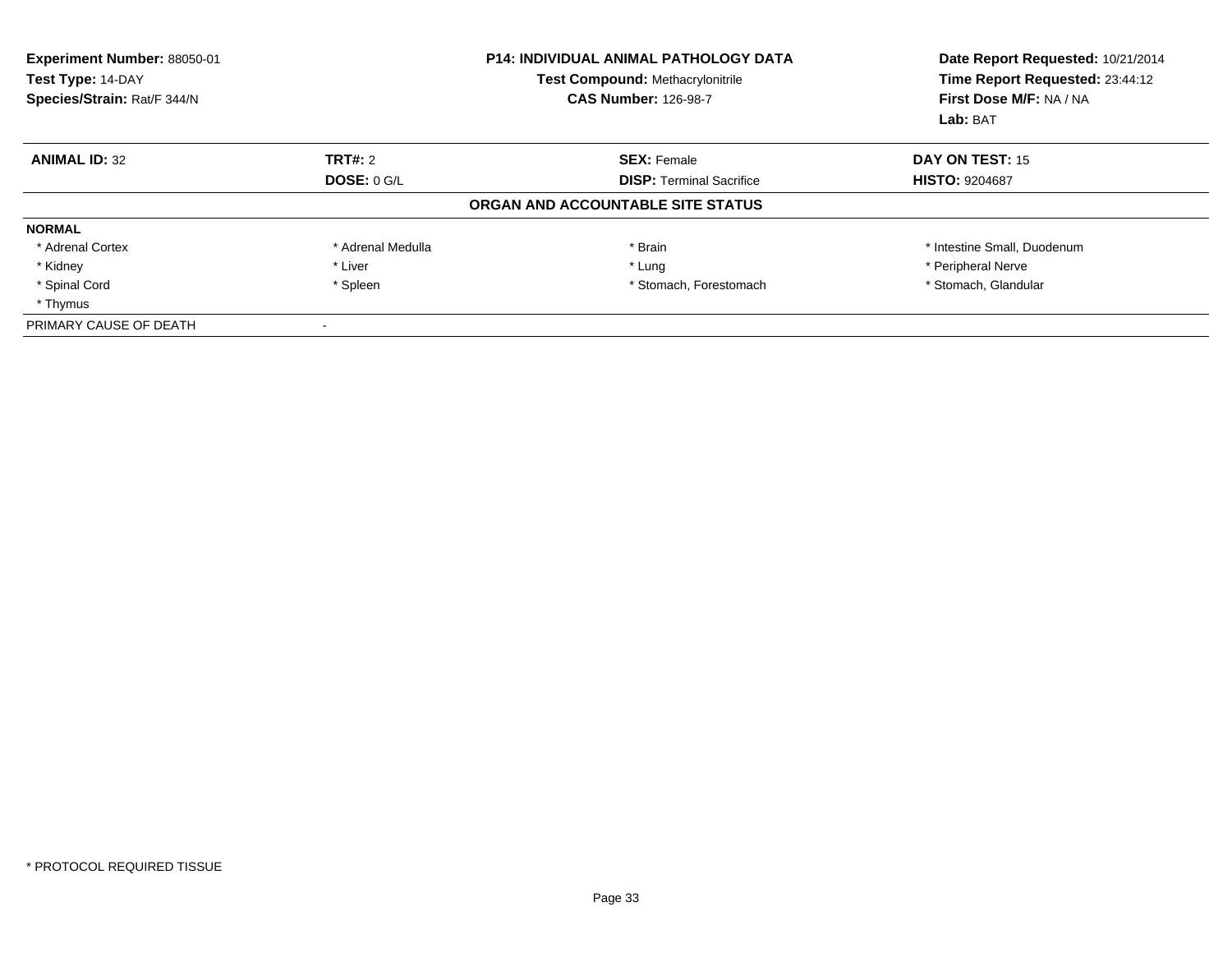| Experiment Number: 88050-01<br>Test Type: 14-DAY<br>Species/Strain: Rat/F 344/N |                   | <b>P14: INDIVIDUAL ANIMAL PATHOLOGY DATA</b><br><b>Test Compound: Methacrylonitrile</b><br><b>CAS Number: 126-98-7</b> | Date Report Requested: 10/21/2014<br>Time Report Requested: 23:44:12<br>First Dose M/F: NA / NA<br>Lab: BAT |
|---------------------------------------------------------------------------------|-------------------|------------------------------------------------------------------------------------------------------------------------|-------------------------------------------------------------------------------------------------------------|
| <b>ANIMAL ID: 33</b>                                                            | TRT#: 2           | <b>SEX: Female</b>                                                                                                     | DAY ON TEST: 15                                                                                             |
|                                                                                 | DOSE: $0$ G/L     | <b>DISP:</b> Terminal Sacrifice                                                                                        | <b>HISTO: 9204688</b>                                                                                       |
|                                                                                 |                   | ORGAN AND ACCOUNTABLE SITE STATUS                                                                                      |                                                                                                             |
| <b>NORMAL</b>                                                                   |                   |                                                                                                                        |                                                                                                             |
| * Adrenal Cortex                                                                | * Adrenal Medulla | * Brain                                                                                                                | * Intestine Small, Duodenum                                                                                 |
| * Kidney                                                                        | * Liver           | * Lung                                                                                                                 | * Peripheral Nerve                                                                                          |
| * Spinal Cord                                                                   | * Spleen          | * Stomach, Forestomach                                                                                                 | * Stomach, Glandular                                                                                        |
| * Thymus                                                                        |                   |                                                                                                                        |                                                                                                             |
| PRIMARY CAUSE OF DEATH                                                          |                   |                                                                                                                        |                                                                                                             |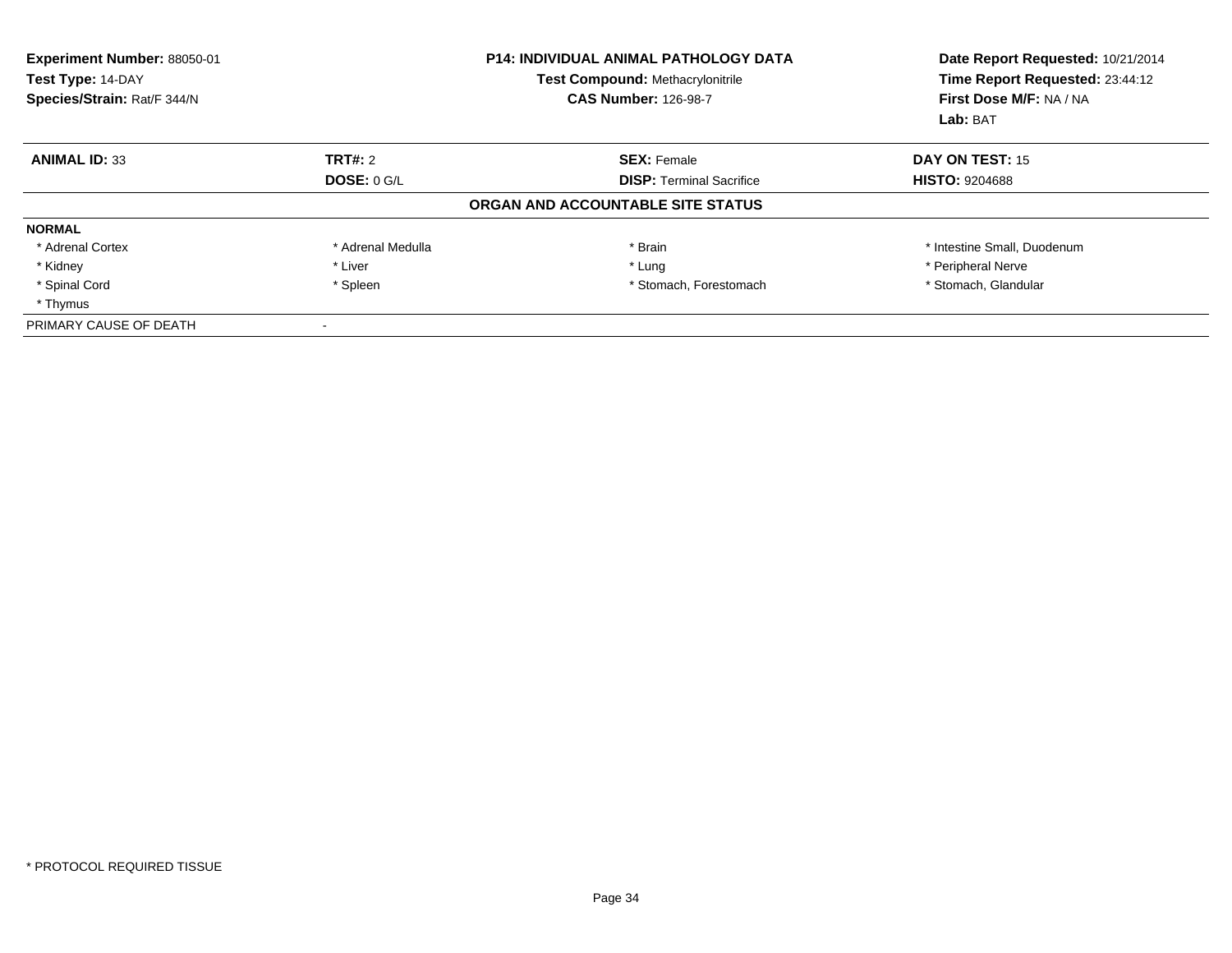| Experiment Number: 88050-01<br>Test Type: 14-DAY<br>Species/Strain: Rat/F 344/N |                    | <b>P14: INDIVIDUAL ANIMAL PATHOLOGY DATA</b><br><b>Test Compound: Methacrylonitrile</b><br><b>CAS Number: 126-98-7</b> | Date Report Requested: 10/21/2014<br>Time Report Requested: 23:44:12<br>First Dose M/F: NA / NA<br>Lab: BAT |
|---------------------------------------------------------------------------------|--------------------|------------------------------------------------------------------------------------------------------------------------|-------------------------------------------------------------------------------------------------------------|
| <b>ANIMAL ID: 34</b>                                                            | TRT#: 2            | <b>SEX: Female</b>                                                                                                     | DAY ON TEST: 15                                                                                             |
|                                                                                 | <b>DOSE: 0 G/L</b> | <b>DISP: Terminal Sacrifice</b>                                                                                        | <b>HISTO: 9204689</b>                                                                                       |
|                                                                                 |                    | ORGAN AND ACCOUNTABLE SITE STATUS                                                                                      |                                                                                                             |
| <b>NORMAL</b>                                                                   |                    |                                                                                                                        |                                                                                                             |
| * Adrenal Cortex                                                                | * Adrenal Medulla  | * Brain                                                                                                                | * Intestine Small, Duodenum                                                                                 |
| * Kidney                                                                        | * Liver            | * Lung                                                                                                                 | * Peripheral Nerve                                                                                          |
| * Spinal Cord                                                                   | * Spleen           | * Stomach, Forestomach                                                                                                 | * Stomach, Glandular                                                                                        |
| * Thymus                                                                        |                    |                                                                                                                        |                                                                                                             |
| PRIMARY CAUSE OF DEATH                                                          |                    |                                                                                                                        |                                                                                                             |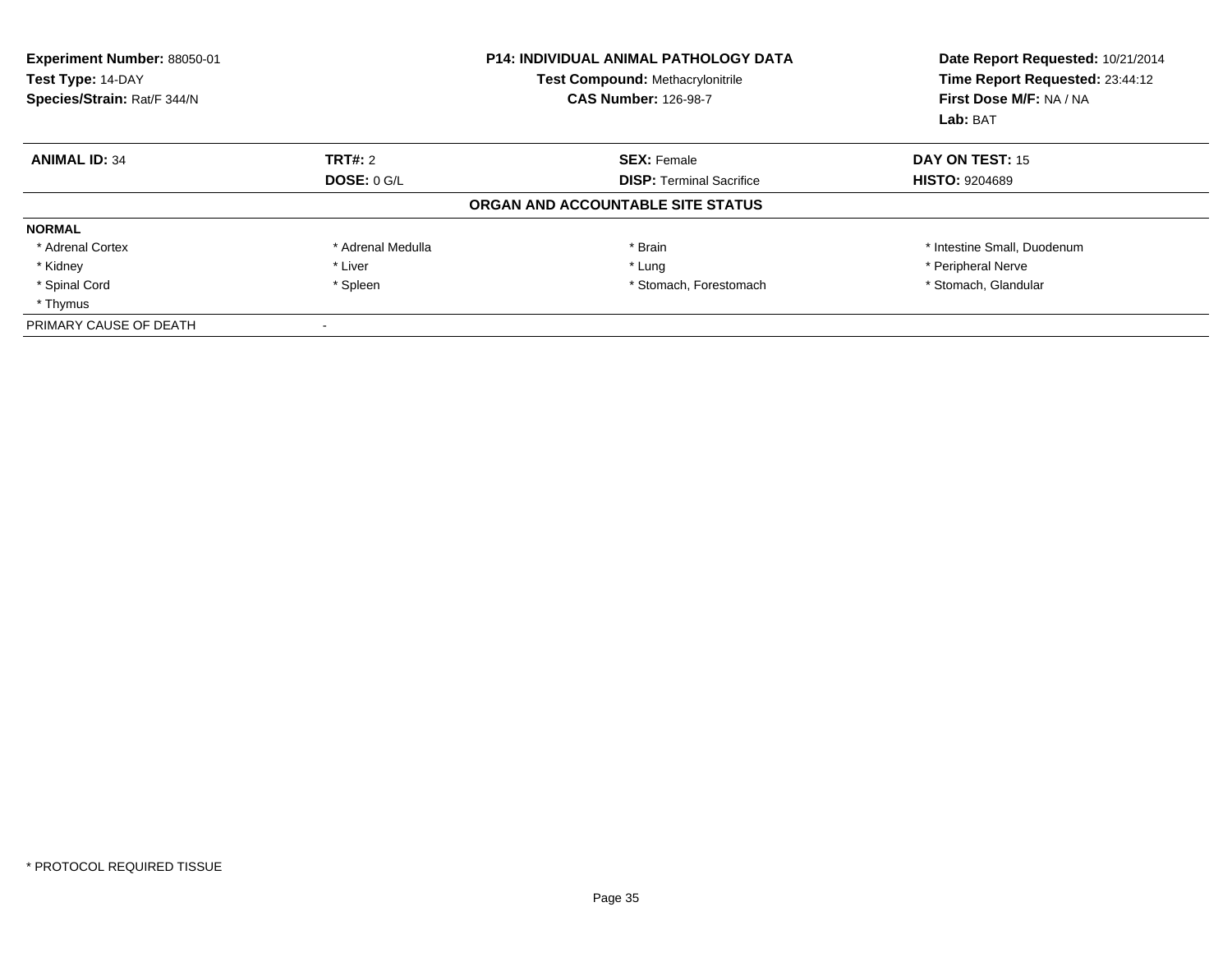| <b>Experiment Number: 88050-01</b><br>Test Type: 14-DAY<br>Species/Strain: Rat/F 344/N |                    | <b>P14: INDIVIDUAL ANIMAL PATHOLOGY DATA</b><br><b>Test Compound: Methacrylonitrile</b><br><b>CAS Number: 126-98-7</b> | Date Report Requested: 10/21/2014<br>Time Report Requested: 23:44:12<br>First Dose M/F: NA / NA<br>Lab: BAT |
|----------------------------------------------------------------------------------------|--------------------|------------------------------------------------------------------------------------------------------------------------|-------------------------------------------------------------------------------------------------------------|
| <b>ANIMAL ID: 35</b>                                                                   | TRT#: 2            | <b>SEX: Female</b>                                                                                                     | DAY ON TEST: 15                                                                                             |
|                                                                                        | <b>DOSE: 0 G/L</b> | <b>DISP: Terminal Sacrifice</b>                                                                                        | <b>HISTO: 9204690</b>                                                                                       |
|                                                                                        |                    | ORGAN AND ACCOUNTABLE SITE STATUS                                                                                      |                                                                                                             |
| <b>NORMAL</b>                                                                          |                    |                                                                                                                        |                                                                                                             |
| * Adrenal Cortex                                                                       | * Adrenal Medulla  | * Brain                                                                                                                | * Intestine Small, Duodenum                                                                                 |
| * Kidney                                                                               | * Liver            | * Lung                                                                                                                 | * Peripheral Nerve                                                                                          |
| * Spinal Cord                                                                          | * Spleen           | * Stomach, Forestomach                                                                                                 | * Stomach, Glandular                                                                                        |
| * Thymus                                                                               |                    |                                                                                                                        |                                                                                                             |
| PRIMARY CAUSE OF DEATH                                                                 |                    |                                                                                                                        |                                                                                                             |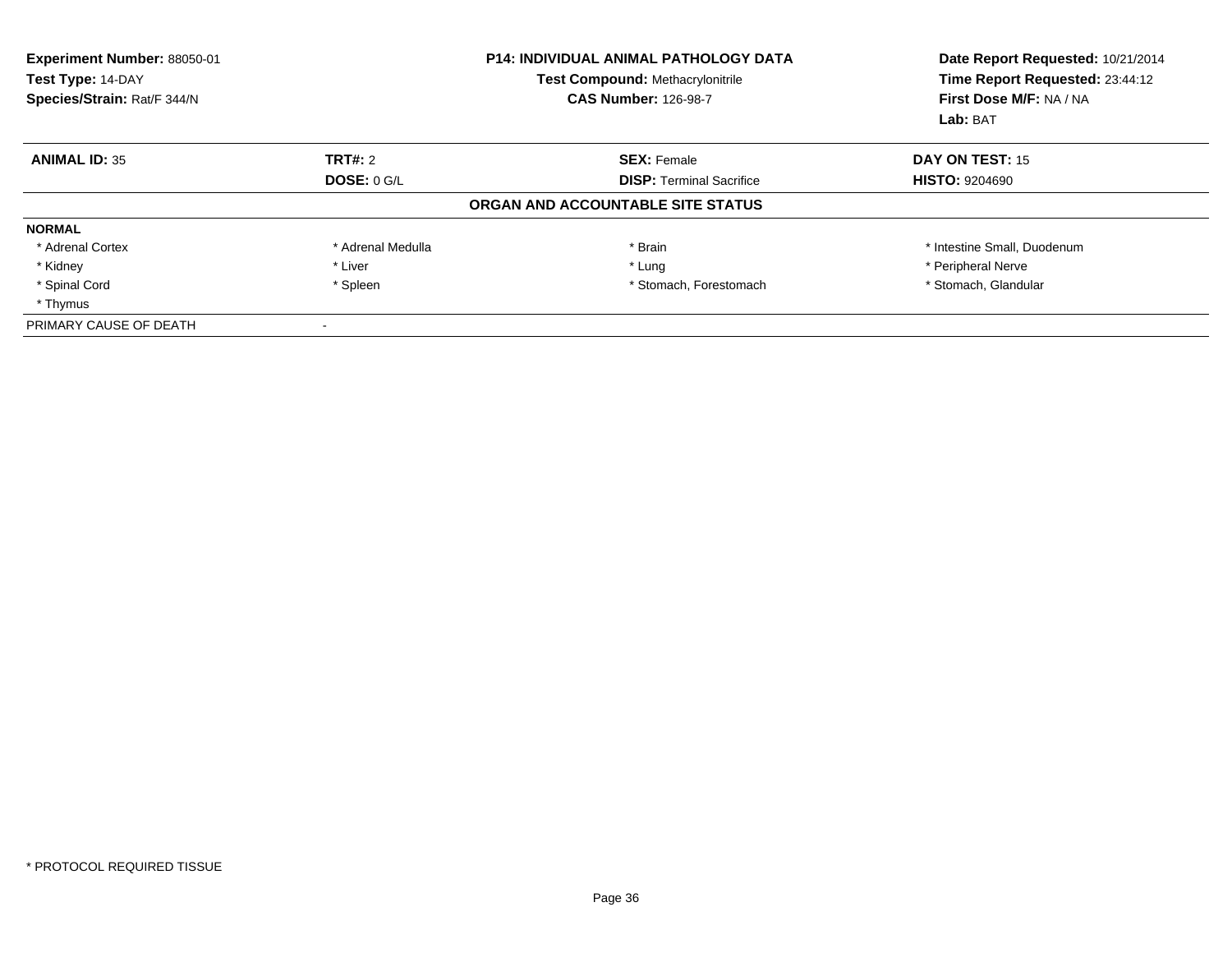| Experiment Number: 88050-01<br>Test Type: 14-DAY<br>Species/Strain: Rat/F 344/N |                      | <b>P14: INDIVIDUAL ANIMAL PATHOLOGY DATA</b><br><b>Test Compound: Methacrylonitrile</b><br><b>CAS Number: 126-98-7</b> | Date Report Requested: 10/21/2014<br>Time Report Requested: 23:44:12<br>First Dose M/F: NA / NA<br>Lab: BAT |
|---------------------------------------------------------------------------------|----------------------|------------------------------------------------------------------------------------------------------------------------|-------------------------------------------------------------------------------------------------------------|
| <b>ANIMAL ID: 36</b>                                                            | <b>TRT#: 4</b>       | <b>SEX: Female</b>                                                                                                     | DAY ON TEST: 15                                                                                             |
|                                                                                 | <b>DOSE: 0.3 G/L</b> | <b>DISP: Terminal Sacrifice</b>                                                                                        | <b>HISTO: 9204736</b>                                                                                       |
|                                                                                 |                      | ORGAN AND ACCOUNTABLE SITE STATUS                                                                                      |                                                                                                             |
| <b>NORMAL</b>                                                                   |                      |                                                                                                                        |                                                                                                             |
| * Thymus                                                                        |                      |                                                                                                                        |                                                                                                             |
| PRIMARY CAUSE OF DEATH                                                          |                      |                                                                                                                        |                                                                                                             |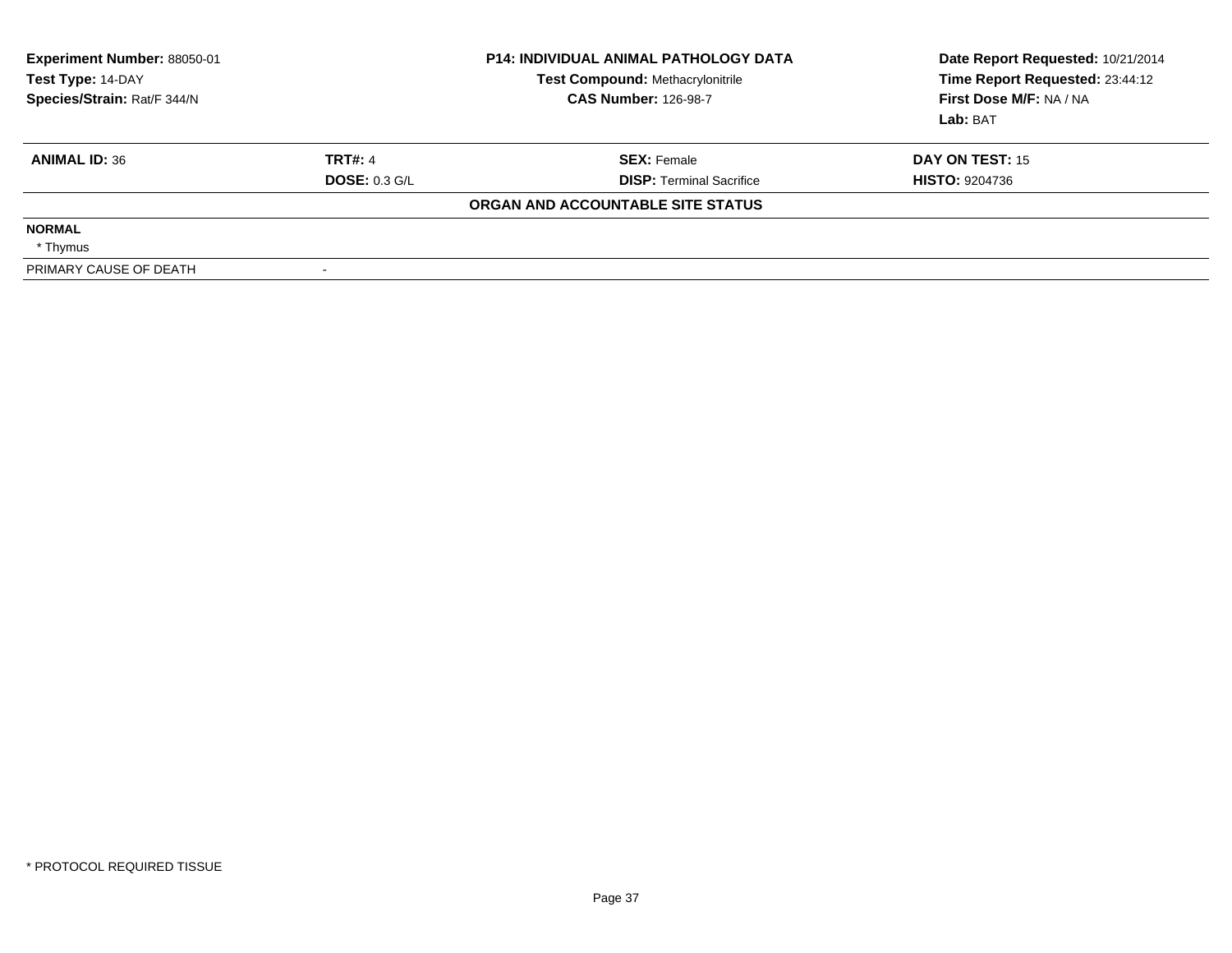| <b>Experiment Number: 88050-01</b><br>Test Type: 14-DAY<br>Species/Strain: Rat/F 344/N |                      | <b>P14: INDIVIDUAL ANIMAL PATHOLOGY DATA</b><br><b>Test Compound: Methacrylonitrile</b><br><b>CAS Number: 126-98-7</b> | Date Report Requested: 10/21/2014<br>Time Report Requested: 23:44:12<br>First Dose M/F: NA / NA<br>Lab: BAT |
|----------------------------------------------------------------------------------------|----------------------|------------------------------------------------------------------------------------------------------------------------|-------------------------------------------------------------------------------------------------------------|
| <b>ANIMAL ID: 37</b>                                                                   | <b>TRT#: 4</b>       | <b>SEX: Female</b>                                                                                                     | DAY ON TEST: 15                                                                                             |
|                                                                                        | <b>DOSE: 0.3 G/L</b> | <b>DISP: Terminal Sacrifice</b>                                                                                        | <b>HISTO: 9204737</b>                                                                                       |
|                                                                                        |                      | ORGAN AND ACCOUNTABLE SITE STATUS                                                                                      |                                                                                                             |
| <b>NORMAL</b>                                                                          |                      |                                                                                                                        |                                                                                                             |
| * Thymus                                                                               |                      |                                                                                                                        |                                                                                                             |
| PRIMARY CAUSE OF DEATH                                                                 | $\sim$               |                                                                                                                        |                                                                                                             |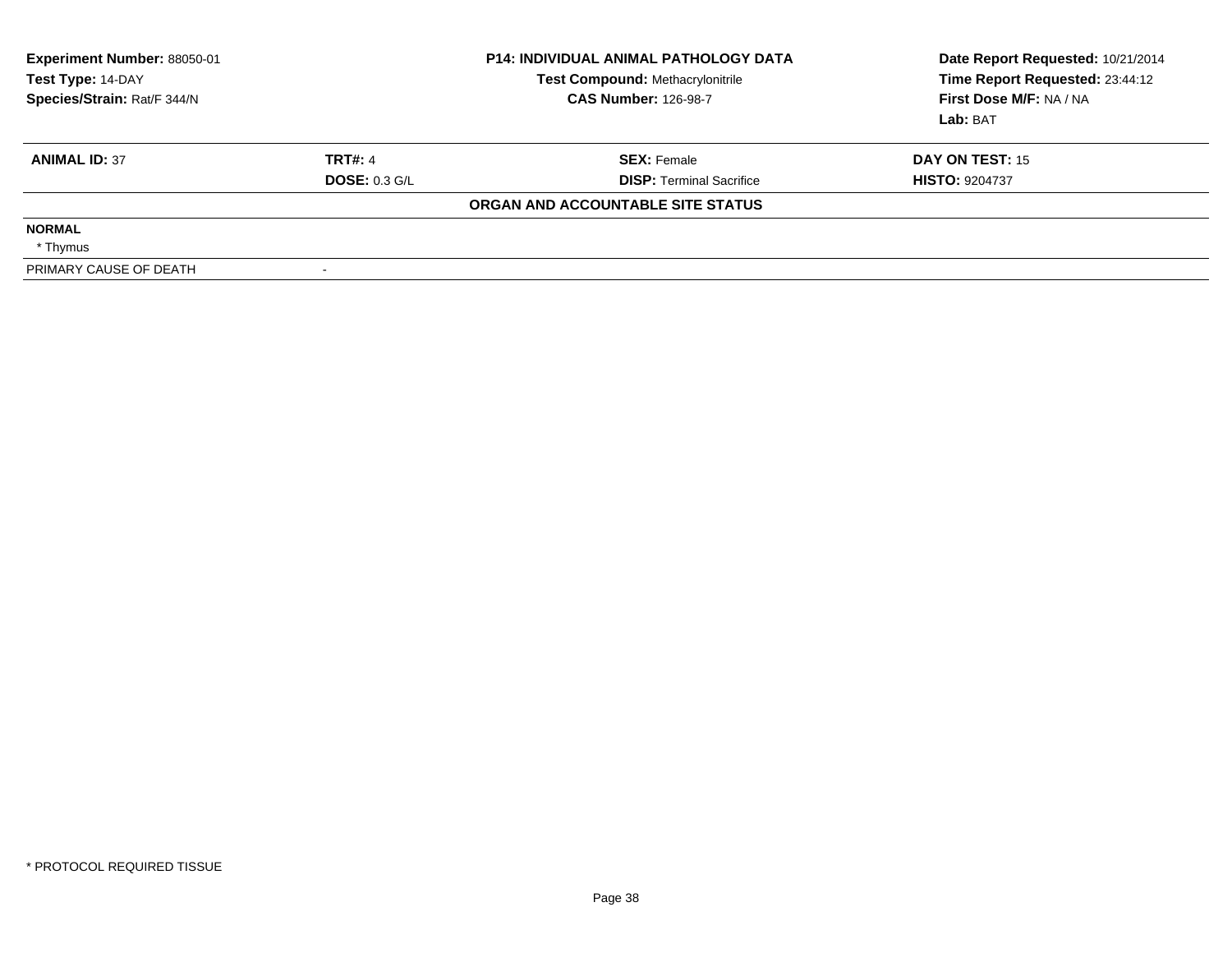| <b>Experiment Number: 88050-01</b><br>Test Type: 14-DAY<br>Species/Strain: Rat/F 344/N |                      | <b>P14: INDIVIDUAL ANIMAL PATHOLOGY DATA</b><br><b>Test Compound: Methacrylonitrile</b><br><b>CAS Number: 126-98-7</b> | Date Report Requested: 10/21/2014<br>Time Report Requested: 23:44:12<br>First Dose M/F: NA / NA<br>Lab: BAT |
|----------------------------------------------------------------------------------------|----------------------|------------------------------------------------------------------------------------------------------------------------|-------------------------------------------------------------------------------------------------------------|
| <b>ANIMAL ID: 38</b>                                                                   | <b>TRT#: 4</b>       | <b>SEX: Female</b>                                                                                                     | DAY ON TEST: 15                                                                                             |
|                                                                                        | <b>DOSE: 0.3 G/L</b> | <b>DISP:</b> Terminal Sacrifice                                                                                        | <b>HISTO: 9204738</b>                                                                                       |
|                                                                                        |                      | ORGAN AND ACCOUNTABLE SITE STATUS                                                                                      |                                                                                                             |
| <b>NORMAL</b>                                                                          |                      |                                                                                                                        |                                                                                                             |
| * Thymus                                                                               |                      |                                                                                                                        |                                                                                                             |
| PRIMARY CAUSE OF DEATH                                                                 |                      |                                                                                                                        |                                                                                                             |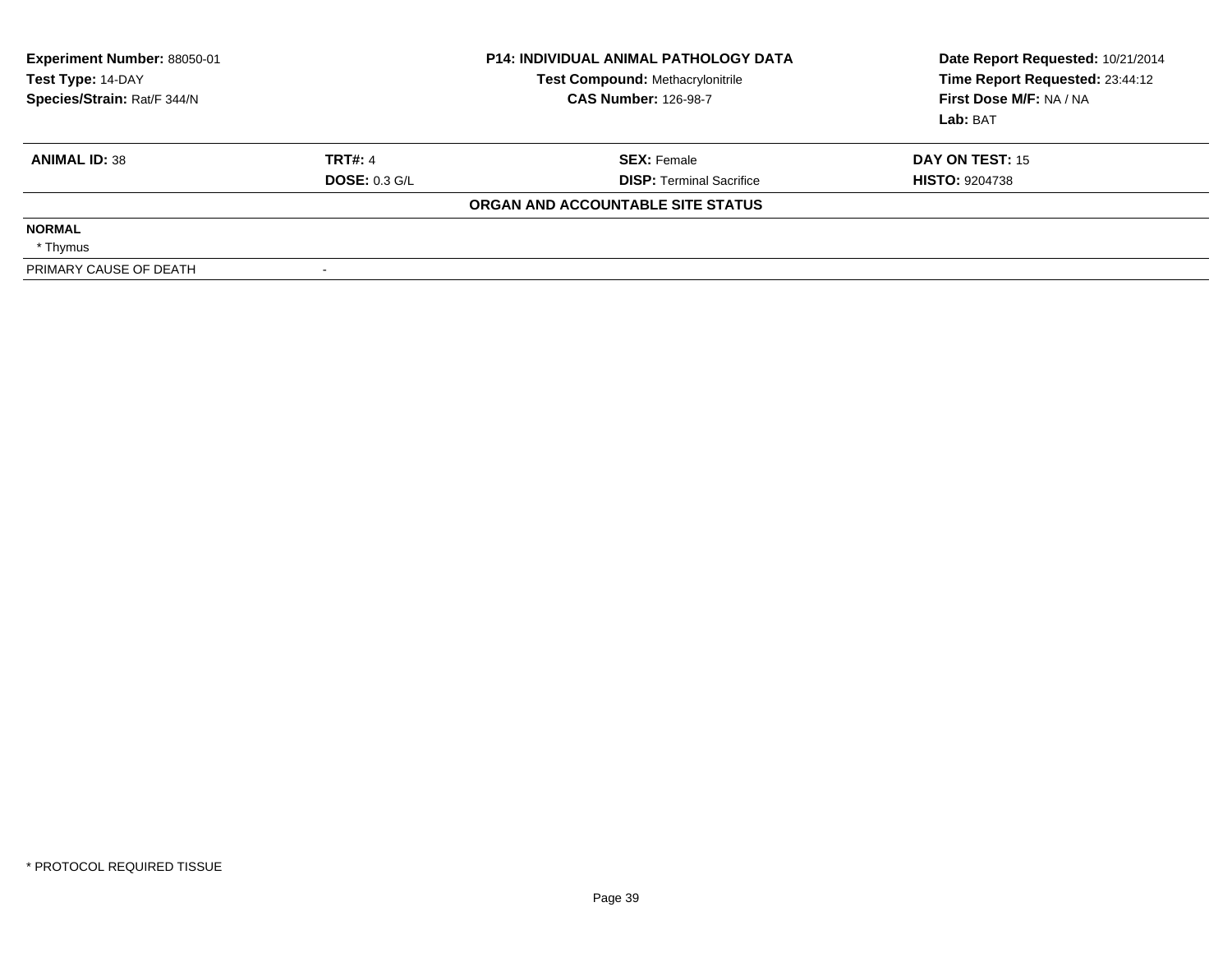| <b>Experiment Number: 88050-01</b><br>Test Type: 14-DAY<br>Species/Strain: Rat/F 344/N |                      | <b>P14: INDIVIDUAL ANIMAL PATHOLOGY DATA</b><br><b>Test Compound: Methacrylonitrile</b><br><b>CAS Number: 126-98-7</b> | Date Report Requested: 10/21/2014<br>Time Report Requested: 23:44:12<br>First Dose M/F: NA / NA<br>Lab: BAT |
|----------------------------------------------------------------------------------------|----------------------|------------------------------------------------------------------------------------------------------------------------|-------------------------------------------------------------------------------------------------------------|
| <b>ANIMAL ID: 39</b>                                                                   | <b>TRT#: 4</b>       | <b>SEX: Female</b>                                                                                                     | DAY ON TEST: 15                                                                                             |
|                                                                                        | <b>DOSE: 0.3 G/L</b> | <b>DISP:</b> Terminal Sacrifice                                                                                        | <b>HISTO: 9204739</b>                                                                                       |
|                                                                                        |                      | ORGAN AND ACCOUNTABLE SITE STATUS                                                                                      |                                                                                                             |
| <b>NORMAL</b>                                                                          |                      |                                                                                                                        |                                                                                                             |
| * Thymus                                                                               |                      |                                                                                                                        |                                                                                                             |
| PRIMARY CAUSE OF DEATH                                                                 |                      |                                                                                                                        |                                                                                                             |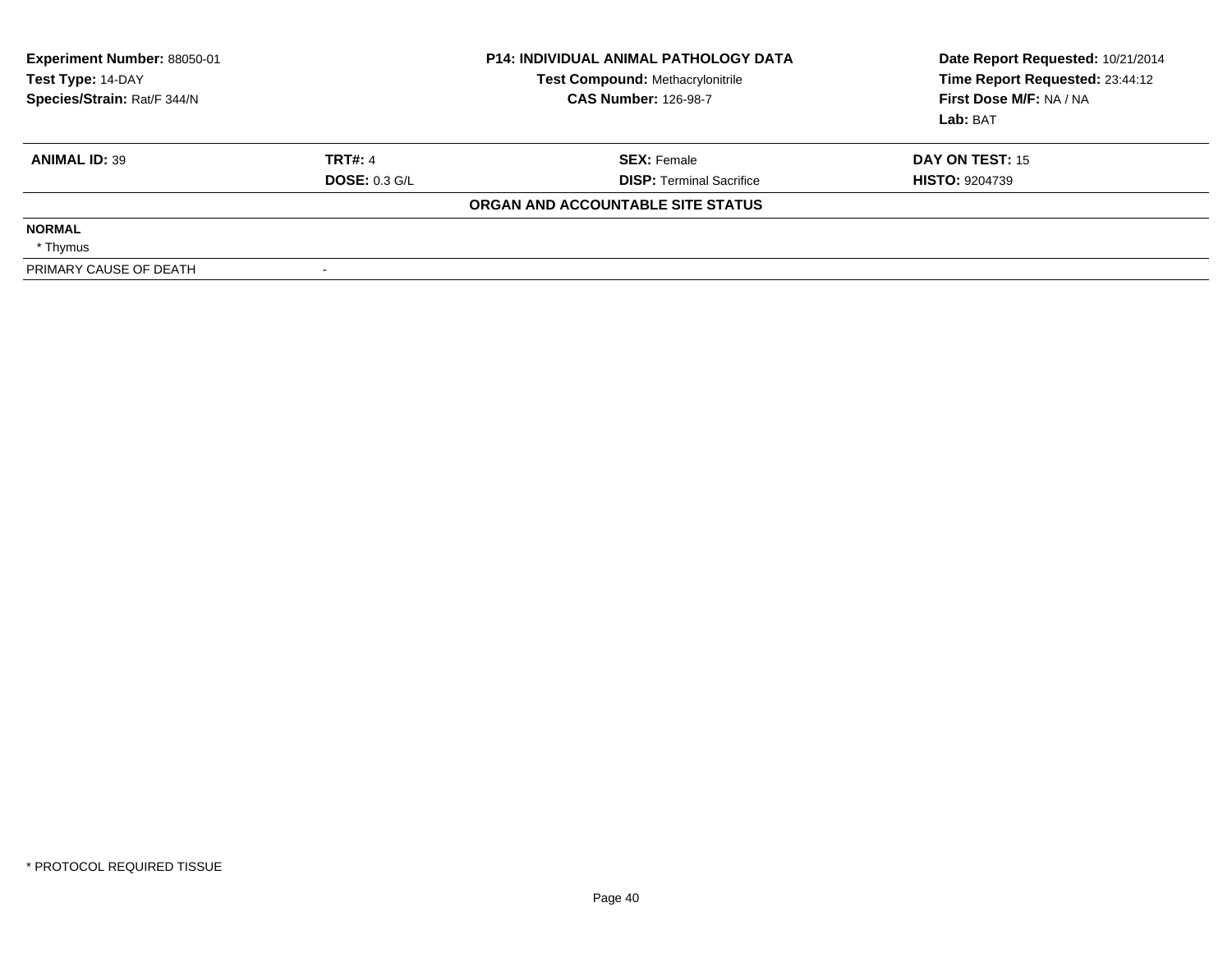| <b>Experiment Number: 88050-01</b><br>Test Type: 14-DAY<br>Species/Strain: Rat/F 344/N |                      | <b>P14: INDIVIDUAL ANIMAL PATHOLOGY DATA</b><br><b>Test Compound: Methacrylonitrile</b><br><b>CAS Number: 126-98-7</b> | Date Report Requested: 10/21/2014<br>Time Report Requested: 23:44:12<br>First Dose M/F: NA / NA<br>Lab: BAT |
|----------------------------------------------------------------------------------------|----------------------|------------------------------------------------------------------------------------------------------------------------|-------------------------------------------------------------------------------------------------------------|
| <b>ANIMAL ID: 40</b>                                                                   | <b>TRT#: 4</b>       | <b>SEX: Female</b>                                                                                                     | DAY ON TEST: 15                                                                                             |
|                                                                                        | <b>DOSE: 0.3 G/L</b> | <b>DISP:</b> Terminal Sacrifice                                                                                        | <b>HISTO: 9204740</b>                                                                                       |
|                                                                                        |                      | ORGAN AND ACCOUNTABLE SITE STATUS                                                                                      |                                                                                                             |
| <b>NORMAL</b>                                                                          |                      |                                                                                                                        |                                                                                                             |
| * Thymus                                                                               |                      |                                                                                                                        |                                                                                                             |
| PRIMARY CAUSE OF DEATH                                                                 |                      |                                                                                                                        |                                                                                                             |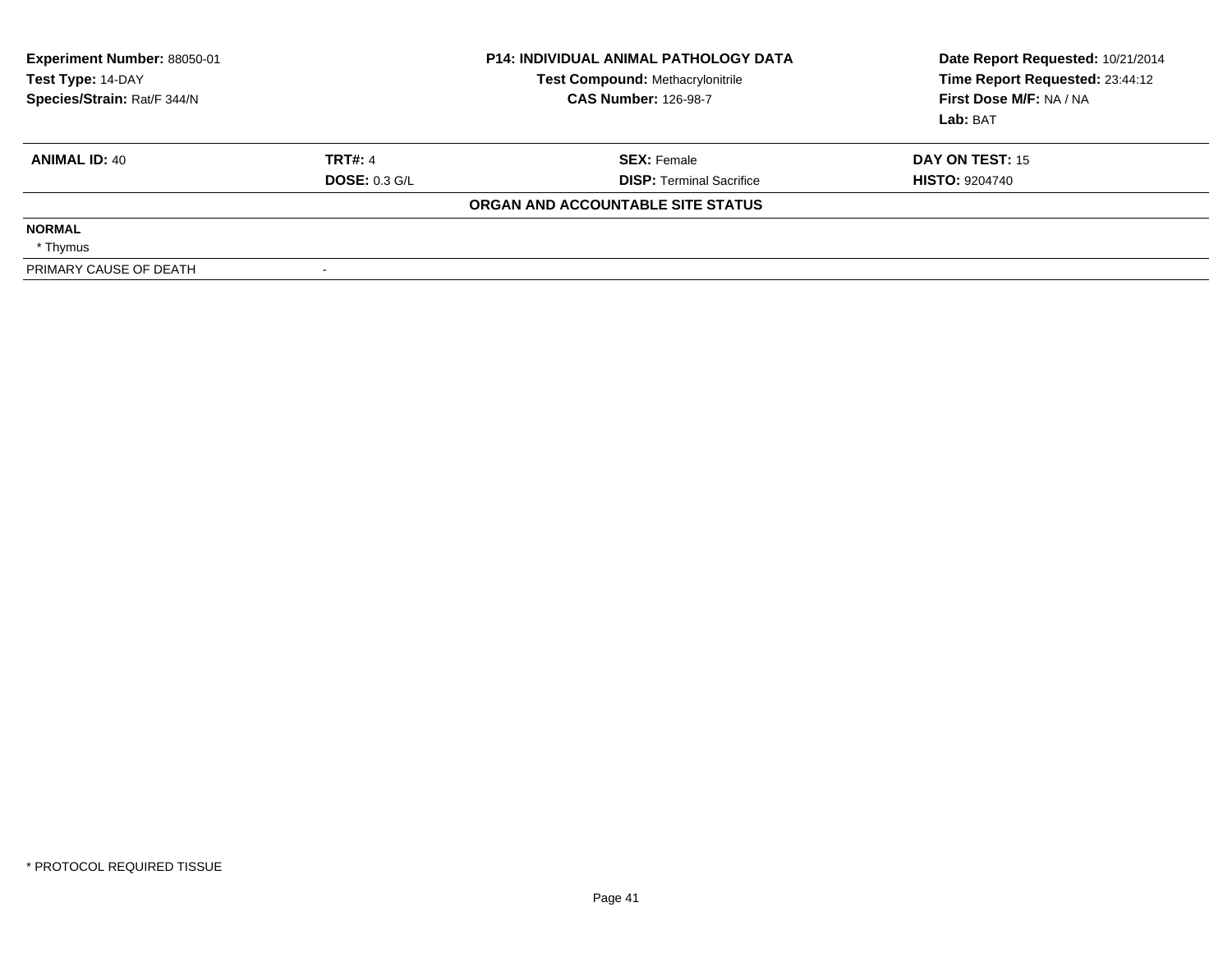| <b>Experiment Number: 88050-01</b><br>Test Type: 14-DAY<br>Species/Strain: Rat/F 344/N |                      | <b>P14: INDIVIDUAL ANIMAL PATHOLOGY DATA</b><br><b>Test Compound: Methacrylonitrile</b><br><b>CAS Number: 126-98-7</b> | Date Report Requested: 10/21/2014<br>Time Report Requested: 23:44:12<br>First Dose M/F: NA / NA<br>Lab: BAT |
|----------------------------------------------------------------------------------------|----------------------|------------------------------------------------------------------------------------------------------------------------|-------------------------------------------------------------------------------------------------------------|
| <b>ANIMAL ID: 41</b>                                                                   | TRT#: 6              | <b>SEX: Female</b>                                                                                                     | DAY ON TEST: 15                                                                                             |
|                                                                                        | <b>DOSE: 0.6 G/L</b> | <b>DISP:</b> Terminal Sacrifice                                                                                        | <b>HISTO: 9204726</b>                                                                                       |
|                                                                                        |                      | ORGAN AND ACCOUNTABLE SITE STATUS                                                                                      |                                                                                                             |
| <b>NORMAL</b>                                                                          |                      |                                                                                                                        |                                                                                                             |
| * Thymus                                                                               |                      |                                                                                                                        |                                                                                                             |
| PRIMARY CAUSE OF DEATH                                                                 |                      |                                                                                                                        |                                                                                                             |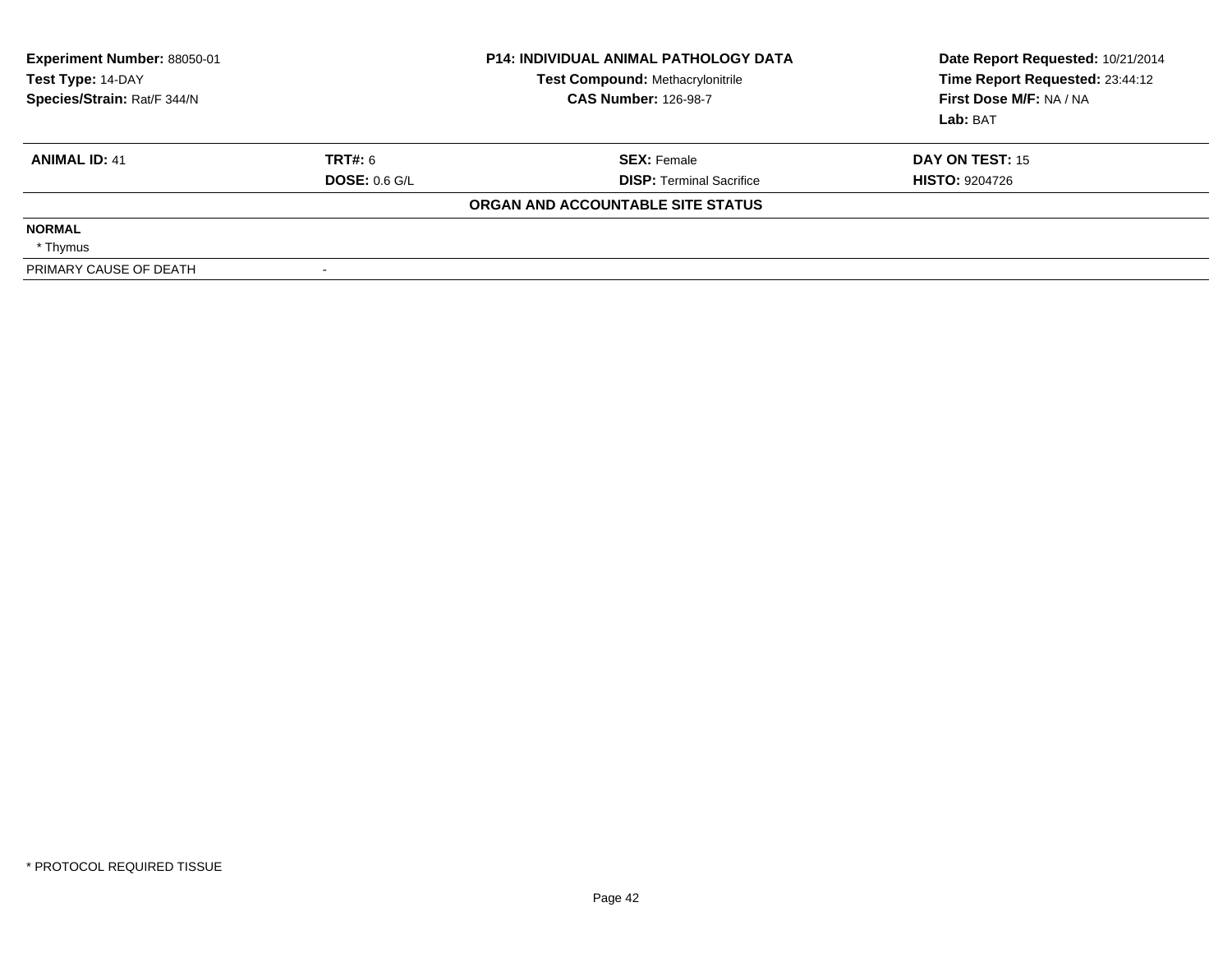| Experiment Number: 88050-01<br>Test Type: 14-DAY<br>Species/Strain: Rat/F 344/N |               | <b>P14: INDIVIDUAL ANIMAL PATHOLOGY DATA</b><br><b>Test Compound: Methacrylonitrile</b><br><b>CAS Number: 126-98-7</b> | Date Report Requested: 10/21/2014<br>Time Report Requested: 23:44:12<br>First Dose M/F: NA / NA<br>Lab: BAT |
|---------------------------------------------------------------------------------|---------------|------------------------------------------------------------------------------------------------------------------------|-------------------------------------------------------------------------------------------------------------|
| <b>ANIMAL ID: 42</b>                                                            | TRT#: 6       | <b>SEX: Female</b>                                                                                                     | <b>DAY ON TEST: 15</b>                                                                                      |
|                                                                                 | DOSE: 0.6 G/L | <b>DISP:</b> Terminal Sacrifice                                                                                        | <b>HISTO: 9204727</b>                                                                                       |
|                                                                                 |               | ORGAN AND ACCOUNTABLE SITE STATUS                                                                                      |                                                                                                             |
| <b>NORMAL</b>                                                                   |               |                                                                                                                        |                                                                                                             |
| * Thymus                                                                        |               |                                                                                                                        |                                                                                                             |
| PRIMARY CAUSE OF DEATH                                                          |               |                                                                                                                        |                                                                                                             |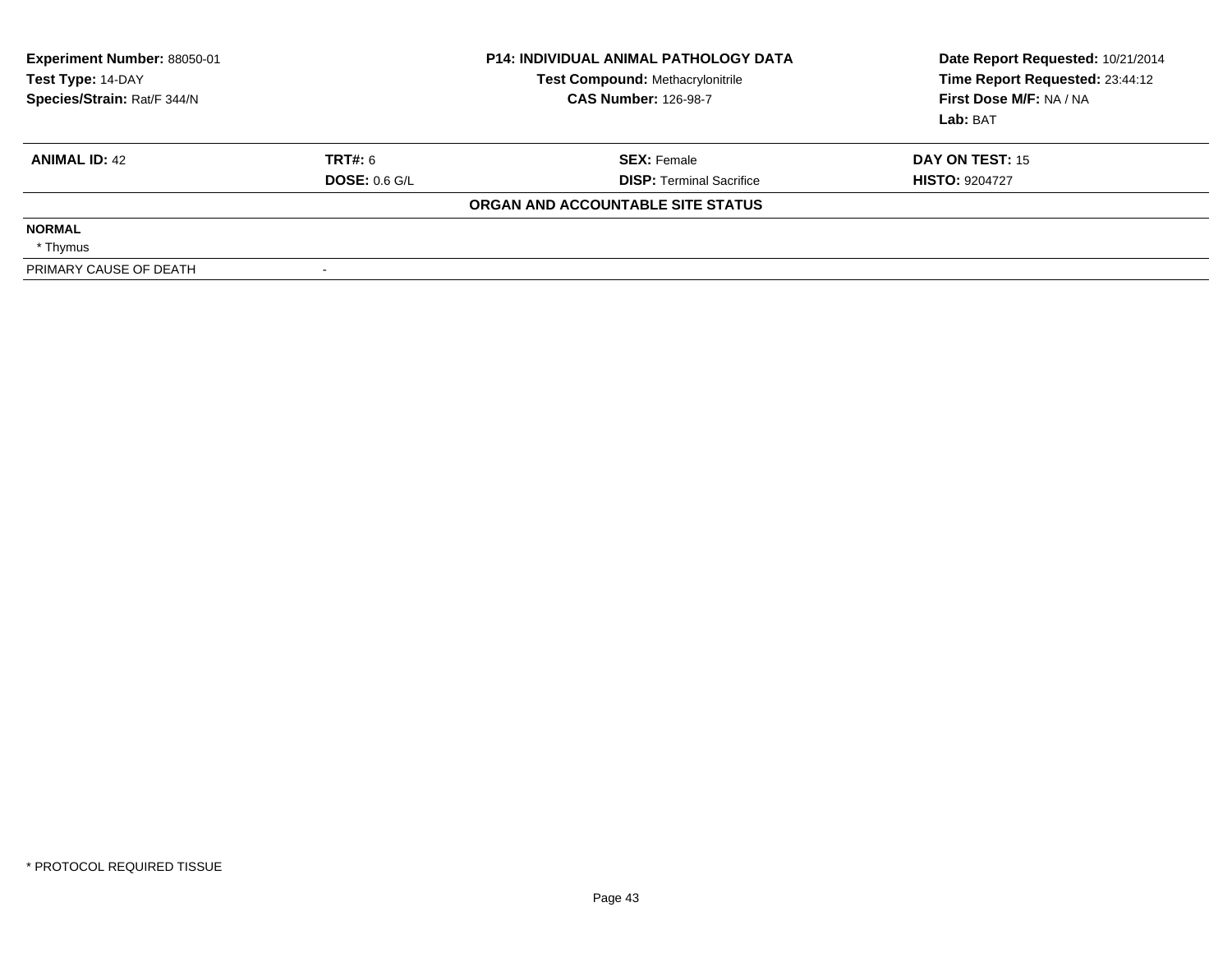| <b>Experiment Number: 88050-01</b><br>Test Type: 14-DAY<br>Species/Strain: Rat/F 344/N |                      | <b>P14: INDIVIDUAL ANIMAL PATHOLOGY DATA</b><br><b>Test Compound: Methacrylonitrile</b><br><b>CAS Number: 126-98-7</b> | Date Report Requested: 10/21/2014<br>Time Report Requested: 23:44:12<br>First Dose M/F: NA / NA<br>Lab: BAT |
|----------------------------------------------------------------------------------------|----------------------|------------------------------------------------------------------------------------------------------------------------|-------------------------------------------------------------------------------------------------------------|
| <b>ANIMAL ID: 43</b>                                                                   | TRT#: 6              | <b>SEX: Female</b>                                                                                                     | DAY ON TEST: 15                                                                                             |
|                                                                                        | <b>DOSE: 0.6 G/L</b> | <b>DISP:</b> Terminal Sacrifice                                                                                        | <b>HISTO: 9204728</b>                                                                                       |
|                                                                                        |                      | ORGAN AND ACCOUNTABLE SITE STATUS                                                                                      |                                                                                                             |
| <b>NORMAL</b>                                                                          |                      |                                                                                                                        |                                                                                                             |
| * Thymus                                                                               |                      |                                                                                                                        |                                                                                                             |
| PRIMARY CAUSE OF DEATH                                                                 |                      |                                                                                                                        |                                                                                                             |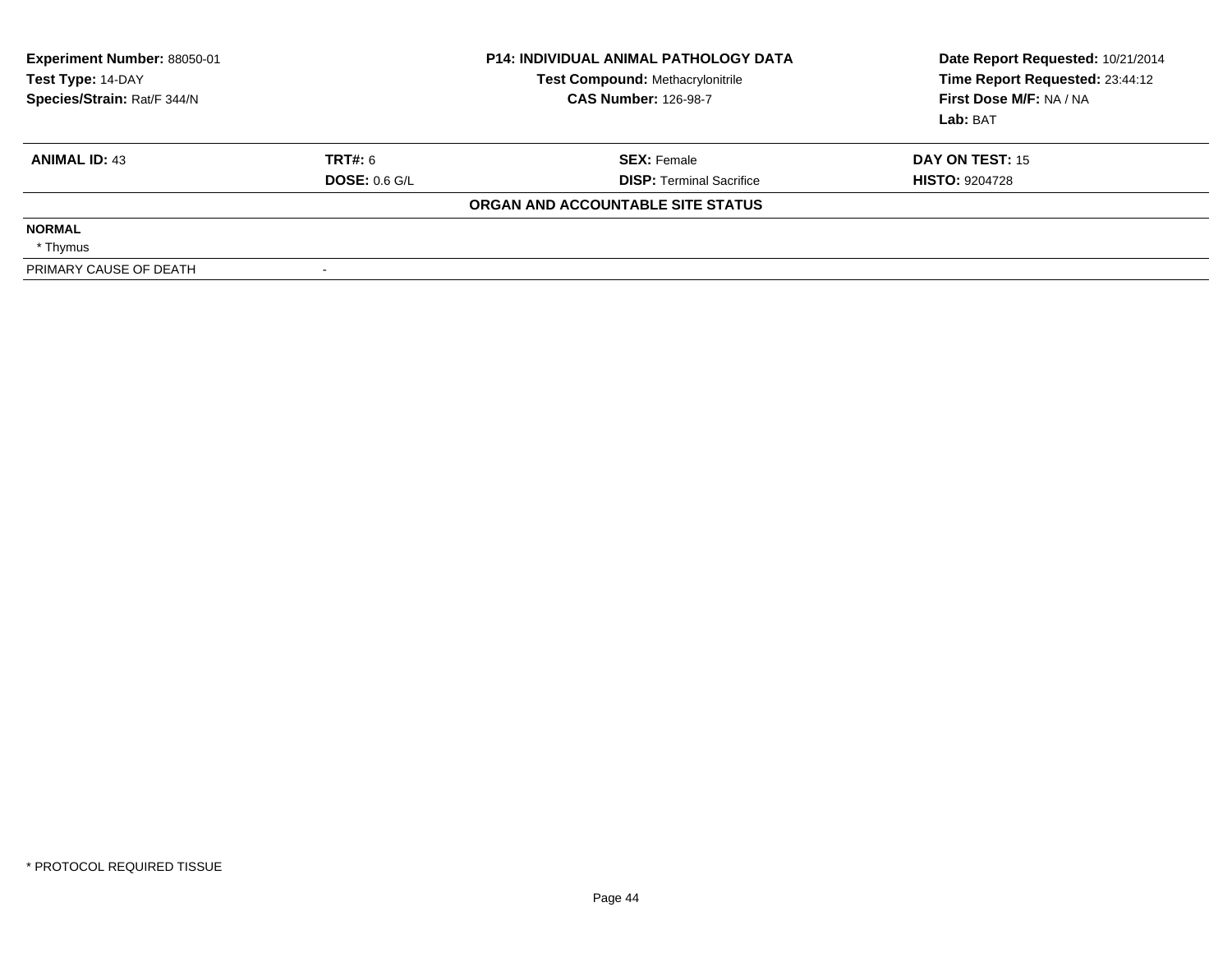| Experiment Number: 88050-01<br>Test Type: 14-DAY<br>Species/Strain: Rat/F 344/N |                      | <b>P14: INDIVIDUAL ANIMAL PATHOLOGY DATA</b><br><b>Test Compound: Methacrylonitrile</b><br><b>CAS Number: 126-98-7</b> | Date Report Requested: 10/21/2014<br>Time Report Requested: 23:44:12<br>First Dose M/F: NA / NA<br>Lab: BAT |
|---------------------------------------------------------------------------------|----------------------|------------------------------------------------------------------------------------------------------------------------|-------------------------------------------------------------------------------------------------------------|
| <b>ANIMAL ID: 44</b>                                                            | TRT#: 6              | <b>SEX: Female</b>                                                                                                     | DAY ON TEST: 15                                                                                             |
|                                                                                 | <b>DOSE: 0.6 G/L</b> | <b>DISP: Terminal Sacrifice</b>                                                                                        | <b>HISTO: 9204729</b>                                                                                       |
|                                                                                 |                      | ORGAN AND ACCOUNTABLE SITE STATUS                                                                                      |                                                                                                             |
| <b>NORMAL</b>                                                                   |                      |                                                                                                                        |                                                                                                             |
| * Thymus                                                                        |                      |                                                                                                                        |                                                                                                             |
| PRIMARY CAUSE OF DEATH                                                          |                      |                                                                                                                        |                                                                                                             |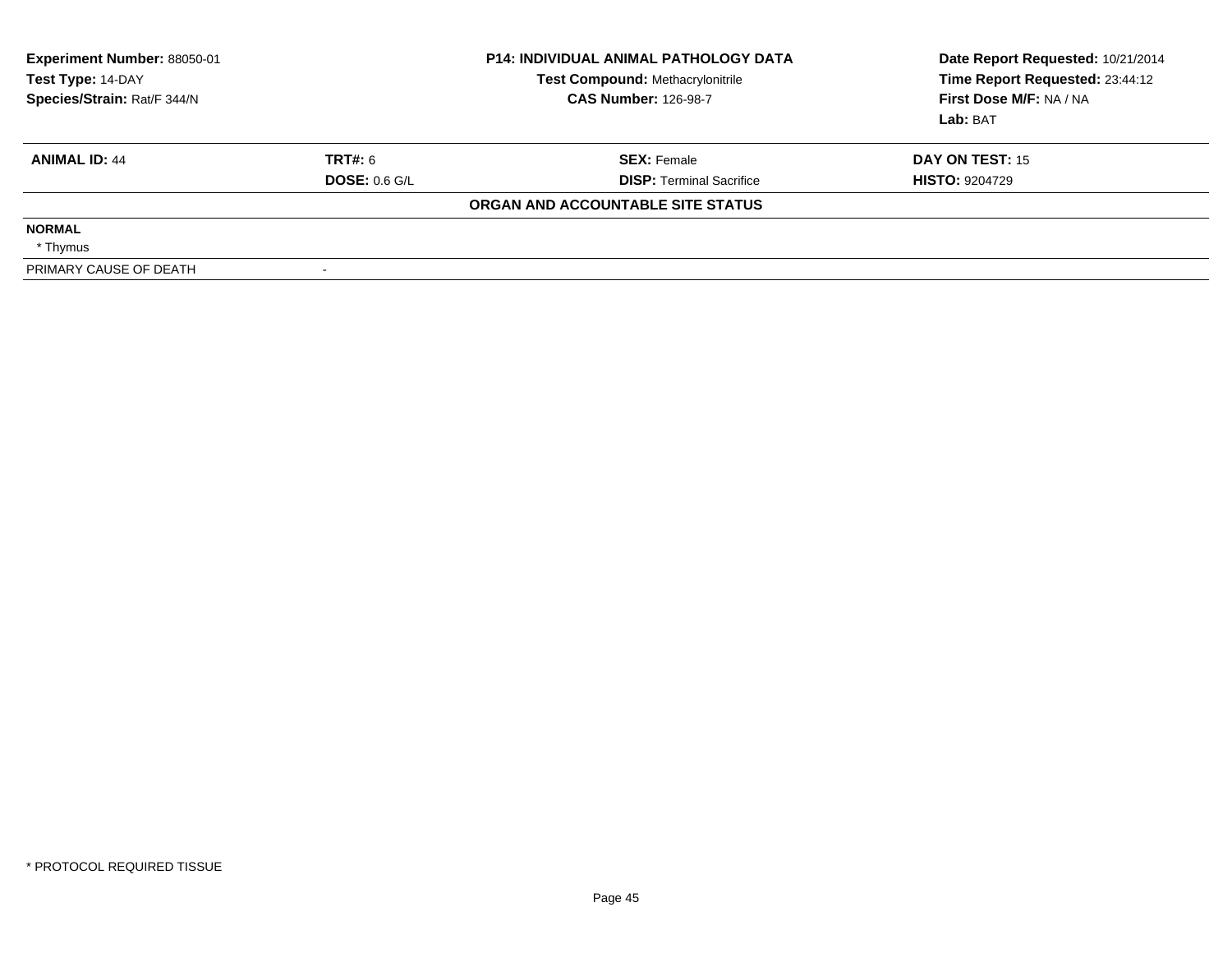| <b>Experiment Number: 88050-01</b><br>Test Type: 14-DAY<br>Species/Strain: Rat/F 344/N |                      | <b>P14: INDIVIDUAL ANIMAL PATHOLOGY DATA</b><br><b>Test Compound: Methacrylonitrile</b><br><b>CAS Number: 126-98-7</b> | Date Report Requested: 10/21/2014<br>Time Report Requested: 23:44:12<br>First Dose M/F: NA / NA<br>Lab: BAT |
|----------------------------------------------------------------------------------------|----------------------|------------------------------------------------------------------------------------------------------------------------|-------------------------------------------------------------------------------------------------------------|
| <b>ANIMAL ID: 45</b>                                                                   | TRT#: 6              | <b>SEX: Female</b>                                                                                                     | DAY ON TEST: 15                                                                                             |
|                                                                                        | <b>DOSE: 0.6 G/L</b> | <b>DISP:</b> Terminal Sacrifice                                                                                        | <b>HISTO: 9204730</b>                                                                                       |
|                                                                                        |                      | ORGAN AND ACCOUNTABLE SITE STATUS                                                                                      |                                                                                                             |
| <b>NORMAL</b>                                                                          |                      |                                                                                                                        |                                                                                                             |
| * Thymus                                                                               |                      |                                                                                                                        |                                                                                                             |
| PRIMARY CAUSE OF DEATH                                                                 |                      |                                                                                                                        |                                                                                                             |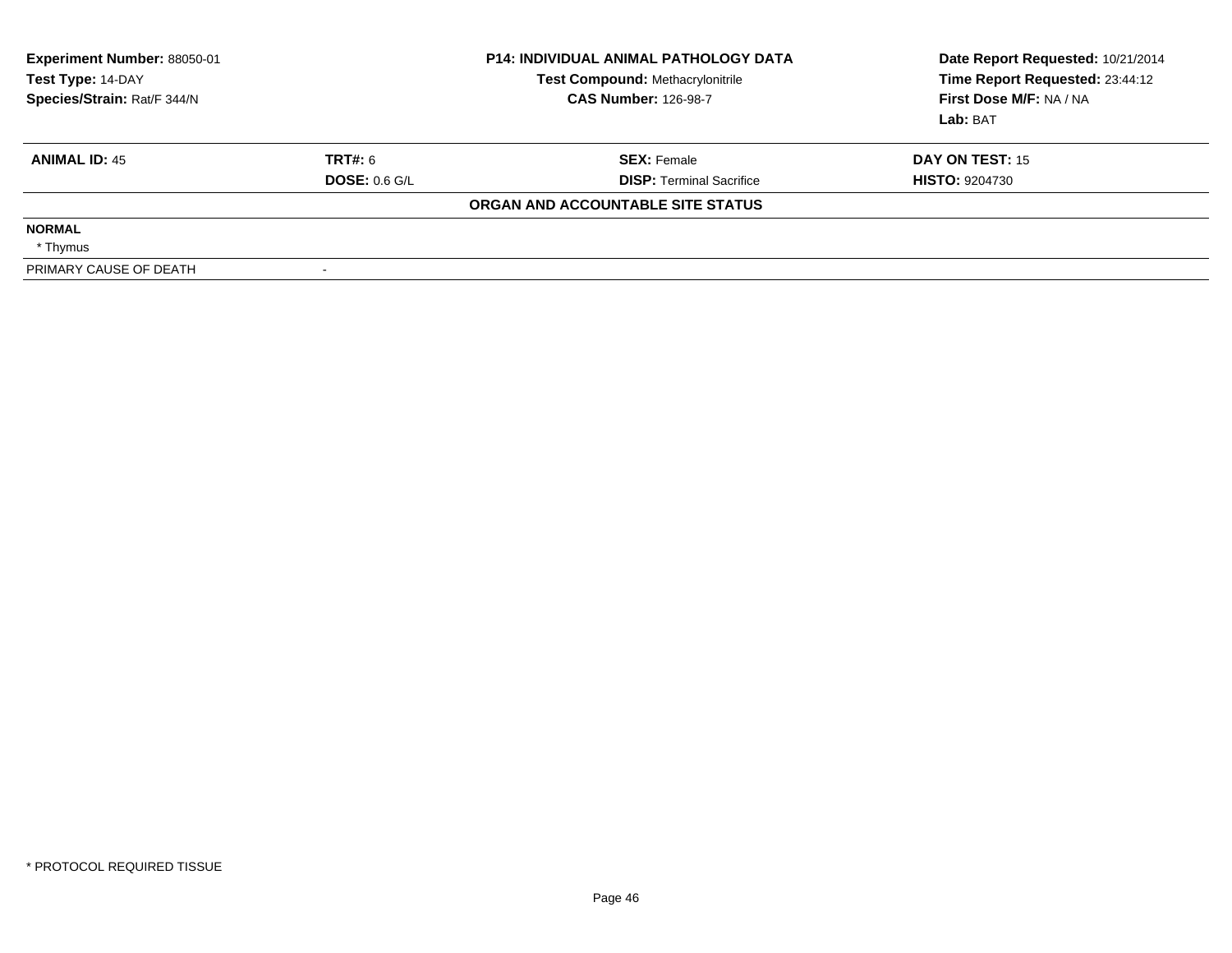| Experiment Number: 88050-01<br>Test Type: 14-DAY<br>Species/Strain: Rat/F 344/N |                      | <b>P14: INDIVIDUAL ANIMAL PATHOLOGY DATA</b><br><b>Test Compound: Methacrylonitrile</b><br><b>CAS Number: 126-98-7</b> | Date Report Requested: 10/21/2014<br>Time Report Requested: 23:44:12<br>First Dose M/F: NA / NA<br>Lab: BAT |
|---------------------------------------------------------------------------------|----------------------|------------------------------------------------------------------------------------------------------------------------|-------------------------------------------------------------------------------------------------------------|
| <b>ANIMAL ID: 46</b>                                                            | <b>TRT#: 8</b>       | <b>SEX: Female</b>                                                                                                     | DAY ON TEST: 15                                                                                             |
|                                                                                 | <b>DOSE: 1.2 G/L</b> | <b>DISP: Terminal Sacrifice</b>                                                                                        | <b>HISTO: 9204716</b>                                                                                       |
|                                                                                 |                      | ORGAN AND ACCOUNTABLE SITE STATUS                                                                                      |                                                                                                             |
| <b>NORMAL</b>                                                                   |                      |                                                                                                                        |                                                                                                             |
| * Thymus                                                                        |                      |                                                                                                                        |                                                                                                             |
| PRIMARY CAUSE OF DEATH                                                          |                      |                                                                                                                        |                                                                                                             |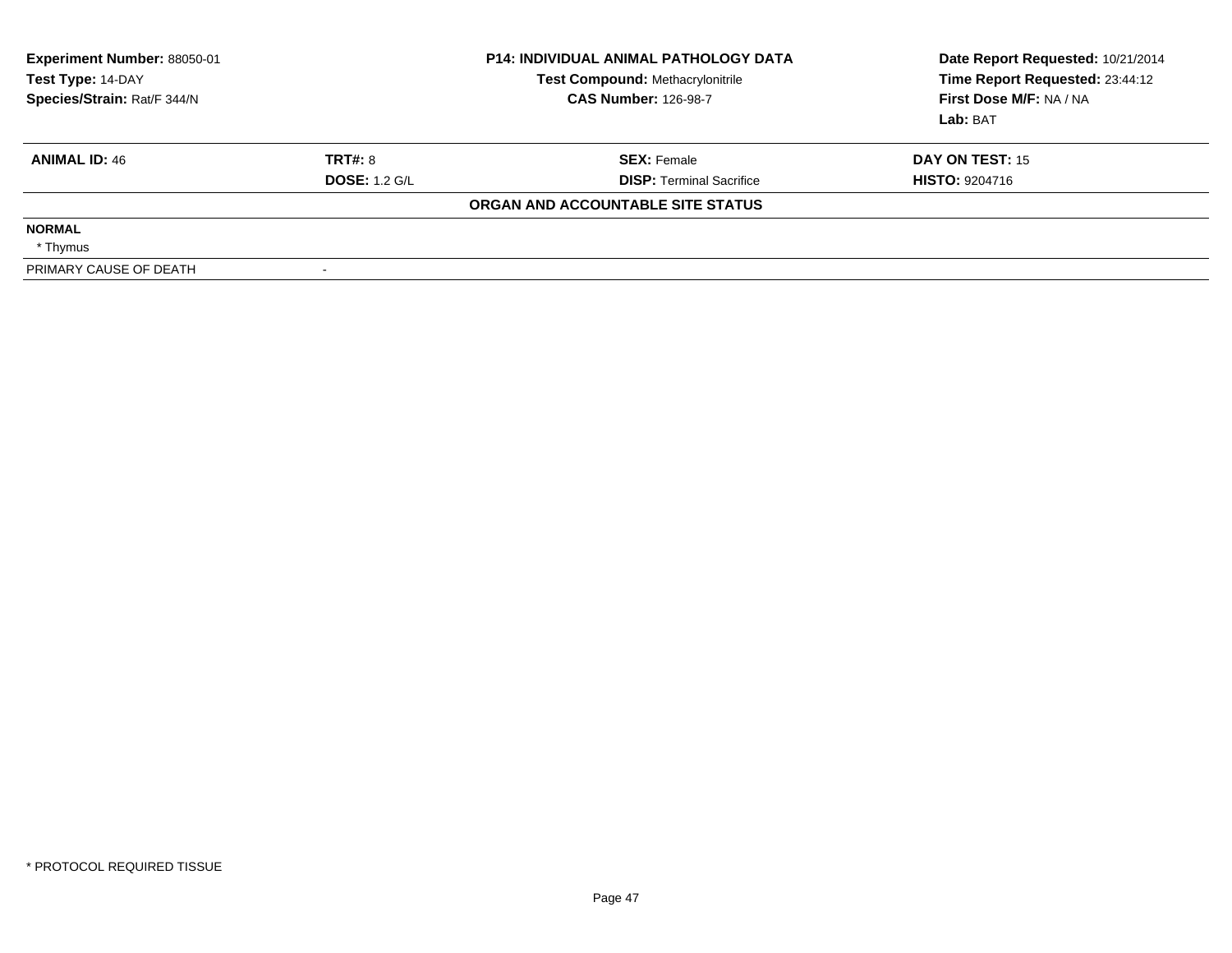| <b>Experiment Number: 88050-01</b><br>Test Type: 14-DAY<br>Species/Strain: Rat/F 344/N |                      | <b>P14: INDIVIDUAL ANIMAL PATHOLOGY DATA</b><br>Test Compound: Methacrylonitrile<br><b>CAS Number: 126-98-7</b> | Date Report Requested: 10/21/2014<br>Time Report Requested: 23:44:12<br>First Dose M/F: NA / NA<br>Lab: BAT |
|----------------------------------------------------------------------------------------|----------------------|-----------------------------------------------------------------------------------------------------------------|-------------------------------------------------------------------------------------------------------------|
| <b>ANIMAL ID: 47</b>                                                                   | TRT#: 8              | <b>SEX: Female</b>                                                                                              | DAY ON TEST: 15                                                                                             |
|                                                                                        | <b>DOSE: 1.2 G/L</b> | <b>DISP:</b> Terminal Sacrifice                                                                                 | <b>HISTO: 9204717</b>                                                                                       |
|                                                                                        |                      | ORGAN AND ACCOUNTABLE SITE STATUS                                                                               |                                                                                                             |
| <b>NORMAL</b>                                                                          |                      |                                                                                                                 |                                                                                                             |
| * Thymus                                                                               |                      |                                                                                                                 |                                                                                                             |
| PRIMARY CAUSE OF DEATH                                                                 |                      |                                                                                                                 |                                                                                                             |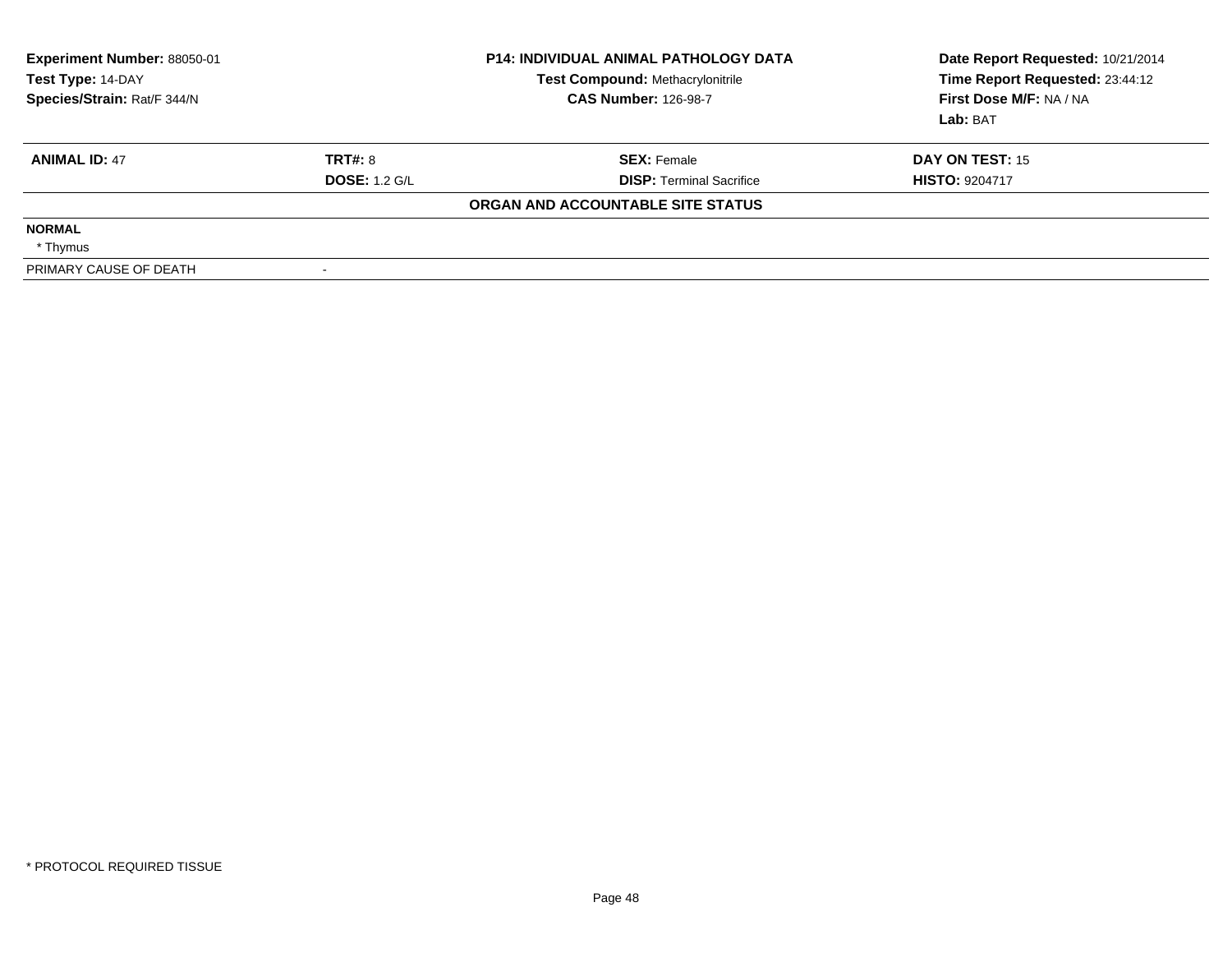| <b>Experiment Number: 88050-01</b><br>Test Type: 14-DAY<br>Species/Strain: Rat/F 344/N |                      | <b>P14: INDIVIDUAL ANIMAL PATHOLOGY DATA</b><br><b>Test Compound: Methacrylonitrile</b><br><b>CAS Number: 126-98-7</b> | Date Report Requested: 10/21/2014<br>Time Report Requested: 23:44:12<br>First Dose M/F: NA / NA<br>Lab: BAT |
|----------------------------------------------------------------------------------------|----------------------|------------------------------------------------------------------------------------------------------------------------|-------------------------------------------------------------------------------------------------------------|
| <b>ANIMAL ID: 48</b>                                                                   | <b>TRT#: 8</b>       | <b>SEX: Female</b>                                                                                                     | DAY ON TEST: 15                                                                                             |
|                                                                                        | <b>DOSE: 1.2 G/L</b> | <b>DISP:</b> Terminal Sacrifice                                                                                        | <b>HISTO: 9204718</b>                                                                                       |
|                                                                                        |                      | ORGAN AND ACCOUNTABLE SITE STATUS                                                                                      |                                                                                                             |
| <b>NORMAL</b>                                                                          |                      |                                                                                                                        |                                                                                                             |
| * Thymus                                                                               |                      |                                                                                                                        |                                                                                                             |
| PRIMARY CAUSE OF DEATH                                                                 |                      |                                                                                                                        |                                                                                                             |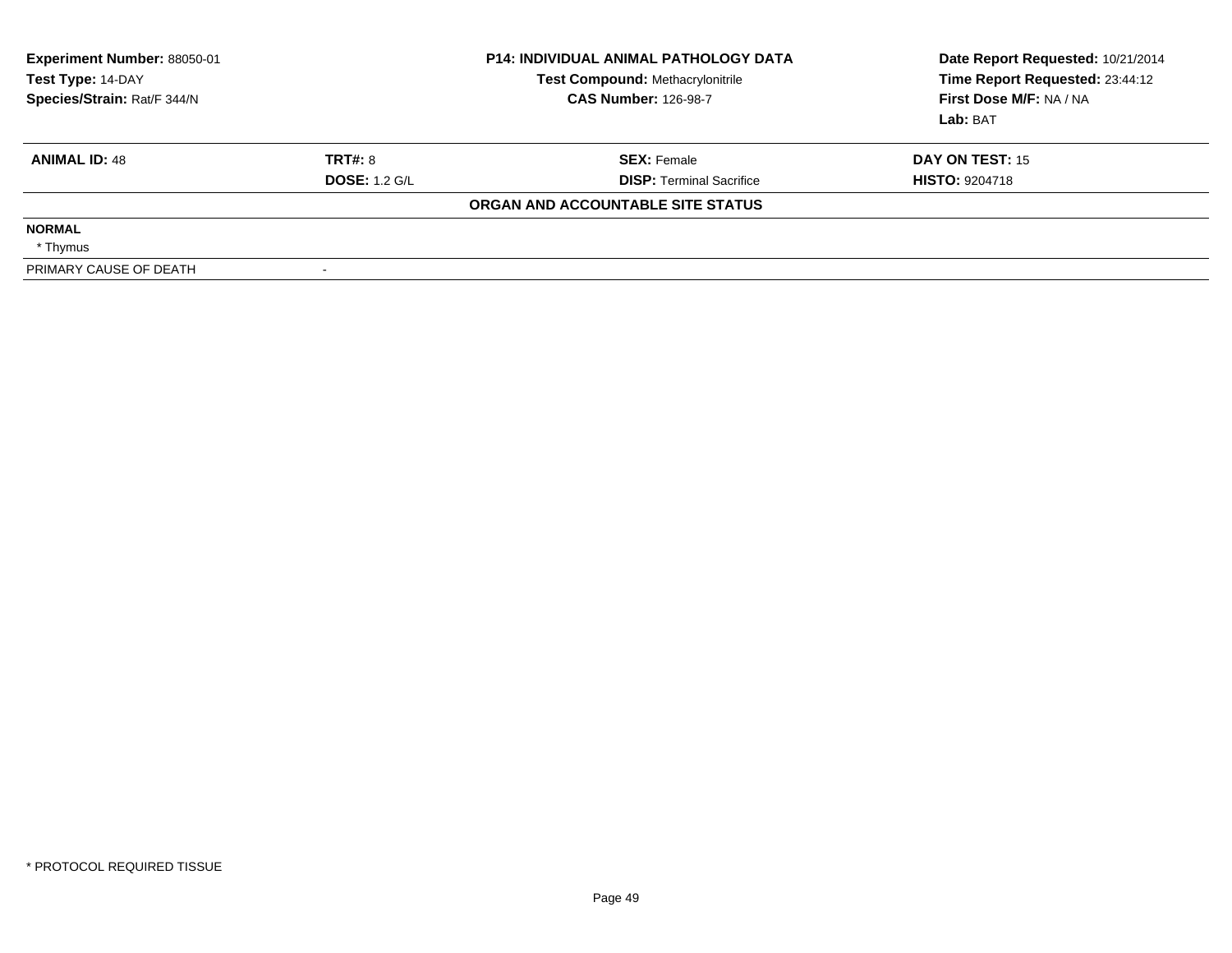| Experiment Number: 88050-01<br>Test Type: 14-DAY<br>Species/Strain: Rat/F 344/N |                      | <b>P14: INDIVIDUAL ANIMAL PATHOLOGY DATA</b><br><b>Test Compound: Methacrylonitrile</b><br><b>CAS Number: 126-98-7</b> | Date Report Requested: 10/21/2014<br>Time Report Requested: 23:44:12<br>First Dose M/F: NA / NA<br>Lab: BAT |
|---------------------------------------------------------------------------------|----------------------|------------------------------------------------------------------------------------------------------------------------|-------------------------------------------------------------------------------------------------------------|
| <b>ANIMAL ID: 49</b>                                                            | <b>TRT#: 8</b>       | <b>SEX: Female</b>                                                                                                     | DAY ON TEST: 15                                                                                             |
|                                                                                 | <b>DOSE: 1.2 G/L</b> | <b>DISP: Terminal Sacrifice</b>                                                                                        | <b>HISTO: 9204719</b>                                                                                       |
|                                                                                 |                      | ORGAN AND ACCOUNTABLE SITE STATUS                                                                                      |                                                                                                             |
| <b>NORMAL</b>                                                                   |                      |                                                                                                                        |                                                                                                             |
| * Thymus                                                                        |                      |                                                                                                                        |                                                                                                             |
| PRIMARY CAUSE OF DEATH                                                          |                      |                                                                                                                        |                                                                                                             |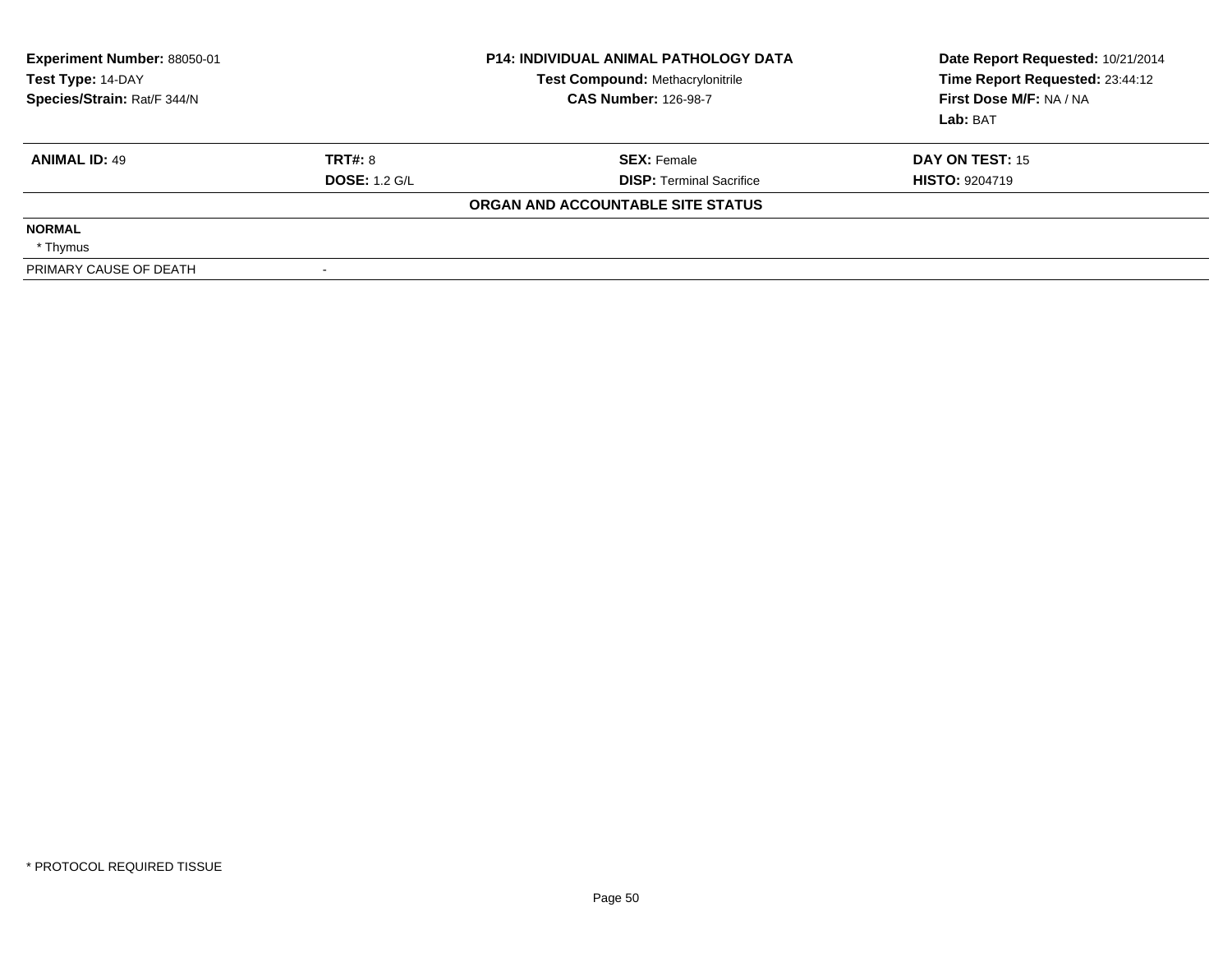| Experiment Number: 88050-01<br>Test Type: 14-DAY<br>Species/Strain: Rat/F 344/N |                      | <b>P14: INDIVIDUAL ANIMAL PATHOLOGY DATA</b><br><b>Test Compound: Methacrylonitrile</b><br><b>CAS Number: 126-98-7</b> | Date Report Requested: 10/21/2014<br>Time Report Requested: 23:44:12<br>First Dose M/F: NA / NA<br>Lab: BAT |
|---------------------------------------------------------------------------------|----------------------|------------------------------------------------------------------------------------------------------------------------|-------------------------------------------------------------------------------------------------------------|
| <b>ANIMAL ID: 50</b>                                                            | <b>TRT#: 8</b>       | <b>SEX: Female</b>                                                                                                     | DAY ON TEST: 15                                                                                             |
|                                                                                 | <b>DOSE: 1.2 G/L</b> | <b>DISP: Terminal Sacrifice</b>                                                                                        | <b>HISTO: 9204720</b>                                                                                       |
|                                                                                 |                      | ORGAN AND ACCOUNTABLE SITE STATUS                                                                                      |                                                                                                             |
| <b>NORMAL</b>                                                                   |                      |                                                                                                                        |                                                                                                             |
| * Thymus                                                                        |                      |                                                                                                                        |                                                                                                             |
| PRIMARY CAUSE OF DEATH                                                          |                      |                                                                                                                        |                                                                                                             |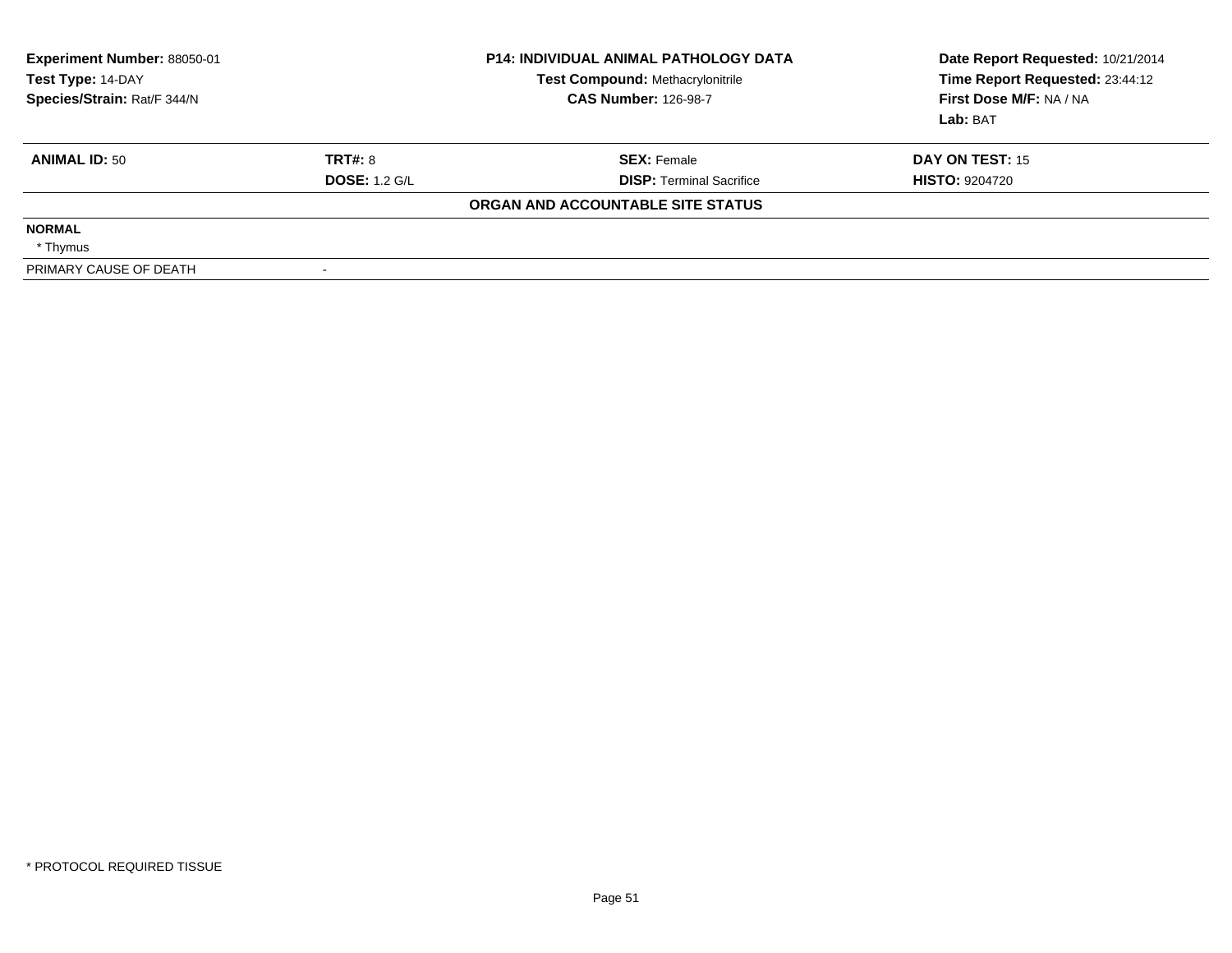| <b>Experiment Number: 88050-01</b><br>Test Type: 14-DAY<br>Species/Strain: Rat/F 344/N |                      | <b>P14: INDIVIDUAL ANIMAL PATHOLOGY DATA</b><br><b>Test Compound: Methacrylonitrile</b><br><b>CAS Number: 126-98-7</b> | Date Report Requested: 10/21/2014<br>Time Report Requested: 23:44:12<br>First Dose M/F: NA / NA<br>Lab: BAT |
|----------------------------------------------------------------------------------------|----------------------|------------------------------------------------------------------------------------------------------------------------|-------------------------------------------------------------------------------------------------------------|
| <b>ANIMAL ID: 51</b>                                                                   | TRT#: 10             | <b>SEX: Female</b>                                                                                                     | DAY ON TEST: 15                                                                                             |
|                                                                                        | <b>DOSE: 2.4 G/L</b> | <b>DISP:</b> Terminal Sacrifice                                                                                        | <b>HISTO: 9204706</b>                                                                                       |
|                                                                                        |                      | ORGAN AND ACCOUNTABLE SITE STATUS                                                                                      |                                                                                                             |
| <b>NORMAL</b>                                                                          |                      |                                                                                                                        |                                                                                                             |
| * Thymus                                                                               |                      |                                                                                                                        |                                                                                                             |
| PRIMARY CAUSE OF DEATH                                                                 |                      |                                                                                                                        |                                                                                                             |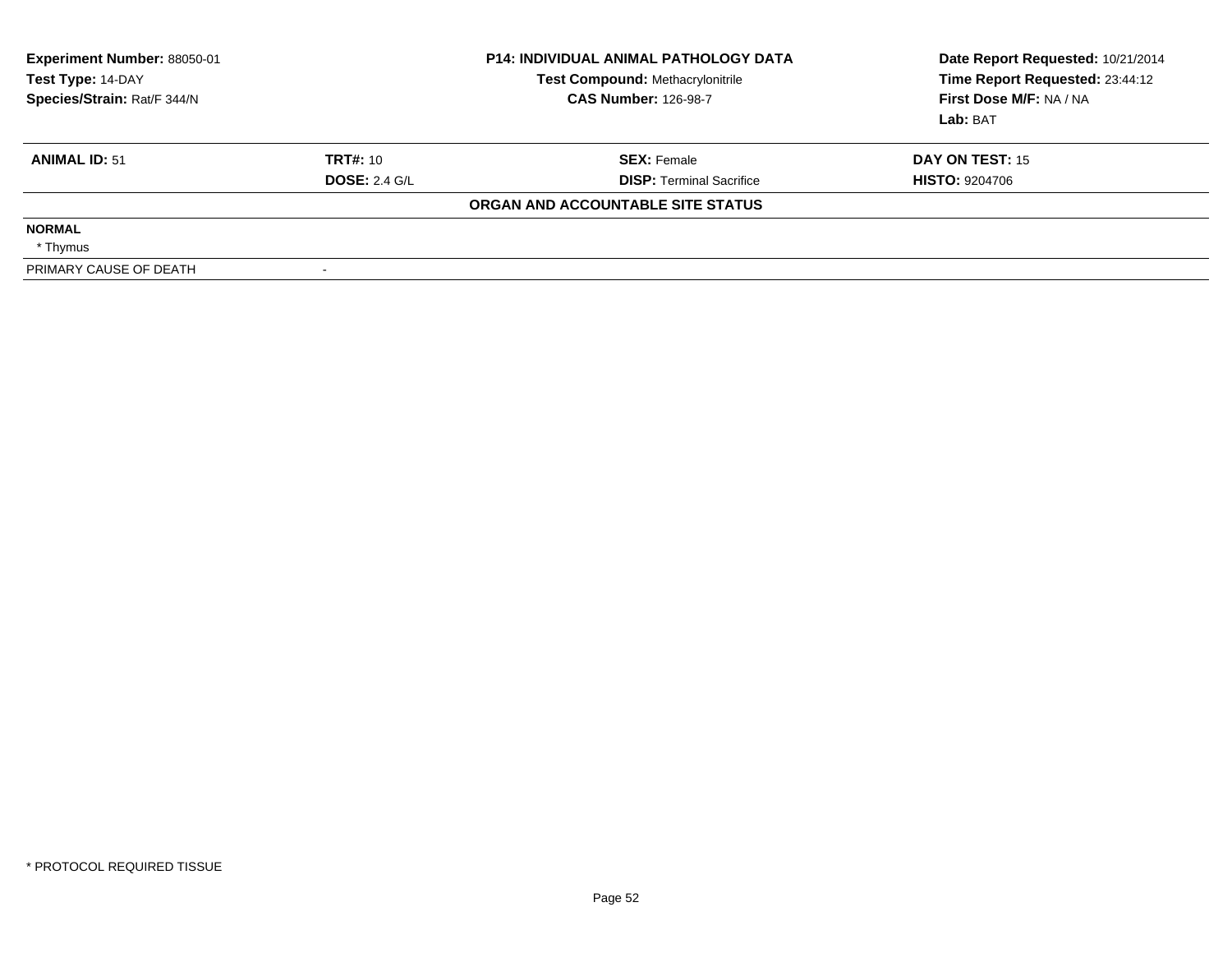| <b>Experiment Number: 88050-01</b><br>Test Type: 14-DAY<br>Species/Strain: Rat/F 344/N |                      | <b>P14: INDIVIDUAL ANIMAL PATHOLOGY DATA</b><br><b>Test Compound: Methacrylonitrile</b><br><b>CAS Number: 126-98-7</b> | Date Report Requested: 10/21/2014<br>Time Report Requested: 23:44:12<br>First Dose M/F: NA / NA<br>Lab: BAT |
|----------------------------------------------------------------------------------------|----------------------|------------------------------------------------------------------------------------------------------------------------|-------------------------------------------------------------------------------------------------------------|
| <b>ANIMAL ID: 52</b>                                                                   | <b>TRT#: 10</b>      | <b>SEX: Female</b>                                                                                                     | DAY ON TEST: 15                                                                                             |
|                                                                                        | <b>DOSE: 2.4 G/L</b> | <b>DISP:</b> Terminal Sacrifice                                                                                        | <b>HISTO: 9204707</b>                                                                                       |
|                                                                                        |                      | ORGAN AND ACCOUNTABLE SITE STATUS                                                                                      |                                                                                                             |
| <b>NORMAL</b>                                                                          |                      |                                                                                                                        |                                                                                                             |
| * Thymus                                                                               |                      |                                                                                                                        |                                                                                                             |
| PRIMARY CAUSE OF DEATH                                                                 |                      |                                                                                                                        |                                                                                                             |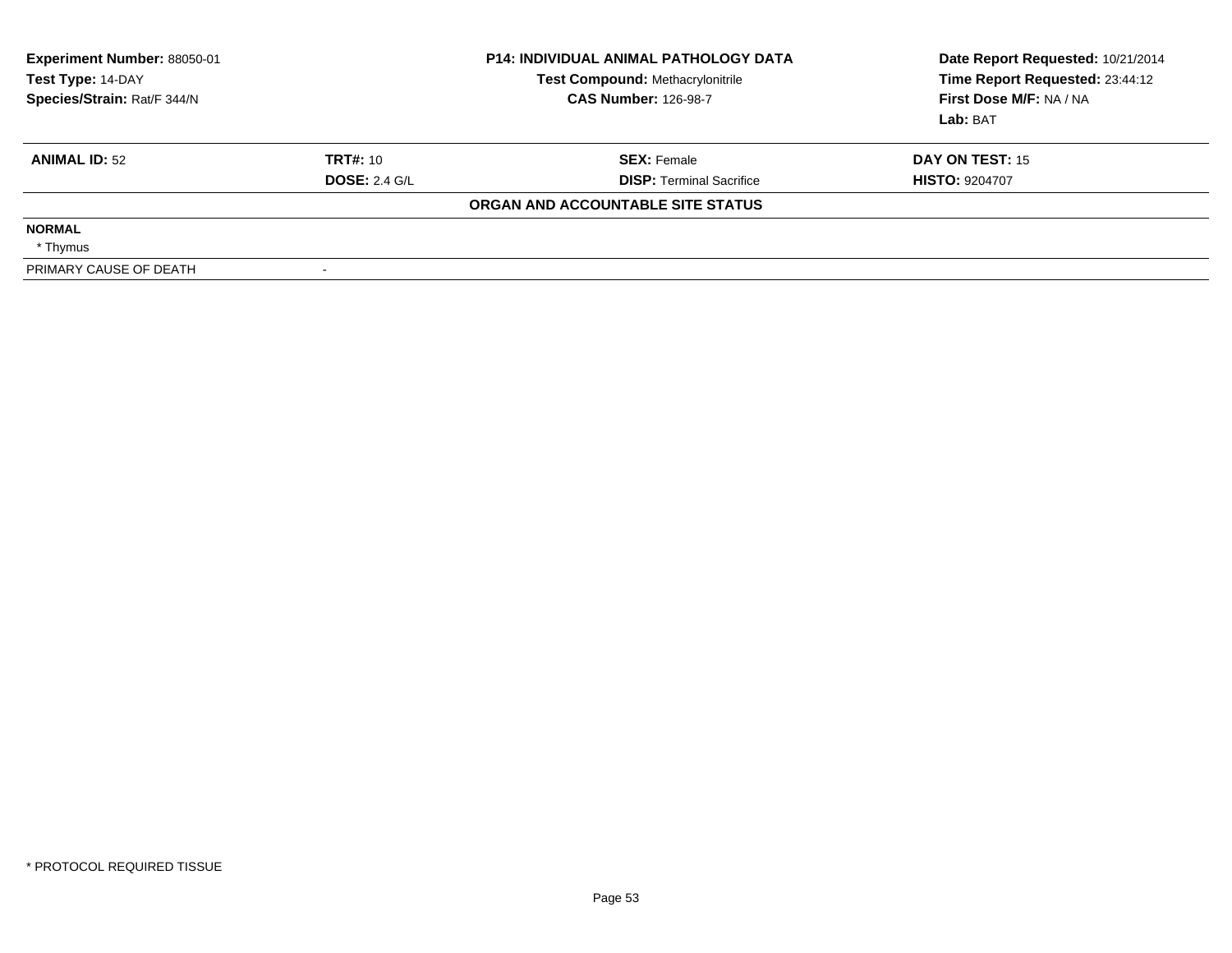| <b>Experiment Number: 88050-01</b><br>Test Type: 14-DAY<br>Species/Strain: Rat/F 344/N |                      | <b>P14: INDIVIDUAL ANIMAL PATHOLOGY DATA</b><br><b>Test Compound: Methacrylonitrile</b><br><b>CAS Number: 126-98-7</b> | Date Report Requested: 10/21/2014<br>Time Report Requested: 23:44:12<br>First Dose M/F: NA / NA<br>Lab: BAT |
|----------------------------------------------------------------------------------------|----------------------|------------------------------------------------------------------------------------------------------------------------|-------------------------------------------------------------------------------------------------------------|
| <b>ANIMAL ID: 53</b>                                                                   | TRT#: 10             | <b>SEX: Female</b>                                                                                                     | DAY ON TEST: 15                                                                                             |
|                                                                                        | <b>DOSE: 2.4 G/L</b> | <b>DISP:</b> Terminal Sacrifice                                                                                        | <b>HISTO: 9204708</b>                                                                                       |
|                                                                                        |                      | ORGAN AND ACCOUNTABLE SITE STATUS                                                                                      |                                                                                                             |
| <b>NORMAL</b>                                                                          |                      |                                                                                                                        |                                                                                                             |
| * Thymus                                                                               |                      |                                                                                                                        |                                                                                                             |
| PRIMARY CAUSE OF DEATH                                                                 |                      |                                                                                                                        |                                                                                                             |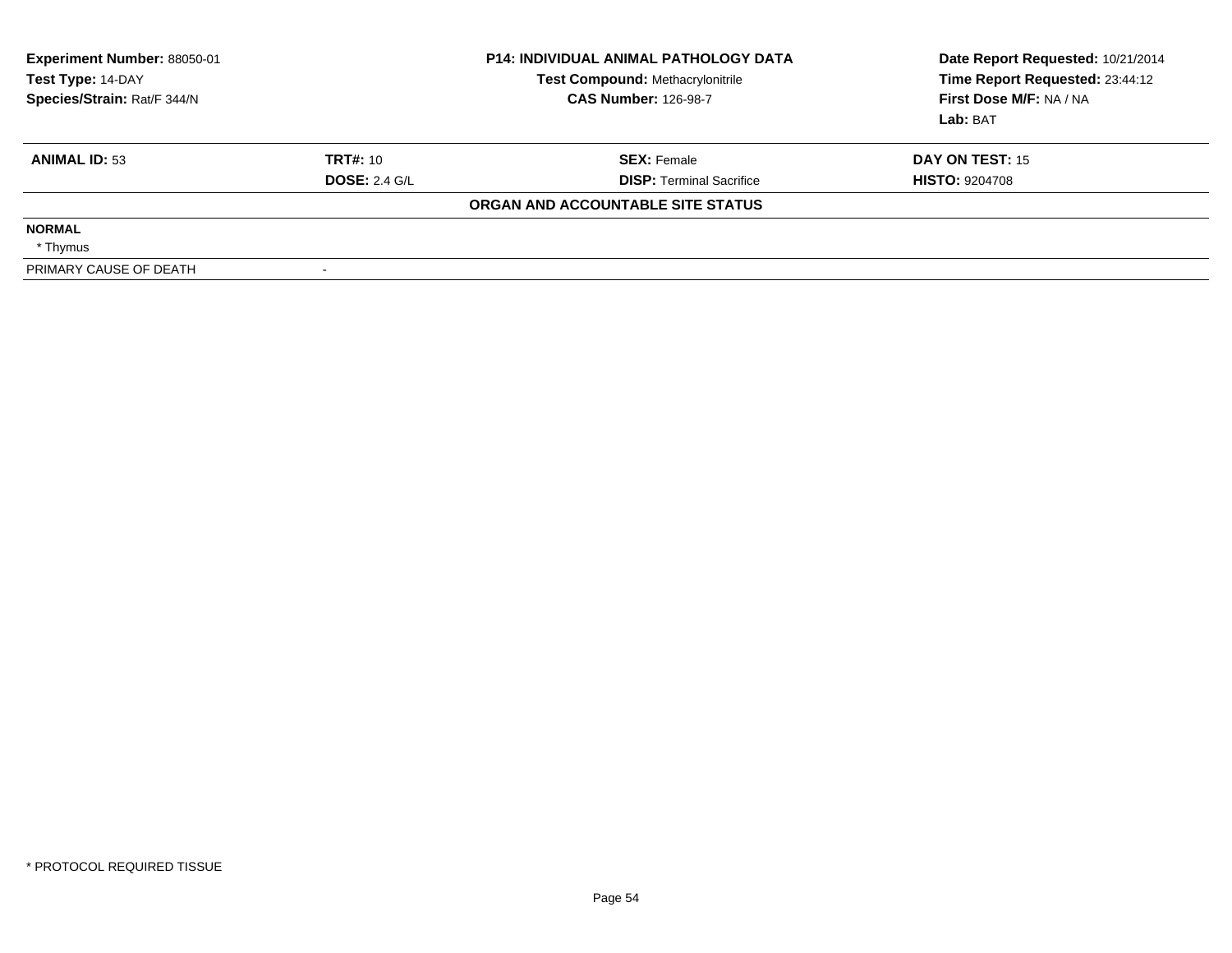| <b>Experiment Number: 88050-01</b><br>Test Type: 14-DAY<br>Species/Strain: Rat/F 344/N |                      | <b>P14: INDIVIDUAL ANIMAL PATHOLOGY DATA</b><br><b>Test Compound: Methacrylonitrile</b><br><b>CAS Number: 126-98-7</b> | Date Report Requested: 10/21/2014<br>Time Report Requested: 23:44:12<br>First Dose M/F: NA / NA<br>Lab: BAT |
|----------------------------------------------------------------------------------------|----------------------|------------------------------------------------------------------------------------------------------------------------|-------------------------------------------------------------------------------------------------------------|
| <b>ANIMAL ID: 54</b>                                                                   | TRT#: 10             | <b>SEX: Female</b>                                                                                                     | DAY ON TEST: 15                                                                                             |
|                                                                                        | <b>DOSE: 2.4 G/L</b> | <b>DISP:</b> Terminal Sacrifice                                                                                        | <b>HISTO: 9204709</b>                                                                                       |
|                                                                                        |                      | ORGAN AND ACCOUNTABLE SITE STATUS                                                                                      |                                                                                                             |
| <b>NORMAL</b>                                                                          |                      |                                                                                                                        |                                                                                                             |
| * Thymus                                                                               |                      |                                                                                                                        |                                                                                                             |
| PRIMARY CAUSE OF DEATH                                                                 |                      |                                                                                                                        |                                                                                                             |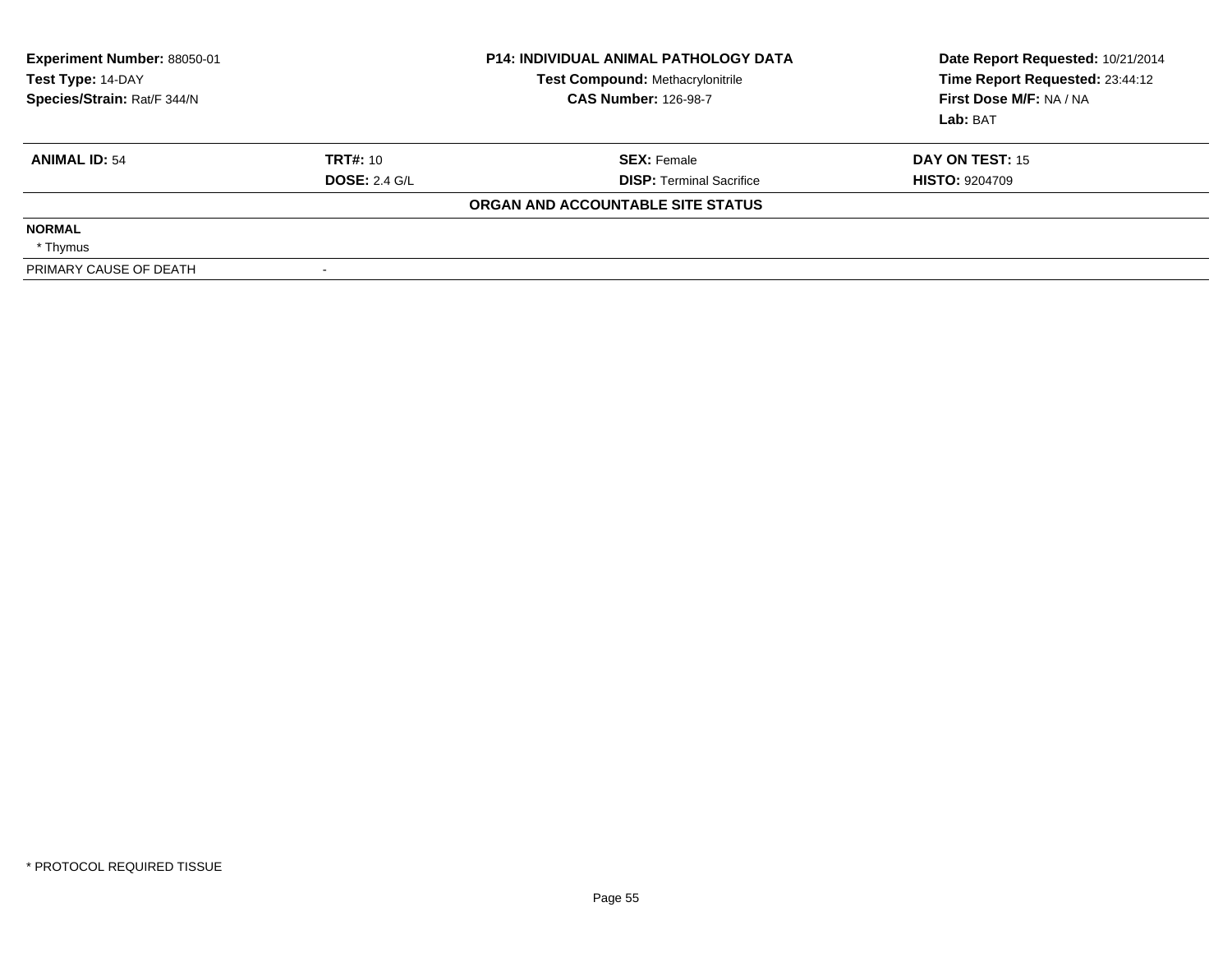| <b>Experiment Number: 88050-01</b><br>Test Type: 14-DAY<br>Species/Strain: Rat/F 344/N |                      | <b>P14: INDIVIDUAL ANIMAL PATHOLOGY DATA</b><br><b>Test Compound: Methacrylonitrile</b><br><b>CAS Number: 126-98-7</b> | Date Report Requested: 10/21/2014<br>Time Report Requested: 23:44:12<br>First Dose M/F: NA / NA<br>Lab: BAT |
|----------------------------------------------------------------------------------------|----------------------|------------------------------------------------------------------------------------------------------------------------|-------------------------------------------------------------------------------------------------------------|
| <b>ANIMAL ID: 55</b>                                                                   | TRT#: 10             | <b>SEX: Female</b>                                                                                                     | DAY ON TEST: 15                                                                                             |
|                                                                                        | <b>DOSE: 2.4 G/L</b> | <b>DISP:</b> Terminal Sacrifice                                                                                        | <b>HISTO: 9204710</b>                                                                                       |
|                                                                                        |                      | ORGAN AND ACCOUNTABLE SITE STATUS                                                                                      |                                                                                                             |
| <b>NORMAL</b>                                                                          |                      |                                                                                                                        |                                                                                                             |
| * Thymus                                                                               |                      |                                                                                                                        |                                                                                                             |
| PRIMARY CAUSE OF DEATH                                                                 |                      |                                                                                                                        |                                                                                                             |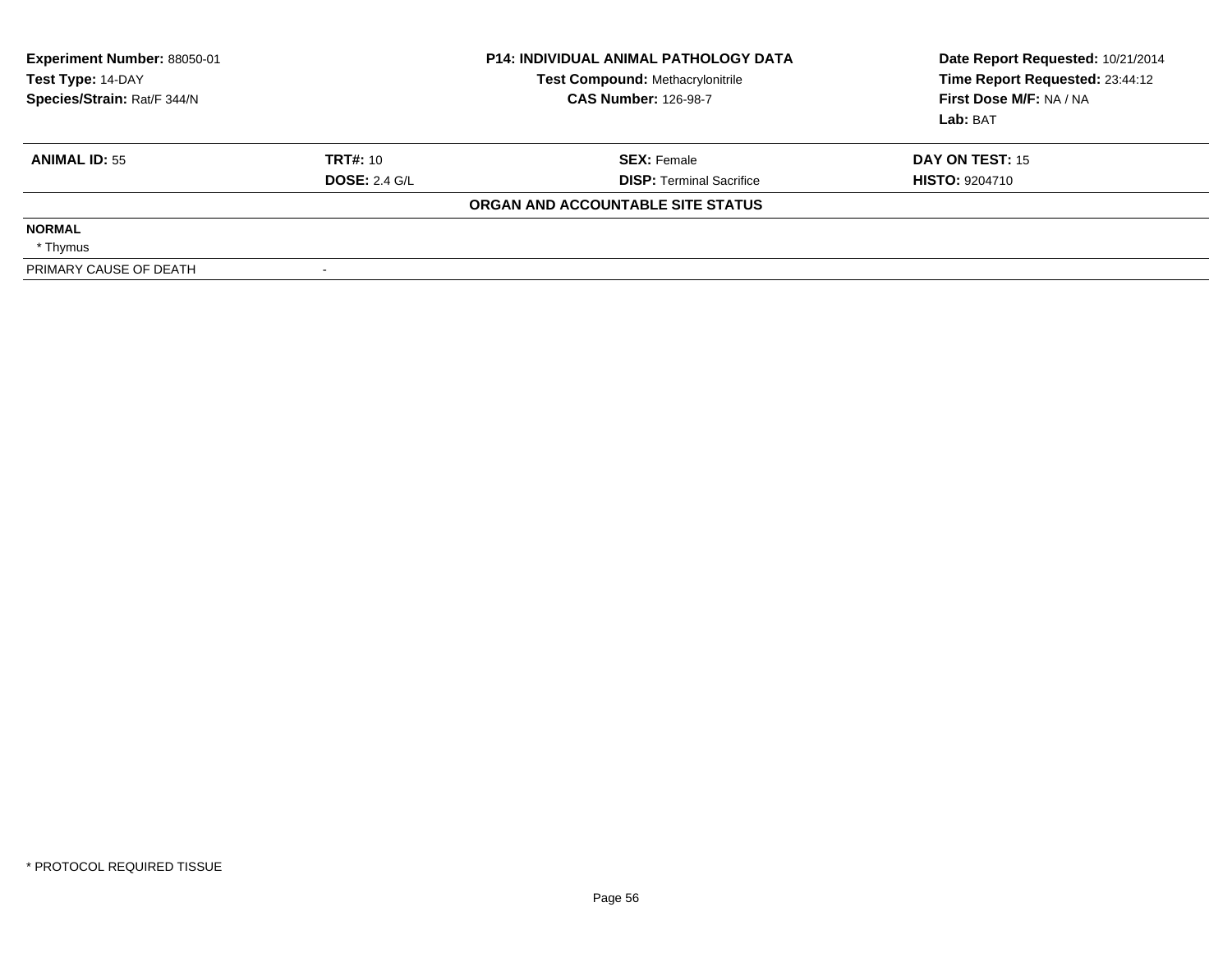| <b>Experiment Number: 88050-01</b><br>Test Type: 14-DAY<br>Species/Strain: Rat/F 344/N |                      | <b>P14: INDIVIDUAL ANIMAL PATHOLOGY DATA</b><br><b>Test Compound: Methacrylonitrile</b><br><b>CAS Number: 126-98-7</b> | Date Report Requested: 10/21/2014<br>Time Report Requested: 23:44:12<br>First Dose M/F: NA / NA<br>Lab: BAT |
|----------------------------------------------------------------------------------------|----------------------|------------------------------------------------------------------------------------------------------------------------|-------------------------------------------------------------------------------------------------------------|
| <b>ANIMAL ID: 56</b>                                                                   | <b>TRT#: 12</b>      | <b>SEX: Female</b>                                                                                                     | <b>DAY ON TEST: 15</b>                                                                                      |
|                                                                                        | <b>DOSE: 4.8 G/L</b> | <b>DISP: Terminal Sacrifice</b>                                                                                        | <b>HISTO: 9204696</b>                                                                                       |
|                                                                                        |                      | ORGAN AND ACCOUNTABLE SITE STATUS                                                                                      |                                                                                                             |
| <b>NORMAL</b>                                                                          |                      |                                                                                                                        |                                                                                                             |
| * Adrenal Cortex                                                                       | * Adrenal Medulla    | * Brain                                                                                                                | * Intestine Small, Duodenum                                                                                 |
| * Kidney                                                                               | * Liver              | * Lung                                                                                                                 | * Peripheral Nerve                                                                                          |
| * Spinal Cord                                                                          | * Spleen             | * Stomach, Forestomach                                                                                                 | * Stomach, Glandular                                                                                        |
| * Thymus                                                                               |                      |                                                                                                                        |                                                                                                             |
| PRIMARY CAUSE OF DEATH                                                                 |                      |                                                                                                                        |                                                                                                             |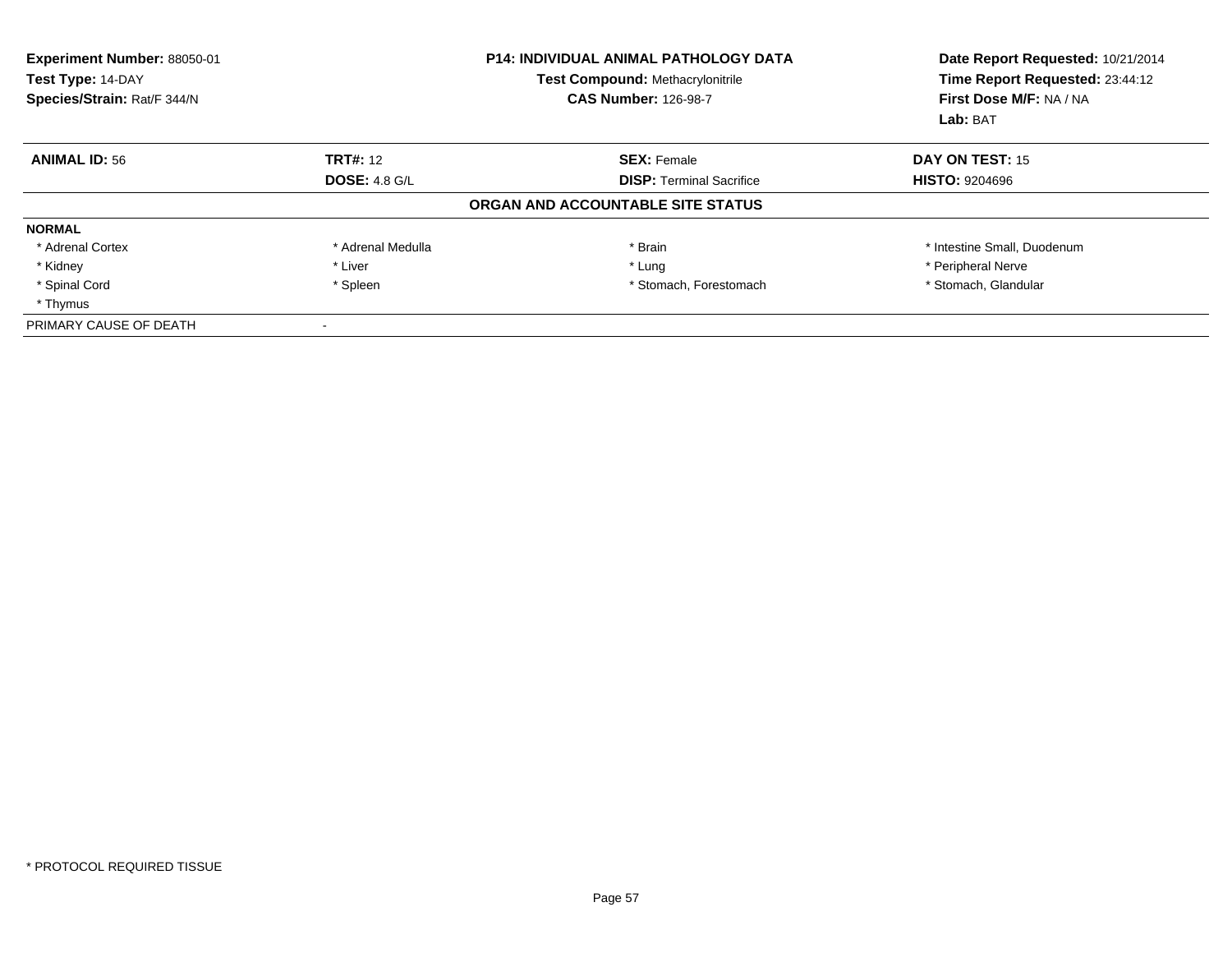| Experiment Number: 88050-01<br>Test Type: 14-DAY<br>Species/Strain: Rat/F 344/N |                      | <b>P14: INDIVIDUAL ANIMAL PATHOLOGY DATA</b><br><b>Test Compound: Methacrylonitrile</b><br><b>CAS Number: 126-98-7</b> | Date Report Requested: 10/21/2014<br>Time Report Requested: 23:44:12<br>First Dose M/F: NA / NA<br>Lab: BAT |
|---------------------------------------------------------------------------------|----------------------|------------------------------------------------------------------------------------------------------------------------|-------------------------------------------------------------------------------------------------------------|
| <b>ANIMAL ID: 57</b>                                                            | <b>TRT#: 12</b>      | <b>SEX: Female</b>                                                                                                     | DAY ON TEST: 15                                                                                             |
|                                                                                 | <b>DOSE: 4.8 G/L</b> | <b>DISP: Terminal Sacrifice</b>                                                                                        | <b>HISTO: 9204697</b>                                                                                       |
|                                                                                 |                      | ORGAN AND ACCOUNTABLE SITE STATUS                                                                                      |                                                                                                             |
| <b>NORMAL</b>                                                                   |                      |                                                                                                                        |                                                                                                             |
| * Adrenal Cortex                                                                | * Adrenal Medulla    | * Brain                                                                                                                | * Intestine Small, Duodenum                                                                                 |
| * Kidney                                                                        | * Liver              | * Lung                                                                                                                 | * Peripheral Nerve                                                                                          |
| * Spinal Cord                                                                   | * Spleen             | * Stomach, Forestomach                                                                                                 | * Stomach, Glandular                                                                                        |
| * Thymus                                                                        |                      |                                                                                                                        |                                                                                                             |
| PRIMARY CAUSE OF DEATH                                                          |                      |                                                                                                                        |                                                                                                             |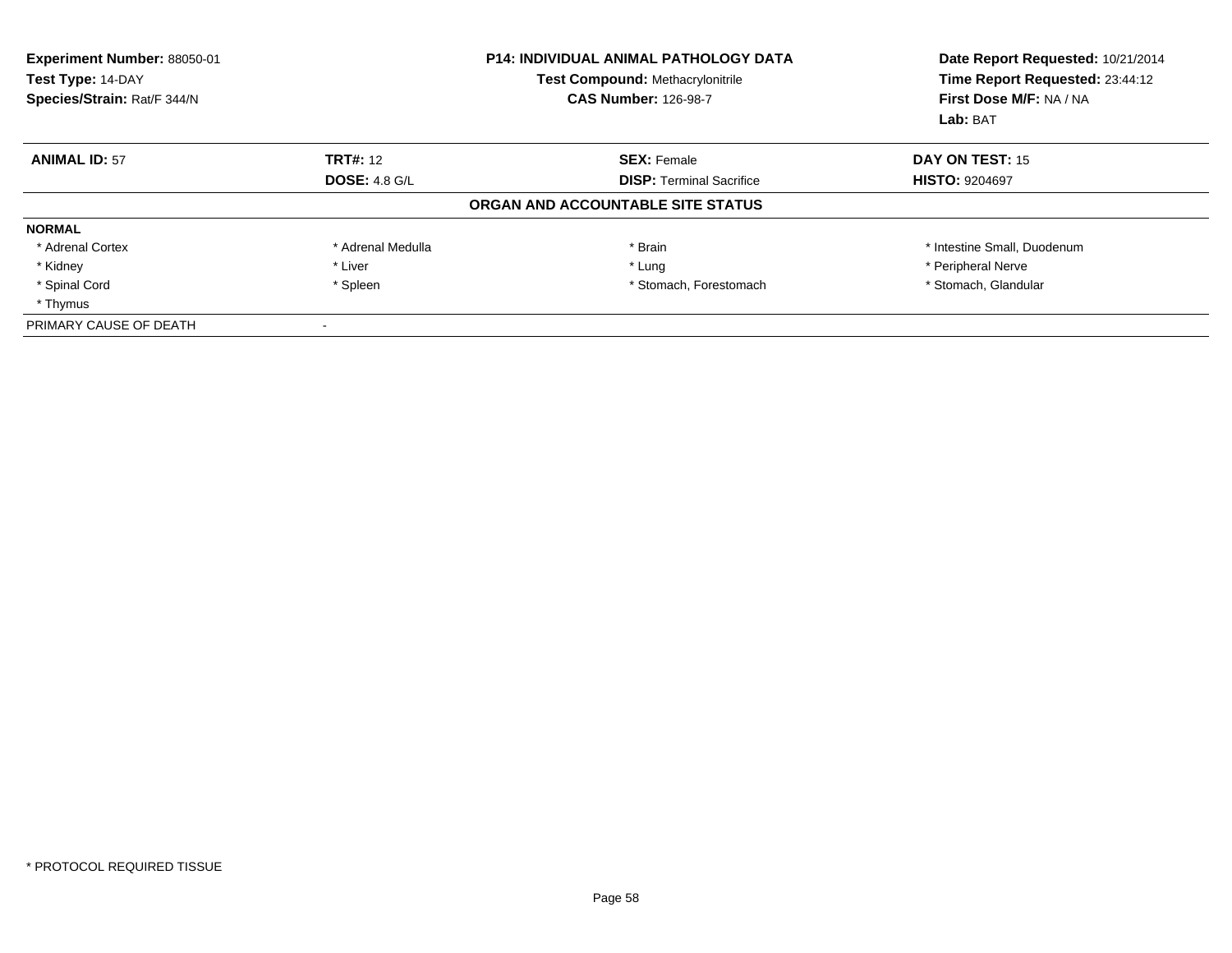| Experiment Number: 88050-01<br>Test Type: 14-DAY<br>Species/Strain: Rat/F 344/N |                      | P14: INDIVIDUAL ANIMAL PATHOLOGY DATA<br><b>Test Compound: Methacrylonitrile</b><br><b>CAS Number: 126-98-7</b> | Date Report Requested: 10/21/2014<br>Time Report Requested: 23:44:12<br>First Dose M/F: NA / NA<br>Lab: BAT |
|---------------------------------------------------------------------------------|----------------------|-----------------------------------------------------------------------------------------------------------------|-------------------------------------------------------------------------------------------------------------|
| <b>ANIMAL ID: 58</b>                                                            | <b>TRT#: 12</b>      | <b>SEX: Female</b>                                                                                              | DAY ON TEST: 15                                                                                             |
|                                                                                 | <b>DOSE: 4.8 G/L</b> | <b>DISP:</b> Terminal Sacrifice                                                                                 | <b>HISTO: 9204698</b>                                                                                       |
|                                                                                 |                      | ORGAN AND ACCOUNTABLE SITE STATUS                                                                               |                                                                                                             |
| <b>NORMAL</b>                                                                   |                      |                                                                                                                 |                                                                                                             |
| * Adrenal Cortex                                                                | * Adrenal Medulla    | * Brain                                                                                                         | * Intestine Small, Duodenum                                                                                 |
| * Kidney                                                                        | * Liver              | * Lung                                                                                                          | * Peripheral Nerve                                                                                          |
| * Spinal Cord                                                                   | * Spleen             | * Stomach, Forestomach                                                                                          | * Stomach, Glandular                                                                                        |
| * Thymus                                                                        |                      |                                                                                                                 |                                                                                                             |
| PRIMARY CAUSE OF DEATH                                                          |                      |                                                                                                                 |                                                                                                             |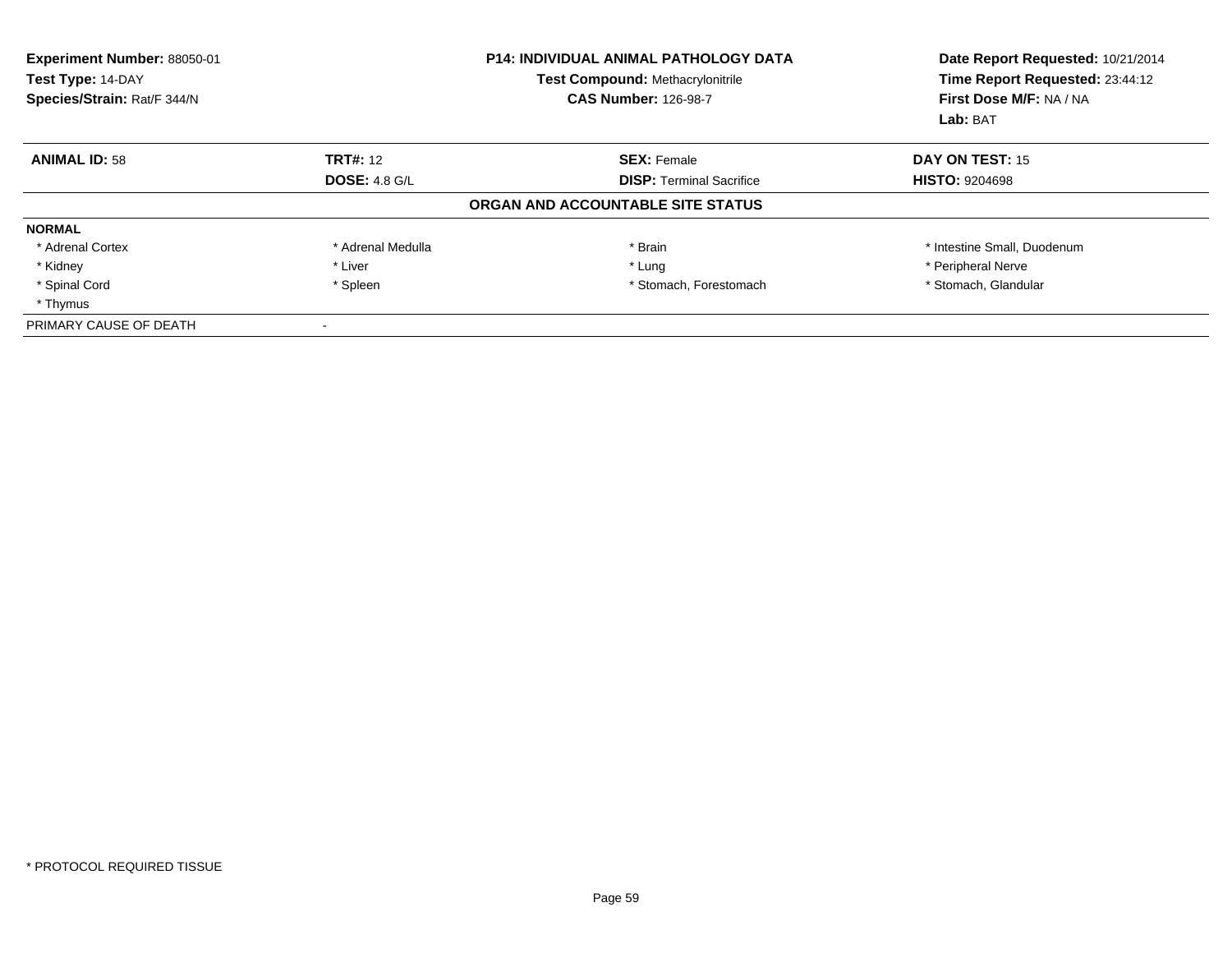| Experiment Number: 88050-01<br>Test Type: 14-DAY<br>Species/Strain: Rat/F 344/N |                      | P14: INDIVIDUAL ANIMAL PATHOLOGY DATA<br><b>Test Compound: Methacrylonitrile</b><br><b>CAS Number: 126-98-7</b> | Date Report Requested: 10/21/2014<br>Time Report Requested: 23:44:12<br>First Dose M/F: NA / NA<br>Lab: BAT |
|---------------------------------------------------------------------------------|----------------------|-----------------------------------------------------------------------------------------------------------------|-------------------------------------------------------------------------------------------------------------|
| <b>ANIMAL ID: 59</b>                                                            | <b>TRT#: 12</b>      | <b>SEX: Female</b>                                                                                              | <b>DAY ON TEST: 15</b>                                                                                      |
|                                                                                 | <b>DOSE: 4.8 G/L</b> | <b>DISP:</b> Terminal Sacrifice                                                                                 | <b>HISTO: 9204699</b>                                                                                       |
|                                                                                 |                      | ORGAN AND ACCOUNTABLE SITE STATUS                                                                               |                                                                                                             |
| <b>NORMAL</b>                                                                   |                      |                                                                                                                 |                                                                                                             |
| * Adrenal Cortex                                                                | * Adrenal Medulla    | * Brain                                                                                                         | * Intestine Small, Duodenum                                                                                 |
| * Kidney                                                                        | * Liver              | * Lung                                                                                                          | * Peripheral Nerve                                                                                          |
| * Spinal Cord                                                                   | * Spleen             | * Stomach, Forestomach                                                                                          | * Stomach, Glandular                                                                                        |
| <b>OBSERVATIONS</b>                                                             |                      |                                                                                                                 |                                                                                                             |
| * Thymus                                                                        |                      | Atrophy                                                                                                         | Moderate                                                                                                    |
| [Atrophy TGLS = $1-3$ ]                                                         |                      |                                                                                                                 |                                                                                                             |
| PRIMARY CAUSE OF DEATH                                                          |                      |                                                                                                                 |                                                                                                             |